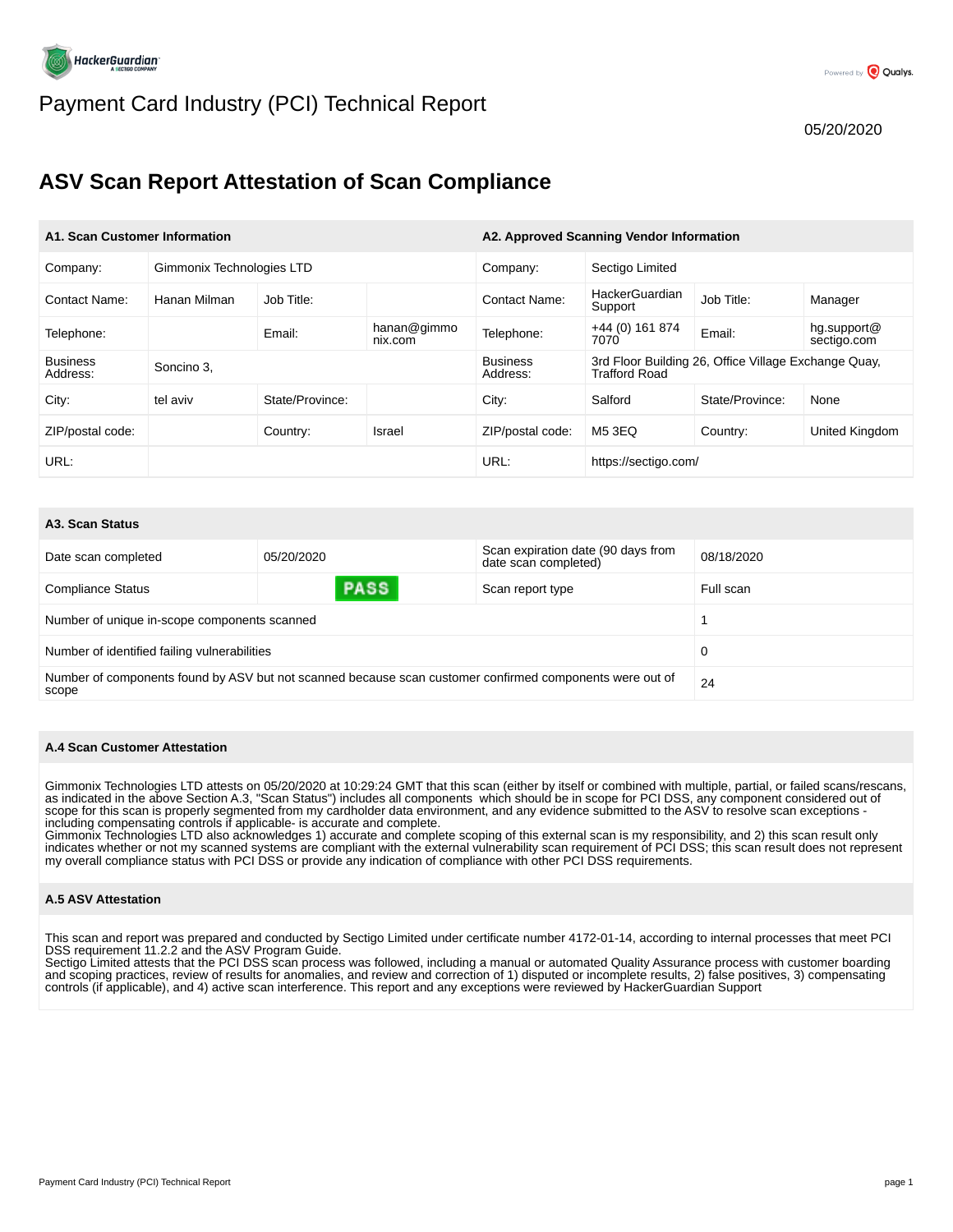| Part 1. Scan Information |                           |                       |                 |  |
|--------------------------|---------------------------|-----------------------|-----------------|--|
| Scan Customer Company:   | Gimmonix Technologies LTD | ASV Company:          | Sectigo Limited |  |
| Date scan was completed: | 05/20/2020                | Scan expiration date: | 08/18/2020      |  |

## **Part 2. Component Compliance Summary**

51.145.178.10

 $PASS$ 

## **Part 2. Component Compliance Summary - (Hosts Not Current)**

## **Part 3a. Vulnerabilities Noted for each Component**

| <b>Component</b> | <b>Vulnerabilities Noted per Component</b> | <b>Severity</b><br>Level | <b>CVSS</b> Compliance<br>Score Status | <b>Exceptions, False</b><br>Positives, or Compensating<br><b>Controls</b><br>Noted by the ASV for this Vulnerability |
|------------------|--------------------------------------------|--------------------------|----------------------------------------|----------------------------------------------------------------------------------------------------------------------|
|                  |                                            |                          |                                        | $\overline{\phantom{0}}$                                                                                             |

# **Part 3b. Special Notes by Component**

| Component | <b>Special Note</b> | Item Noted (remote access<br>software. POS software.<br>etc.) | Scan customer's description of actions taken and declaration<br>that software is either implemented securely or removed |
|-----------|---------------------|---------------------------------------------------------------|-------------------------------------------------------------------------------------------------------------------------|
|           |                     |                                                               |                                                                                                                         |

## **Part 3c. Special Notes Full Text**

**Note** 

## **Part 4a. Scope Submitted by Scan Customer for Discovery**

IP Addresses/ranges/subnets, domains, URLs, etc.

```
 IP Addresses/Ranges : 51.145.178.10
Domains :
```
## **Part 4b. Scan Customer Designated "In-Scope" Components (Scanned)**

IP Addresses/ranges/subnets, domains, URLs, etc.

## **Part 4c. Scan Customer Designated "Out-of-Scope" Components (Not Scanned)**

IP Addresses/ranges/subnets, domains, URLs, etc.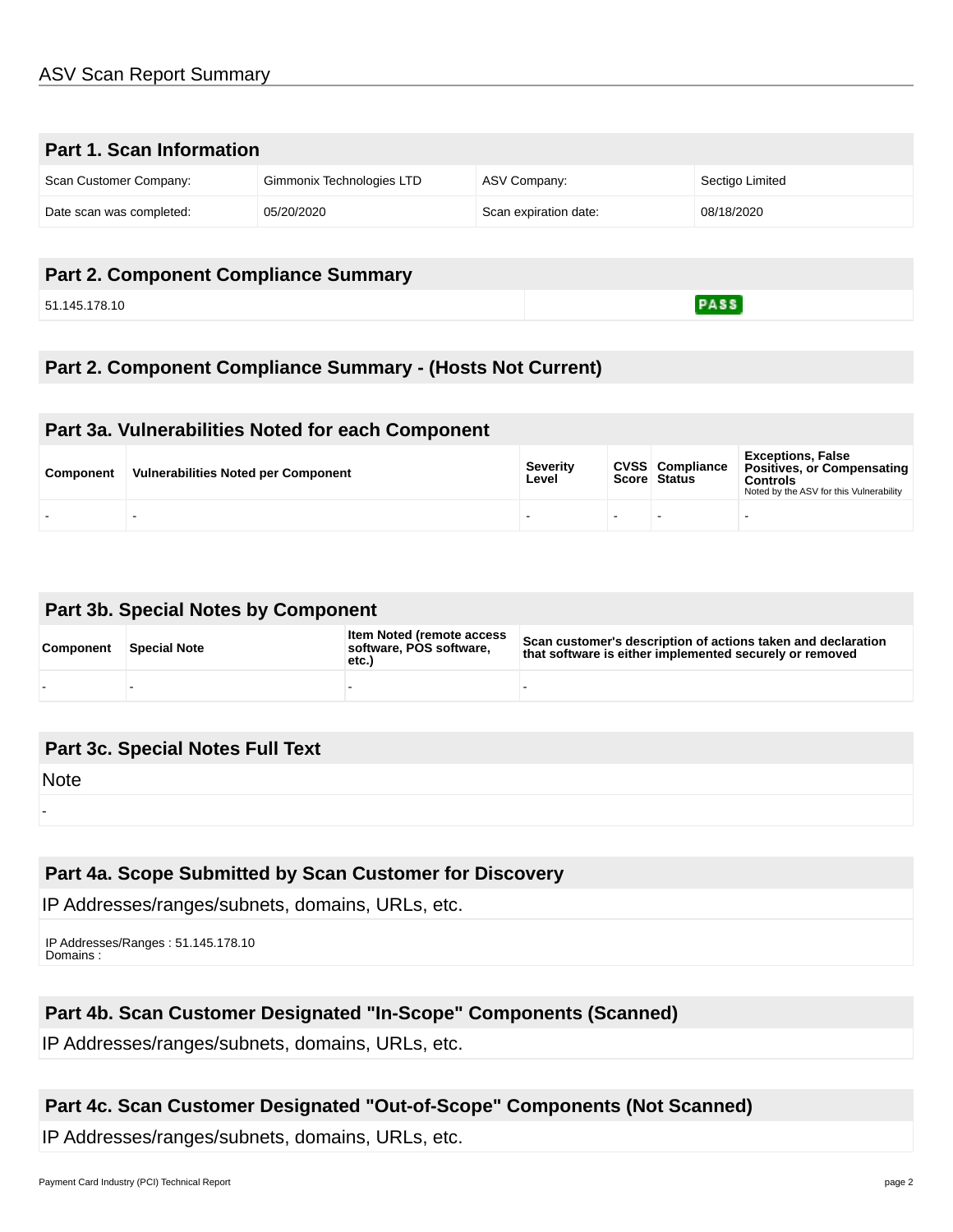IP Addresses/Ranges : - (not active) Scan customer attests that this IP address is not issued/assigned to any physical or virtual host. ASV confirmed it is nonresponsive.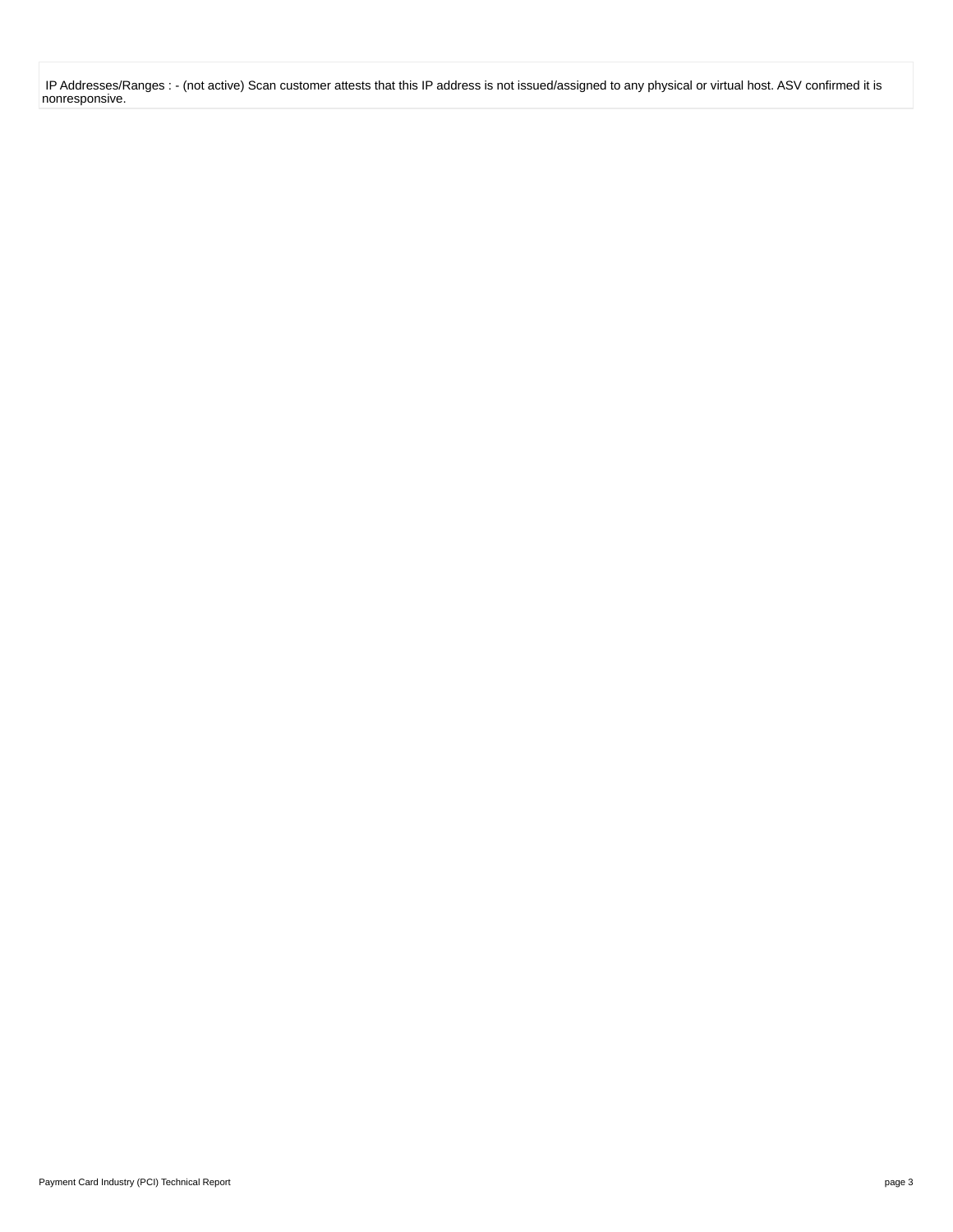| <b>Report Summary</b>          |                                              |  |  |
|--------------------------------|----------------------------------------------|--|--|
| Company:                       | Gimmonix Technologies LTD                    |  |  |
| Hosts in Account: 1 IPs, 0 DNS |                                              |  |  |
| Hosts Active:                  |                                              |  |  |
| Hosts Scanned:                 |                                              |  |  |
| Scan Date:                     | 05/20/2020 at 09:34:26 GMT                   |  |  |
| Report Date:                   | 05/20/2020 at 10:29:28 GMT                   |  |  |
| Report Title:                  | SaaS PCI Report                              |  |  |
| Template Title:                | Payment Card Industry (PCI) Technical Report |  |  |

# Summary of Vulnerabilities

| Vulnerabilities Total |           | 39           | <b>Average Security Risk</b> |          | 0.0 |
|-----------------------|-----------|--------------|------------------------------|----------|-----|
| by Severity           |           |              |                              |          |     |
| Severity              | Confirmed | Potential    | <b>Information Gathered</b>  | Total    |     |
| Ð                     | 0         | <sup>0</sup> |                              | 0        |     |
|                       |           |              |                              | $\Omega$ |     |
|                       |           |              |                              | $\Omega$ |     |
|                       |           |              | 6                            | 6        |     |
|                       |           |              | 33                           | 33       |     |
| Total                 | 0         | 0            | 39                           | 39       |     |
| by PCI Severity       |           |              |                              |          |     |
| PCI Severity          | Confirmed |              | Potential                    | Total    |     |
| High                  | $\Omega$  |              | $\Omega$                     | $\Omega$ |     |

| <b>PUI Severity</b> | Confirmed | Potential | ιοται |
|---------------------|-----------|-----------|-------|
| High                |           |           |       |
| Medium              |           |           |       |
| Low                 |           |           |       |
| Total               |           |           |       |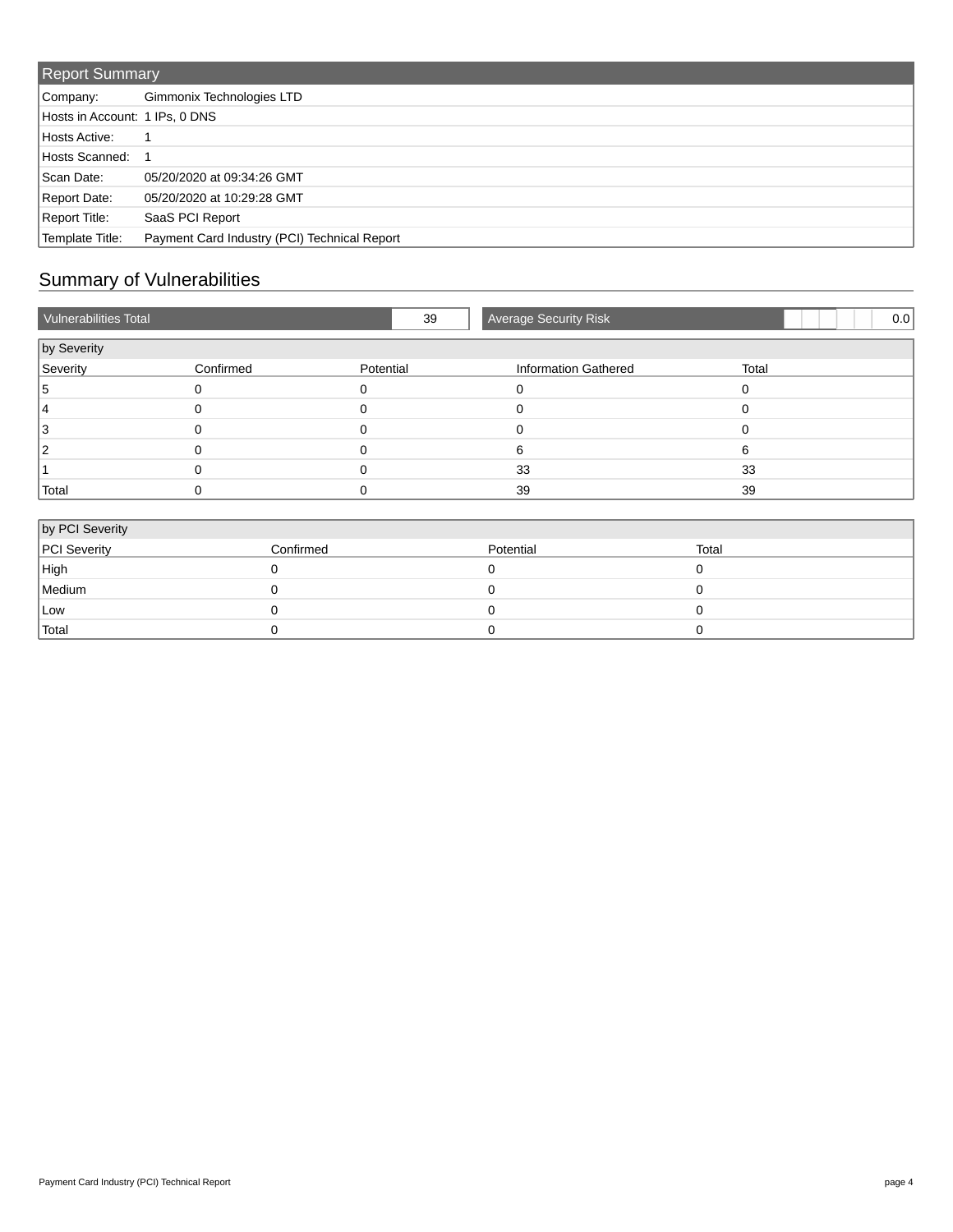There is no data available

Potential Vulnerabilities by PCI Severity

There is no data available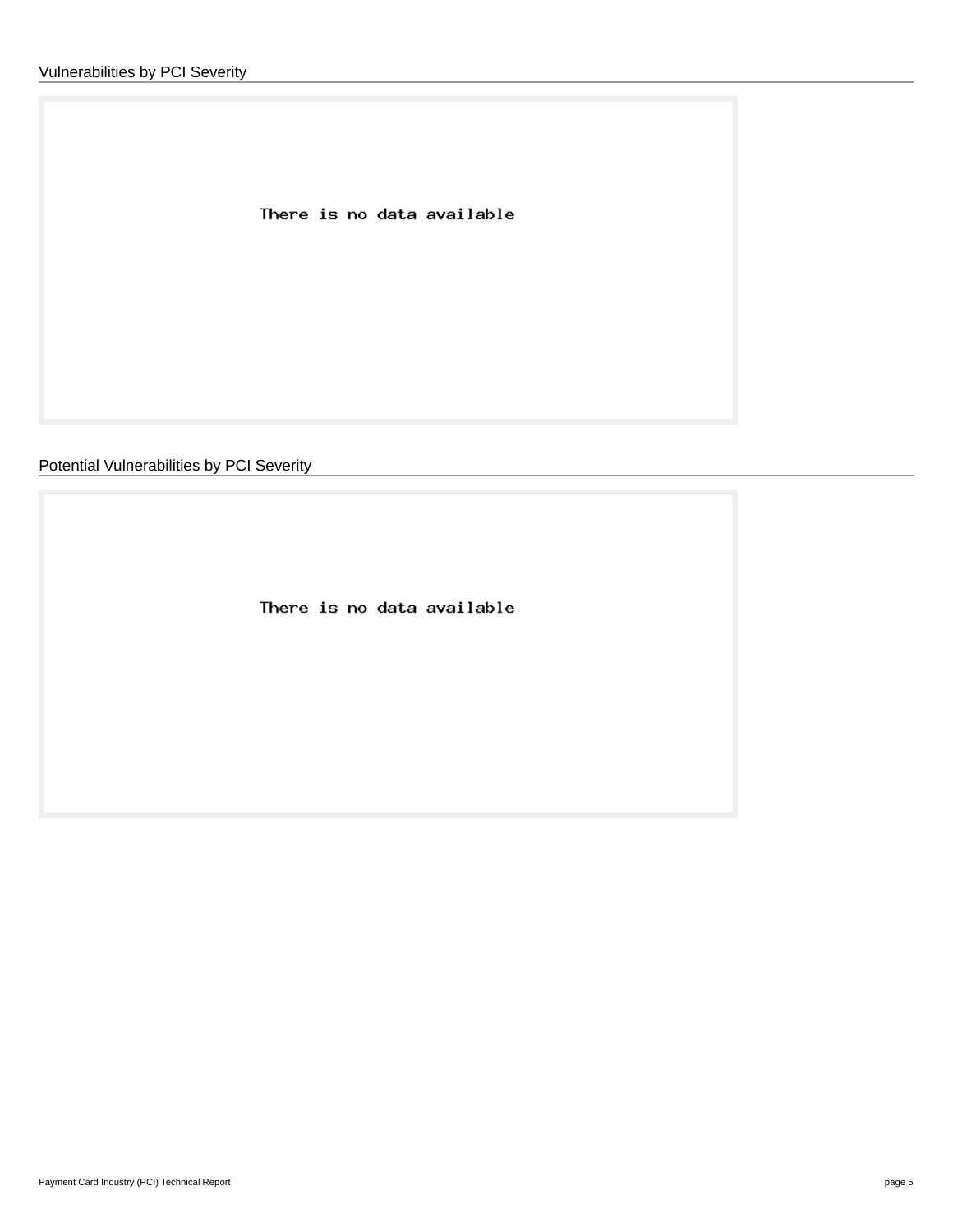There is no data available

Potential Vulnerabilities by Severity

There is no data available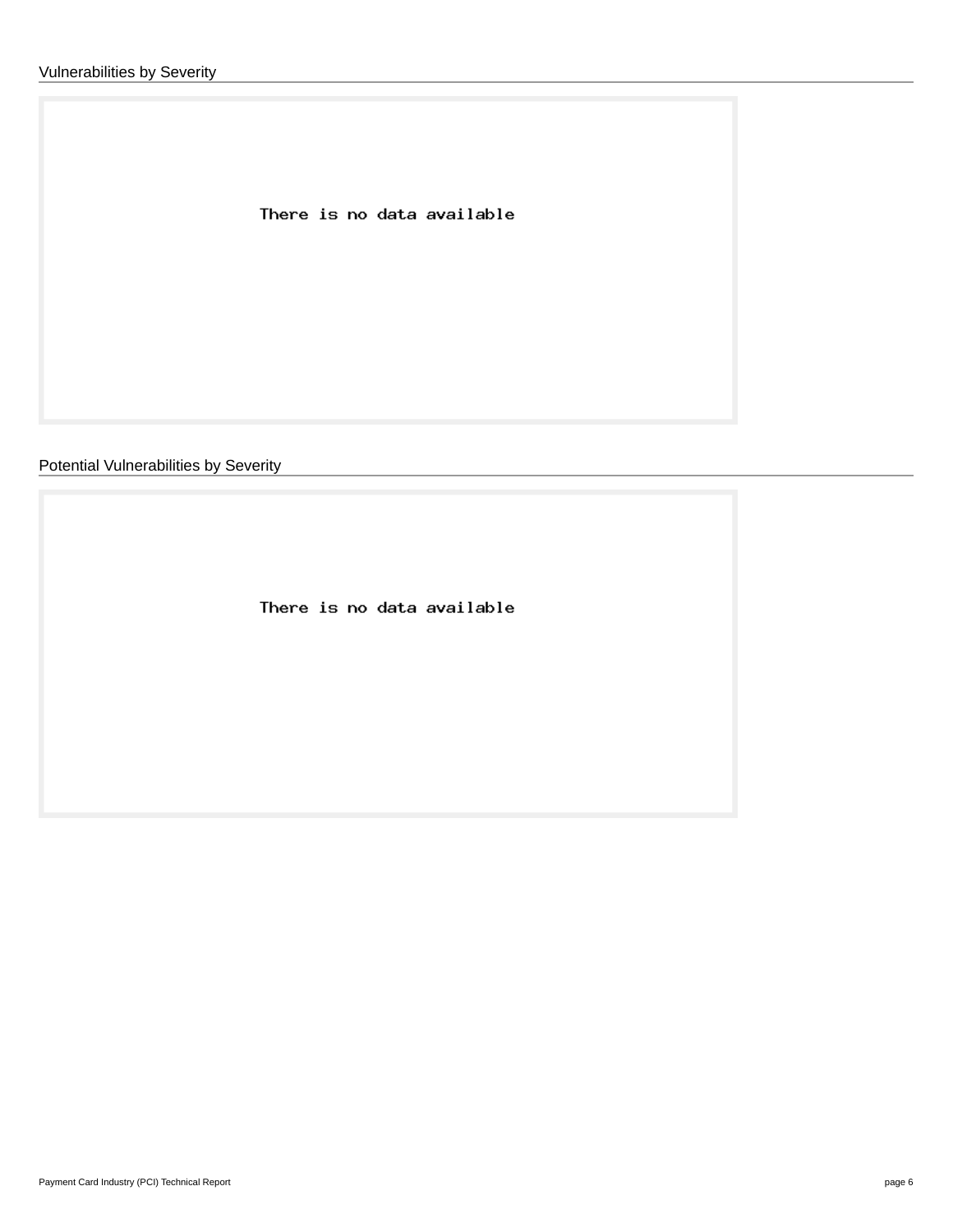## Detailed Results

| 51.145.178.10                |                     | Windows Vista / Windows 2008 |
|------------------------------|---------------------|------------------------------|
| <b>Vulnerabilities Total</b> | Security Risk<br>39 | 0.0                          |
| Information Gathered (39)    |                     |                              |
| <b>DNS Host Name</b>         |                     |                              |
| <b>PCI COMPLIANCE STATUS</b> |                     |                              |



## **VULNERABILITY DETAILS**

| Severity:         |                       |
|-------------------|-----------------------|
| QID:              | 6                     |
| Category:         | Information gathering |
| CVE ID:           |                       |
| Vendor Reference: |                       |
| Bugtrag ID:       |                       |
| Last Update:      | 01/04/2018            |
|                   |                       |

## **THREAT:**

The fully qualified domain name of this host, if it was obtained from a DNS server, is displayed in the RESULT section.

| <b>RESULT:</b> |                        |
|----------------|------------------------|
| IP address     | Host name              |
| 51.145.178.10  | No registered hostname |

## **SSL Web Server Version port 443/tcp**

## **PCI COMPLIANCE STATUS**



## **VULNERABILITY DETAILS**

| Severity:<br>QID:<br>Category:<br>CVE ID:<br>Vendor Reference:<br>Bugtrag ID: | 86001<br>Web server<br>$\blacksquare$<br>$\overline{\phantom{0}}$<br>$\overline{\phantom{0}}$ |                       |
|-------------------------------------------------------------------------------|-----------------------------------------------------------------------------------------------|-----------------------|
| Last Update:                                                                  | 01/01/2000                                                                                    |                       |
| <b>RESULT:</b><br>Server Version                                              |                                                                                               | Server Banner         |
| Microsoft-HTTPAPI/2.0                                                         |                                                                                               | Microsoft-HTTPAPI/2.0 |

**Links Crawled** port 443/tcp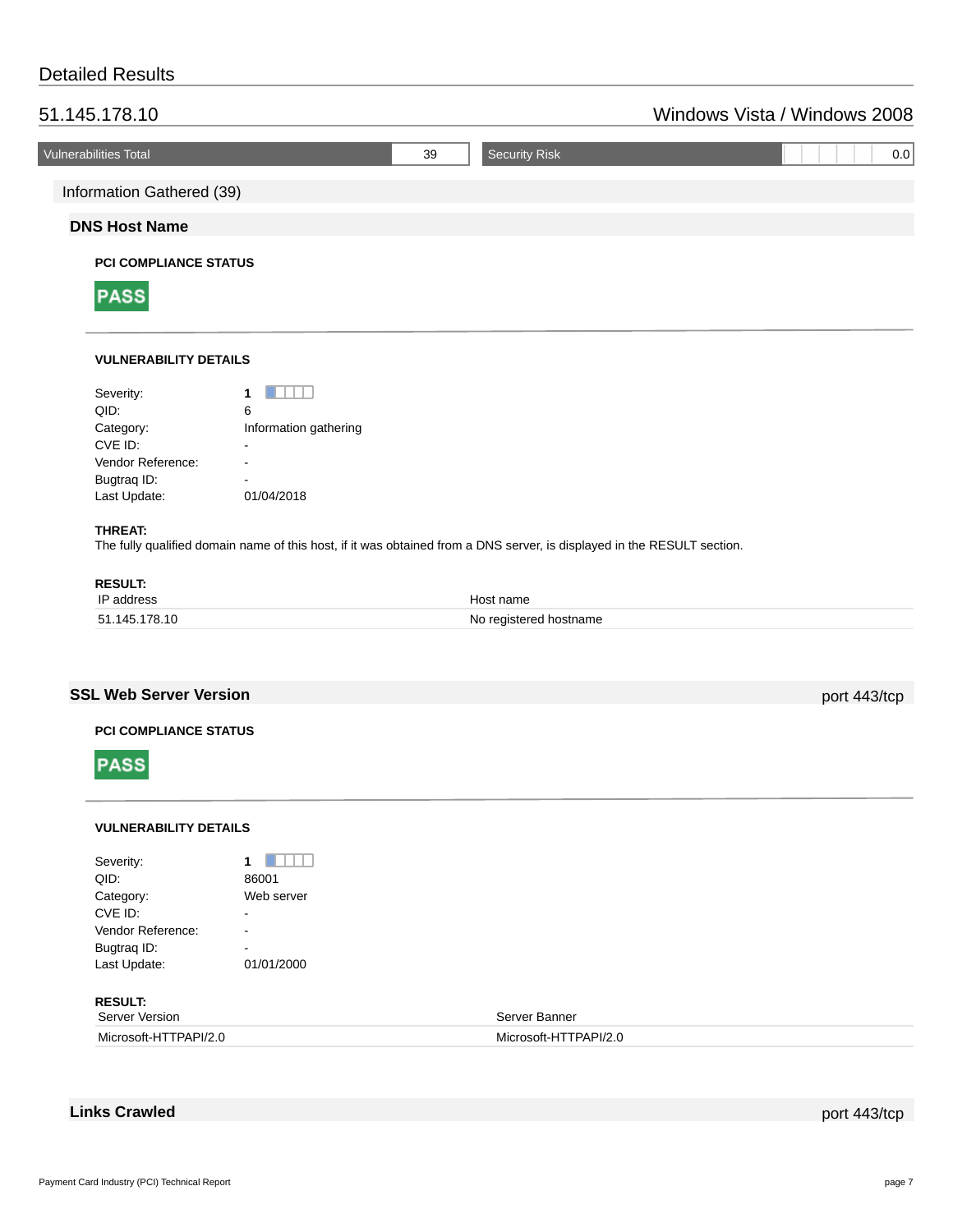#### **PCI COMPLIANCE STATUS**



## **VULNERABILITY DETAILS**

| Severity:         | 1                      |
|-------------------|------------------------|
| OID:              | 150009                 |
| Category:         | <b>Web Application</b> |
| CVE ID:           |                        |
| Vendor Reference: |                        |
| Bugtrag ID:       |                        |
| Last Update:      | 03/29/2019             |
|                   |                        |

#### **THREAT:**

The list of unique links crawled and HTML forms submitted by the Web application scanner appear in the Results section. This list may contain fewer links than the maximum threshold defined at scan launch.

NOTE: This list also includes

- All the unique links that are reported in QID 150140 (Redundant links/URL paths crawled and not crawled)

- All the forms reported in QID 150152 (Forms Crawled),

- All the forms in QID 150115 (Authentication Form Found) and

- Certain requests from QID 150172 (Requests Crawled)

## **RESULT:**

Duration of crawl phase (seconds): 12.00 Number of links: 1 (This number excludes form requests and links re-requested during authentication.)

https://51.145.178.10/

## **Scan Diagnostics** port 443/tcp

## **PCI COMPLIANCE STATUS**



## **VULNERABILITY DETAILS**

| Severity:         |                        |
|-------------------|------------------------|
| QID:              | 150021                 |
| Category:         | <b>Web Application</b> |
| CVE ID:           |                        |
| Vendor Reference: |                        |
| Bugtrag ID:       |                        |
| Last Update:      | 01/16/2009             |
|                   |                        |

## **THREAT:**

This check provides various details of the scan's performance and behavior. In some cases, this check can be used to identify problems that the scanner encountered when crawling the target Web application.

## **IMPACT:**

The scan diagnostics data provides technical details about the crawler's performance and behavior. This information does not necessarily imply problems with the Web application.

#### **SOLUTION:**

No action is required.

#### **RESULT:**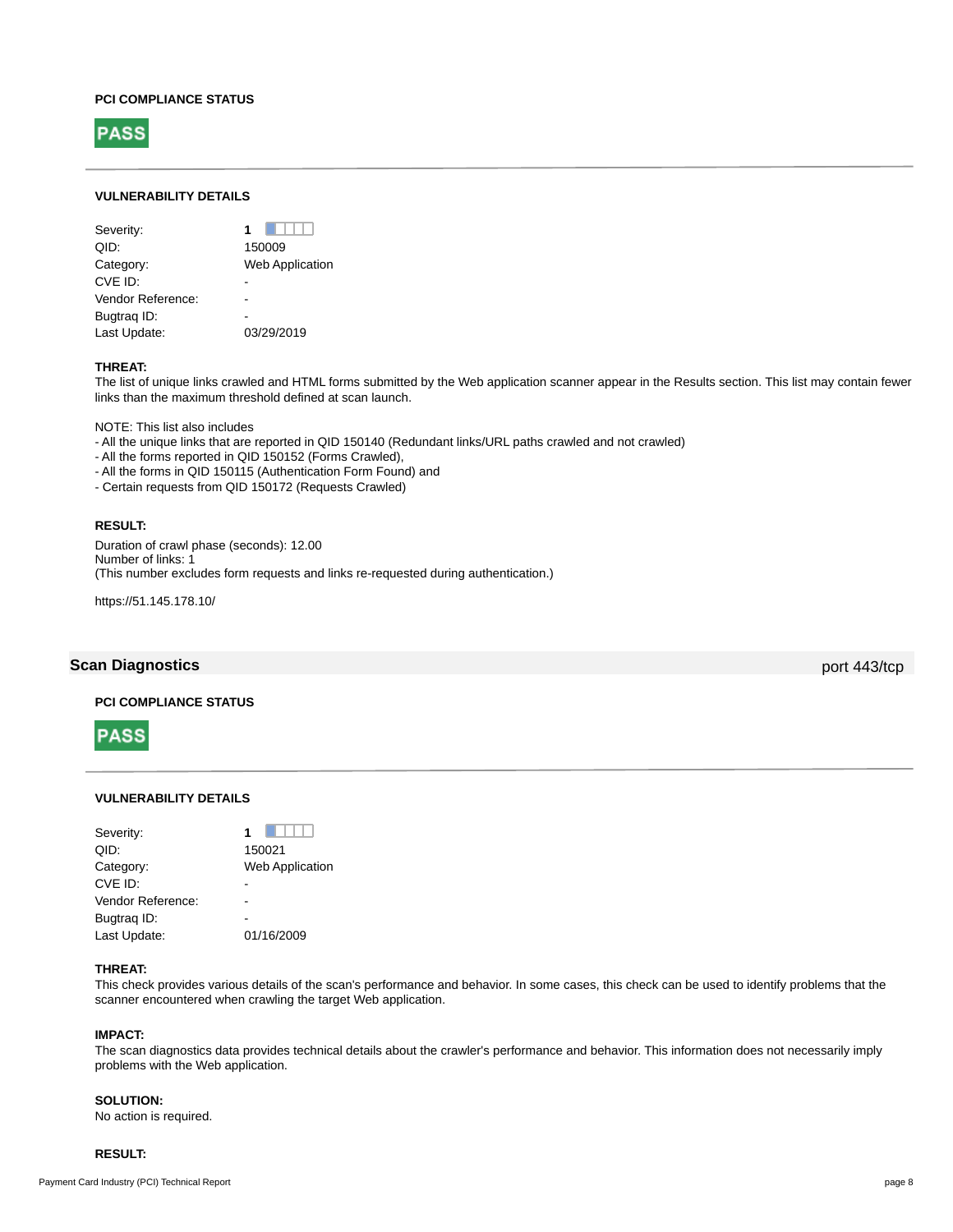Ineffective Session Protection. no tests enabled. Batch #0 CMSDetection: estimated time < 1 minute (1 tests, 1 inputs) [CMSDetection phase] : No potential CMS found. Aborting the CMS Detection phaseCMSDetection: 1 vulnsigs tests, completed 38 requests, 10 seconds. Completed 38 requests of 38 estimated requests (100%). All tests completed. HSTS Analysis no tests enabled. Collected 1 links overall in 0 hours 0 minutes duration. Path manipulation: Estimated requests (payloads x links): files with extension:(0 x 0) + files:(0 x 0) + directories:(9 x 1) + paths:(0 x 1) = total (9) Batch #0 WS Directory Path manipulation: estimated time < 1 minute (9 tests, 1 inputs) WS Directory Path manipulation: 9 vulnsigs tests, completed 9 requests, 1 seconds. Completed 9 requests of 9 estimated requests (100%). All tests completed. WSEnumeration no tests enabled. WebCgiOobTests: no test enabled XXE tests no tests enabled. Arbitrary File Upload no tests enabled. Arbitrary File Upload On Status OK no tests enabled. HTTP call manipulation no tests enabled. SSL Downgrade. no tests enabled. Open Redirect no tests enabled. CSRF no tests enabled. Batch #4 File Inclusion analysis: estimated time < 1 minute (1 tests, 1 inputs) Batch #4 File Inclusion analysis: 1 vulnsigs tests, completed 0 requests, 0 seconds. Completed 0 requests of 1 estimated requests (0%). All tests completed. Batch #4 Cookie manipulation: estimated time < 1 minute (45 tests, 0 inputs) Batch #4 Cookie manipulation: 45 vulnsigs tests, completed 0 requests, 0 seconds. No tests to execute. Batch #4 Header manipulation: estimated time < 1 minute (45 tests, 1 inputs) Batch #4 Header manipulation: 45 vulnsigs tests, completed 59 requests, 3 seconds. Completed 59 requests of 124 estimated requests (47.5806%). XSS optimization removed 28 links. All tests completed. Batch #4 shell shock detector: estimated time < 1 minute (1 tests, 1 inputs) Batch #4 shell shock detector: 1 vulnsigs tests, completed 1 requests, 0 seconds . Completed 1 requests of 1 estimated requests (100%). All tests completed. Batch #4 shell shock detector(form): estimated time < 1 minute (1 tests, 0 inputs) Batch #4 shell shock detector(form): 1 vulnsigs tests, completed 0 requests, 0 seconds. No tests to execute. httpoxy no tests enabled. cve\_2017\_9805 no tests enabled. Static Session ID no tests enabled. Login Brute Force no tests enabled. Login Brute Force manipulation estimated time: no tests enabled Insecurely Served Credential Forms no tests enabled. Cookies Without Consent no tests enabled. Batch #5 HTTP Time Bandit: estimated time < 1 minute (1 tests, 10 inputs) Batch #5 HTTP Time Bandit: 1 vulnsigs tests, completed 0 requests, 0 seconds. No tests to execute. Path manipulation: Estimated requests (payloads x links): files with extension:(0 x 0) + files:(0 x 0) + directories:(4 x 1) + paths:(11 x 1) = total (15) Batch #5 Path XSS manipulation: estimated time < 1 minute (15 tests, 1 inputs) Batch #5 Path XSS manipulation: 15 vulnsigs tests, completed 14 requests, 1 seconds. Completed 14 requests of 15 estimated requests (93.3333%). All tests completed. Tomcat Vuln manipulation no tests enabled. Time based path manipulation no tests enabled. Path manipulation: Estimated requests (payloads x links): files with extension:(3 x 0) + files:(10 x 0) + directories:(87 x 1) + paths:(9 x 1) = total (96) Batch #5 Path manipulation: estimated time < 1 minute (109 tests, 1 inputs) Batch #5 Path manipulation: 109 vulnsigs tests, completed 95 requests, 4 seconds. Completed 95 requests of 96 estimated requests (98.9583%). All tests completed. WebCgiGenericTests: no test enabled Total requests made: 220 Average server response time: 0.30 seconds Scan launched using PCI WAS combined mode. HTML form authentication unavailable, no WEBAPP entry found

**SSL Web Server Version** pci.travolutionary.com:443/tcp

## **PCI COMPLIANCE STATUS**



#### **VULNERABILITY DETAILS**

| Severity:         |            |
|-------------------|------------|
| QID:              | 86001      |
| Category:         | Web server |
| CVE ID:           |            |
| Vendor Reference: |            |
| Bugtrag ID:       |            |
| Last Update:      | 01/01/2000 |

## **RESULT:**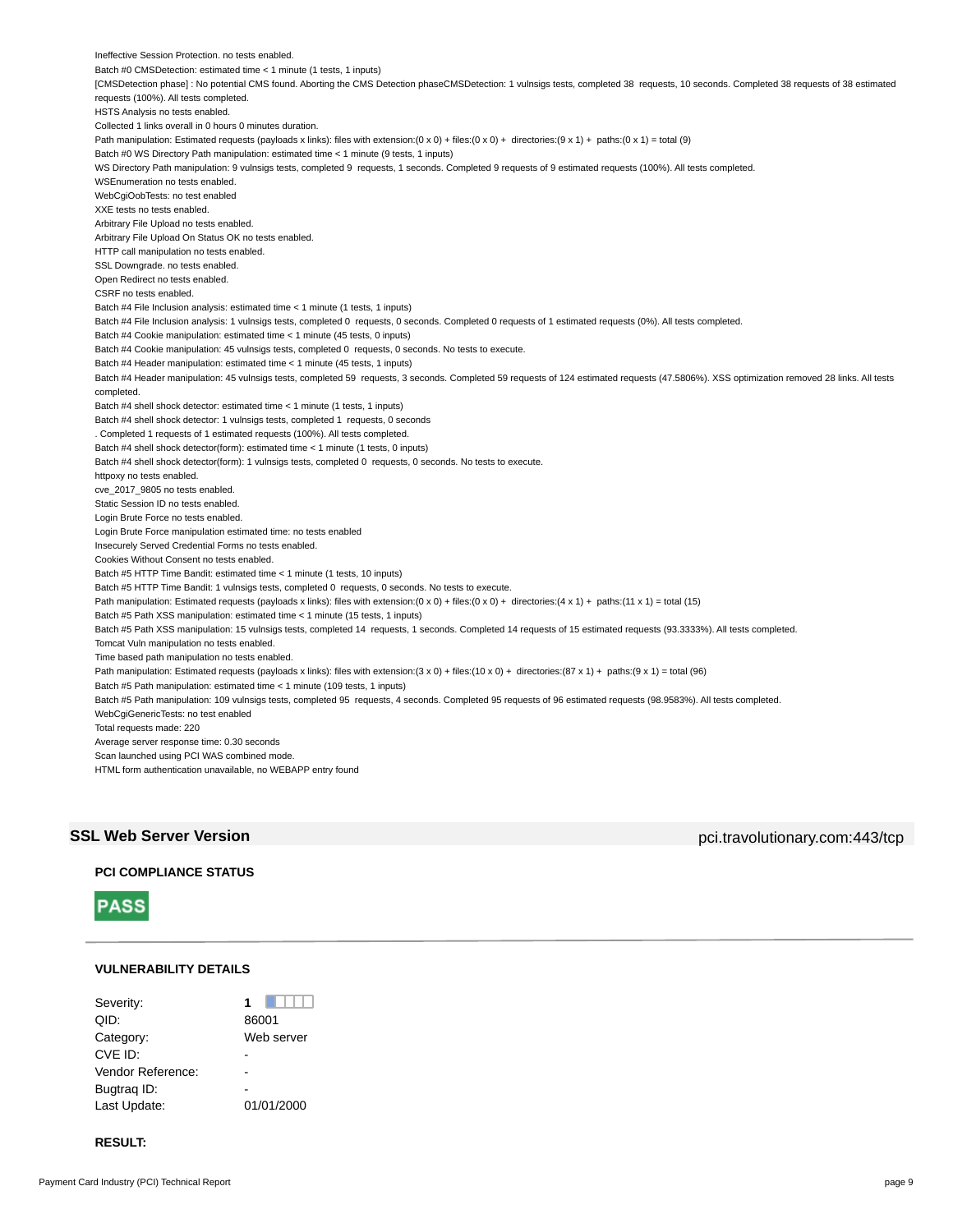| Server Version        | Server Banner         |
|-----------------------|-----------------------|
| Microsoft-HTTPAPI/2.0 | Microsoft-HTTPAPI/2.0 |

**Links Crawled** pci.travolutionary.com:443/tcp

## **PCI COMPLIANCE STATUS**



## **VULNERABILITY DETAILS**

| Severity:         |                        |
|-------------------|------------------------|
| QID:              | 150009                 |
| Category:         | <b>Web Application</b> |
| CVE ID:           |                        |
| Vendor Reference: |                        |
| Bugtrag ID:       |                        |
| Last Update:      | 03/29/2019             |
|                   |                        |

## **THREAT:**

The list of unique links crawled and HTML forms submitted by the Web application scanner appear in the Results section. This list may contain fewer links than the maximum threshold defined at scan launch.

NOTE: This list also includes

- All the unique links that are reported in QID 150140 (Redundant links/URL paths crawled and not crawled)
- All the forms reported in QID 150152 (Forms Crawled),
- All the forms in QID 150115 (Authentication Form Found) and
- Certain requests from QID 150172 (Requests Crawled)

## **RESULT:**

Duration of crawl phase (seconds): 12.00 Number of links: 1 (This number excludes form requests and links re-requested during authentication.)

https://pci.travolutionary.com/

## **Scan Diagnostics** pci.travolutionary.com:443/tcp

## **PCI COMPLIANCE STATUS**



### **VULNERABILITY DETAILS**

| Severity:         | 1                      |
|-------------------|------------------------|
| QID:              | 150021                 |
| Category:         | <b>Web Application</b> |
| CVE ID:           |                        |
| Vendor Reference: |                        |
| Bugtraq ID:       |                        |
| Last Update:      | 01/16/2009             |

#### **THREAT:**

This check provides various details of the scan's performance and behavior. In some cases, this check can be used to identify problems that the scanner encountered when crawling the target Web application.

## **IMPACT:**

The scan diagnostics data provides technical details about the crawler's performance and behavior. This information does not necessarily imply problems with the Web application.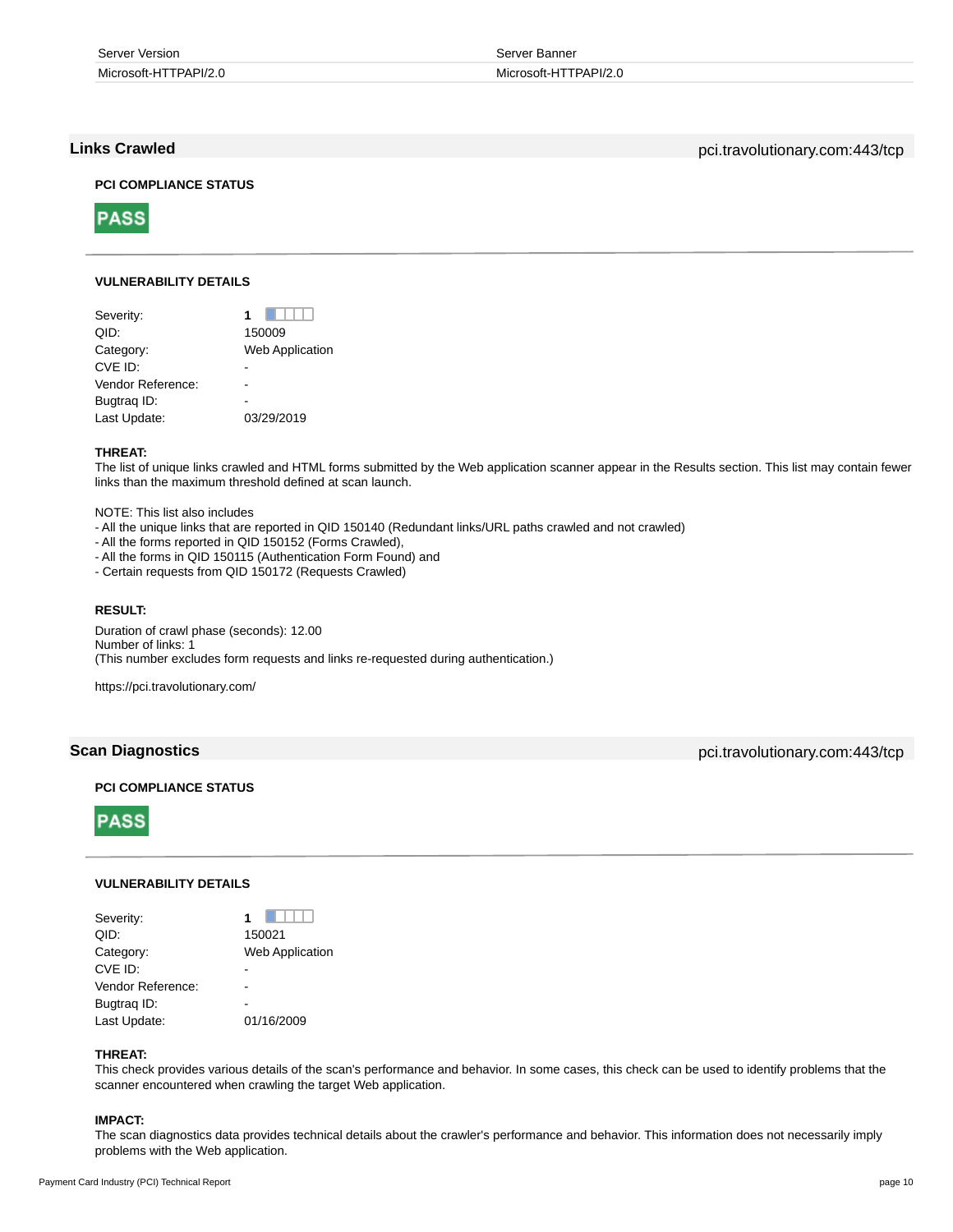#### **SOLUTION:**

No action is required.

## **RESULT:**

Ineffective Session Protection. no tests enabled. Batch #0 CMSDetection: estimated time < 1 minute (1 tests, 1 inputs) [CMSDetection phase] : No potential CMS found. Aborting the CMS Detection phaseCMSDetection: 1 vulnsigs tests, completed 38 requests, 11 seconds. Completed 38 requests of 38 estimated requests (100%). All tests completed. HSTS Analysis no tests enabled. Collected 1 links overall in 0 hours 0 minutes duration. Path manipulation: Estimated requests (payloads x links): files with extension:(0 x 0) + files:(0 x 0) + directories:(9 x 1) + paths:(0 x 1) = total (9) Batch #0 WS Directory Path manipulation: estimated time < 1 minute (9 tests, 1 inputs) WS Directory Path manipulation: 9 vulnsigs tests, completed 9 requests, 0 seconds. Completed 9 requests of 9 estimated requests (100%). All tests completed. WSEnumeration no tests enabled. WebCgiOobTests: no test enabled XXE tests no tests enabled. Arbitrary File Upload no tests enabled. Arbitrary File Upload On Status OK no tests enabled. HTTP call manipulation no tests enabled. SSL Downgrade. no tests enabled. Open Redirect no tests enabled. CSRF no tests enabled. Batch #4 File Inclusion analysis: estimated time < 1 minute (1 tests, 1 inputs) Batch #4 File Inclusion analysis: 1 vulnsigs tests, completed 0 requests, 0 seconds. Completed 0 requests of 1 estimated requests (0%). All tests completed. Batch #4 Cookie manipulation: estimated time < 1 minute (45 tests, 0 inputs) Batch #4 Cookie manipulation: 45 vulnsigs tests, completed 0 requests, 0 seconds. No tests to execute. Batch #4 Header manipulation: estimated time < 1 minute (45 tests, 1 inputs) Batch #4 Header manipulation: 45 vulnsigs tests, completed 59 requests, 3 seconds. Completed 59 requests of 124 estimated requests (47.5806%). XSS optimization removed 28 links. All tests completed. Batch #4 shell shock detector: estimated time < 1 minute (1 tests, 1 inputs) Batch #4 shell shock detector: 1 vulnsigs tests, completed 1 requests, 1 seconds . Completed 1 requests of 1 estimated requests (100%). All tests completed. Batch #4 shell shock detector(form): estimated time < 1 minute (1 tests, 0 inputs) Batch #4 shell shock detector(form): 1 vulnsigs tests, completed 0 requests, 0 seconds. No tests to execute. httpoxy no tests enabled. cve\_2017\_9805 no tests enabled. Static Session ID no tests enabled. Login Brute Force no tests enabled. Login Brute Force manipulation estimated time: no tests enabled Insecurely Served Credential Forms no tests enabled. Cookies Without Consent no tests enabled. Batch #5 HTTP Time Bandit: estimated time < 1 minute (1 tests, 10 inputs) Batch #5 HTTP Time Bandit: 1 vulnsigs tests, completed 0 requests, 0 seconds. No tests to execute. Path manipulation: Estimated requests (payloads x links): files with extension:(0 x 0) + files:(0 x 0) + directories:(4 x 1) + paths:(11 x 1) = total (15) Batch #5 Path XSS manipulation: estimated time < 1 minute (15 tests, 1 inputs) Batch #5 Path XSS manipulation: 15 vulnsigs tests, completed 14 requests, 0 seconds. Completed 14 requests of 15 estimated requests (93.3333%). All tests completed. Tomcat Vuln manipulation no tests enabled. Time based path manipulation no tests enabled. Path manipulation: Estimated requests (payloads x links): files with extension:(3 x 0) + files:(10 x 0) + directories:(87 x 1) + paths:(9 x 1) = total (96) Batch #5 Path manipulation: estimated time < 1 minute (109 tests, 1 inputs) Batch #5 Path manipulation: 109 vulnsigs tests, completed 95 requests, 4 seconds. Completed 95 requests of 96 estimated requests (98.9583%). All tests completed. WebCgiGenericTests: no test enabled Total requests made: 220 Average server response time: 0.30 seconds Scan launched using PCI WAS combined mode. HTML form authentication unavailable, no WEBAPP entry found

**Web Server Version** pci.travolutionary.com:80/tcp

## **PCI COMPLIANCE STATUS**



### **VULNERABILITY DETAILS**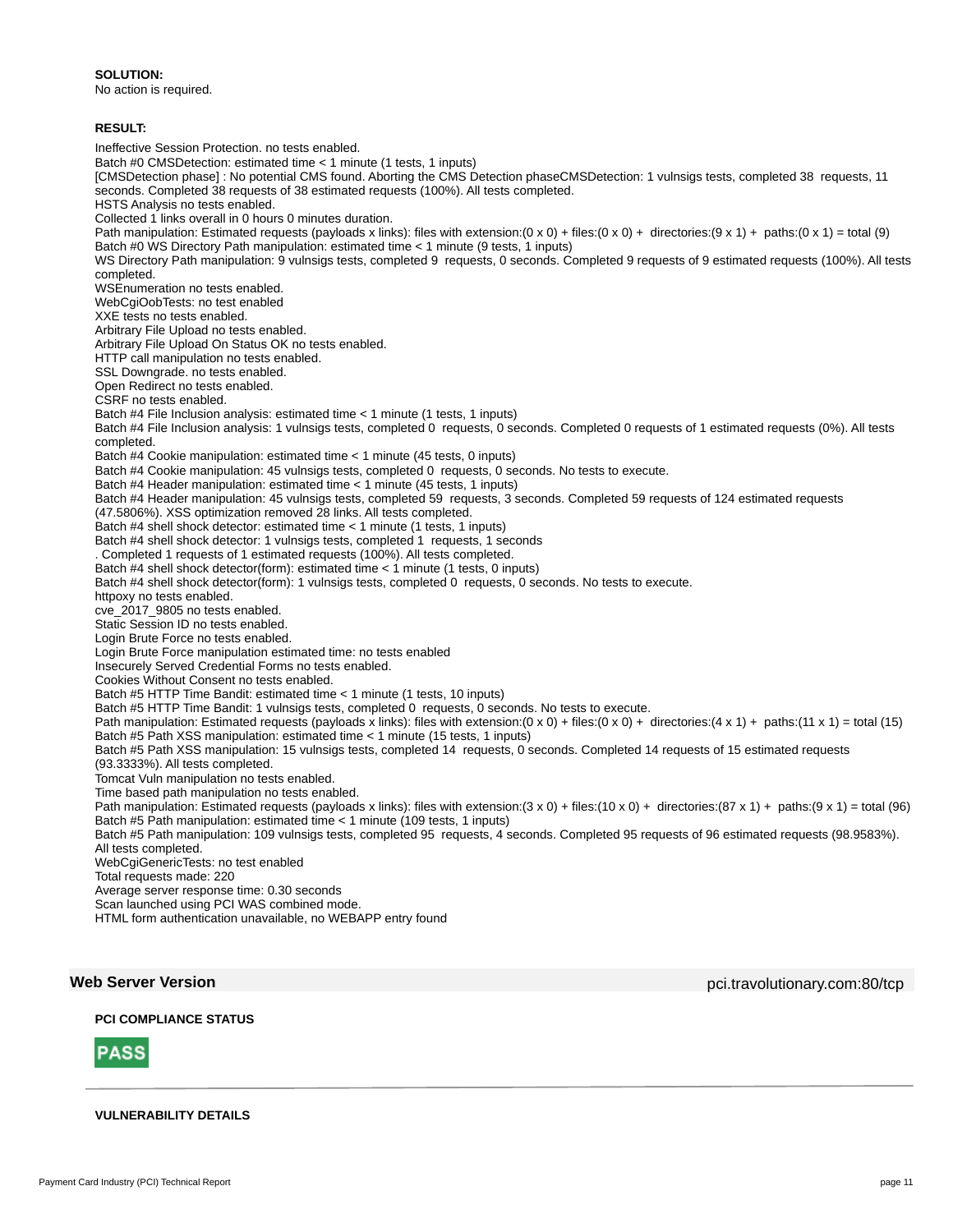## Severity: **1 1** QID: 86000 Category: Web server CVE ID: Particularly the contract of the contract of the contract of the contract of the contract of the contract of the contract of the contract of the contract of the contract of the contract of the contract of the contr Vendor Reference: -Bugtrag ID: Last Update: 10/26/2016

**RESULT:**

| .                     |                       |
|-----------------------|-----------------------|
| Server Version        | Server Banner         |
| Microsoft-HTTPAPI/2.0 | Microsoft-HTTPAPI/2.0 |

**PASS** 

**Links Crawled** pci.travolutionary.com:80/tcp

## **PCI COMPLIANCE STATUS**



## **VULNERABILITY DETAILS**

| Severity:         |                        |
|-------------------|------------------------|
| QID:              | 150009                 |
| Category:         | <b>Web Application</b> |
| CVE ID:           |                        |
| Vendor Reference: |                        |
| Bugtrag ID:       |                        |
| Last Update:      | 03/29/2019             |

## **THREAT:**

The list of unique links crawled and HTML forms submitted by the Web application scanner appear in the Results section. This list may contain fewer links than the maximum threshold defined at scan launch.

NOTE: This list also includes

- All the unique links that are reported in QID 150140 (Redundant links/URL paths crawled and not crawled)
- All the forms reported in QID 150152 (Forms Crawled),
- All the forms in QID 150115 (Authentication Form Found) and
- Certain requests from QID 150172 (Requests Crawled)

## **RESULT:**

Duration of crawl phase (seconds): 8.00 Number of links: 1 (This number excludes form requests and links re-requested during authentication.)

http://pci.travolutionary.com/

**PCI COMPLIANCE STATUS**



## **VULNERABILITY DETAILS**

**Scan Diagnostics produced by the community of the community of the community of the community of the community of the community of the community of the community of the community of the community of the community of the**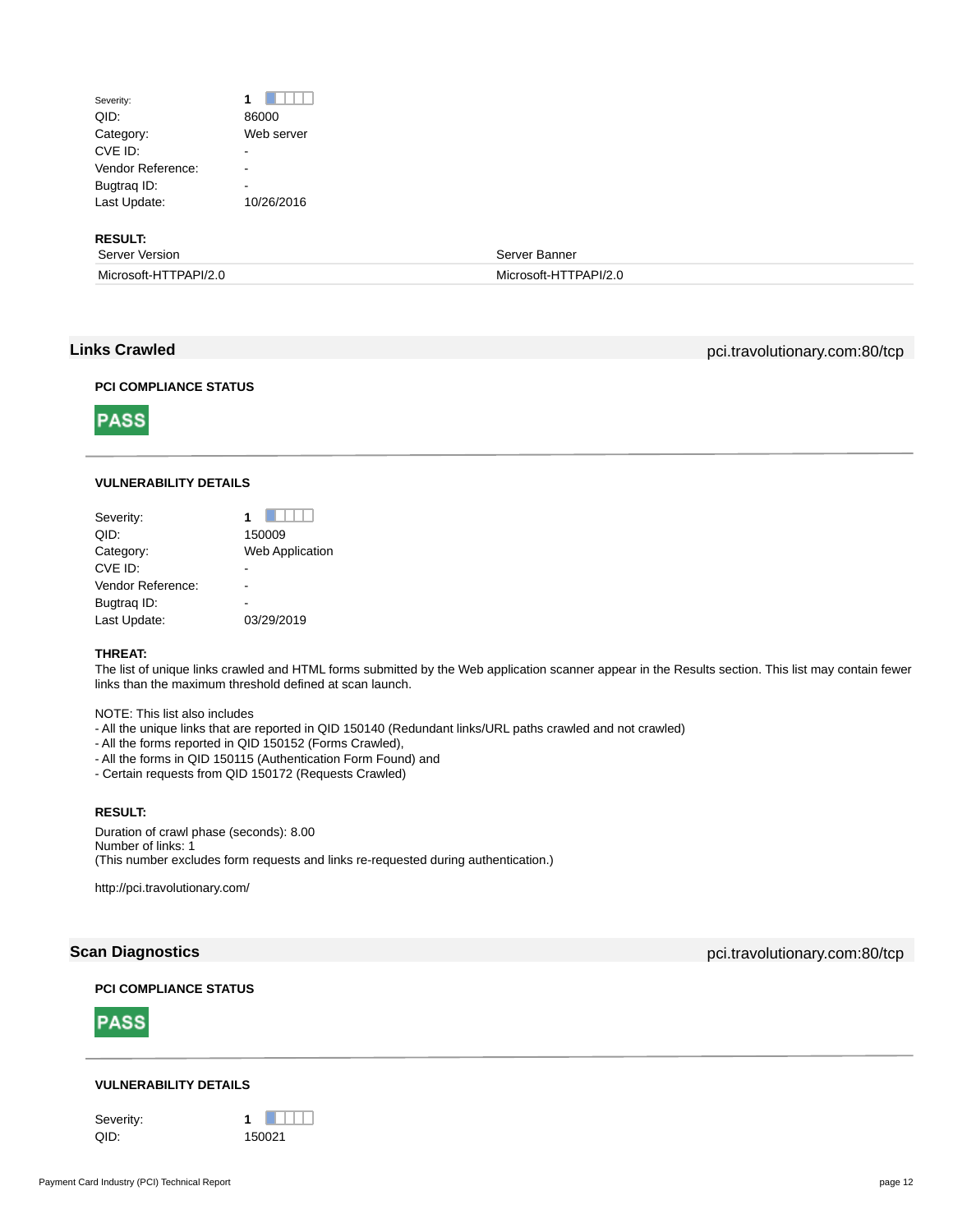| Category:         | <b>Web Application</b> |
|-------------------|------------------------|
| CVE ID:           |                        |
| Vendor Reference: |                        |
| Bugtrag ID:       |                        |
| Last Update:      | 01/16/2009             |

### **THREAT:**

This check provides various details of the scan's performance and behavior. In some cases, this check can be used to identify problems that the scanner encountered when crawling the target Web application.

## **IMPACT:**

The scan diagnostics data provides technical details about the crawler's performance and behavior. This information does not necessarily imply problems with the Web application.

#### **SOLUTION:**

No action is required.

#### **RESULT:**

Ineffective Session Protection. no tests enabled. Batch #0 CMSDetection: estimated time < 1 minute (1 tests, 1 inputs) [CMSDetection phase] : No potential CMS found. Aborting the CMS Detection phaseCMSDetection: 1 vulnsigs tests, completed 38 requests, 7 seconds. Completed 38 requests of 38 estimated requests (100%). All tests completed. HSTS Analysis no tests enabled. Collected 1 links overall in 0 hours 0 minutes duration. Path manipulation: Estimated requests (payloads x links): files with extension:(0 x 0) + files:(0 x 0) + directories:(9 x 1) + paths:(0 x 1) = total (9) Batch #0 WS Directory Path manipulation: estimated time < 1 minute (9 tests, 1 inputs) WS Directory Path manipulation: 9 vulnsigs tests, completed 9 requests, 0 seconds. Completed 9 requests of 9 estimated requests (100%). All tests completed. WSEnumeration no tests enabled. WebCgiOobTests: no test enabled XXE tests no tests enabled. Arbitrary File Upload no tests enabled. Arbitrary File Upload On Status OK no tests enabled. HTTP call manipulation no tests enabled. SSL Downgrade. no tests enabled. Open Redirect no tests enabled. CSRF no tests enabled. Batch #4 File Inclusion analysis: estimated time < 1 minute (1 tests, 1 inputs) Batch #4 File Inclusion analysis: 1 vulnsigs tests, completed 0 requests, 0 seconds. Completed 0 requests of 1 estimated requests (0%). All tests completed. Batch #4 Cookie manipulation: estimated time < 1 minute (45 tests, 0 inputs) Batch #4 Cookie manipulation: 45 vulnsigs tests, completed 0 requests, 0 seconds. No tests to execute. Batch #4 Header manipulation: estimated time < 1 minute (45 tests, 1 inputs) Batch #4 Header manipulation: 45 vulnsigs tests, completed 59 requests, 2 seconds. Completed 59 requests of 124 estimated requests (47.5806%). XSS optimization removed 28 links. All tests completed. Batch #4 shell shock detector: estimated time < 1 minute (1 tests, 1 inputs) Batch #4 shell shock detector: 1 vulnsigs tests, completed 1 requests, 0 seconds. Completed 1 requests of 1 estimated requests (100%). All tests completed. Batch #4 shell shock detector(form): estimated time < 1 minute (1 tests, 0 inputs) Batch #4 shell shock detector(form): 1 vulnsigs tests, completed 0 requests, 0 seconds. No tests to execute. httpoxy no tests enabled. cve\_2017\_9805 no tests enabled. Static Session ID no tests enabled. Login Brute Force no tests enabled. Login Brute Force manipulation estimated time: no tests enabled Insecurely Served Credential Forms no tests enabled. Cookies Without Consent no tests enabled. Batch #5 HTTP Time Bandit: estimated time < 1 minute (1 tests, 10 inputs) Batch #5 HTTP Time Bandit: 1 vulnsigs tests, completed 0 requests, 0 seconds. No tests to execute. Path manipulation: Estimated requests (payloads x links): files with extension:(0 x 0) + files:(0 x 0) + directories:(4 x 1) + paths:(11 x 1) = total (15) Batch #5 Path XSS manipulation: estimated time < 1 minute (15 tests, 1 inputs) Batch #5 Path XSS manipulation: 15 vulnsigs tests, completed 14 requests, 0 seconds. Completed 14 requests of 15 estimated requests (93.3333%). All tests completed. Tomcat Vuln manipulation no tests enabled. Time based path manipulation no tests enabled. Path manipulation: Estimated requests (payloads x links): files with extension:(3 x 0) + files:(10 x 0) + directories:(87 x 1) + paths:(9 x 1) = total (96) Batch #5 Path manipulation: estimated time < 1 minute (109 tests, 1 inputs) Batch #5 Path manipulation: 109 vulnsigs tests, completed 95 requests, 2 seconds. Completed 95 requests of 96 estimated requests (98.9583%). All tests completed. WebCgiGenericTests: no test enabled Total requests made: 220 Average server response time: 0.18 seconds Scan launched using PCI WAS combined mode.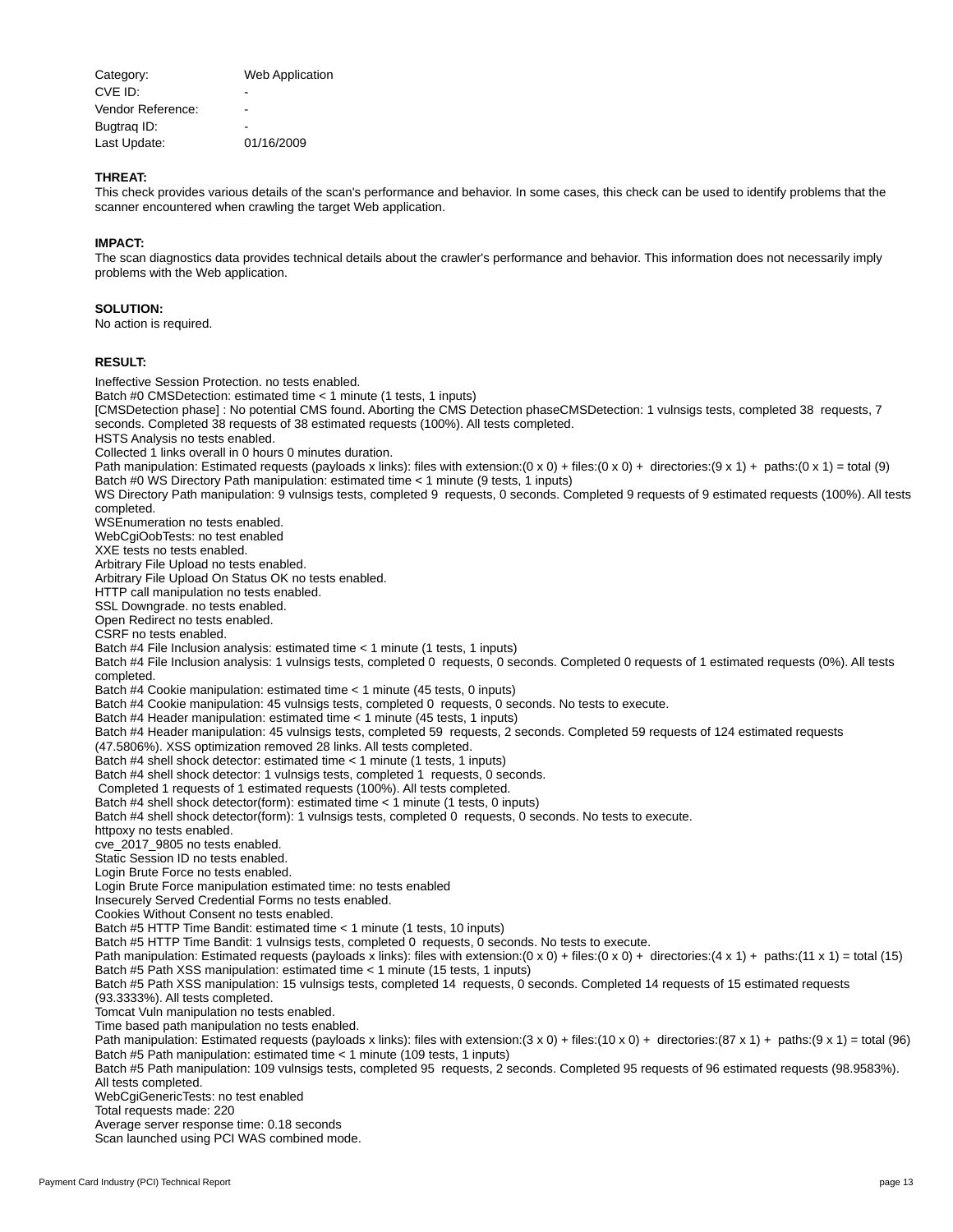**Default Web Page** port 443/tcp over SSL

## **PCI COMPLIANCE STATUS**



## **VULNERABILITY DETAILS**

| Severity:         |            |
|-------------------|------------|
| QID:              | 12230      |
| Category:         | CGI        |
| CVE ID:           |            |
| Vendor Reference: |            |
| Bugtrag ID:       |            |
| Last Update:      | 03/16/2019 |
|                   |            |

## **THREAT:**

The Result section displays the default Web page for the Web server.

### **RESULT:**

GET / HTTP/1.1 Host: 51.145.178.10 Connection: Keep-Alive

HTTP/1.1 404 Not Found Content-Type: text/html; charset=us-ascii Server: Microsoft-HTTPAPI/2.0 Date: Wed, 20 May 2020 09:47:13 GMT Connection: close Content-Length: 315

 <!DOCTYPE HTML PUBLIC "-//W3C//DTD HTML 4.01//EN""http://www.w3.org/TR/html4/strict.dtd"> <HTML><HEAD><TITLE>Not Found</TITLE> <META HTTP-EQUIV="Content-Type" Content="text/html; charset=us-ascii"></HEAD> <BODY> Not Found HTTP Error 404. The requested resource is not found.</p> </BODY></HTML> GET / HTTP/1.1 Host: pci.travolutionary.com Connection: Keep-Alive

HTTP/1.1 404 Not Found Content-Type: text/html; charset=us-ascii Server: Microsoft-HTTPAPI/2.0 Date: Wed, 20 May 2020 09:50:07 GMT Connection: close Content-Length: 315

 <!DOCTYPE HTML PUBLIC "-//W3C//DTD HTML 4.01//EN""http://www.w3.org/TR/html4/strict.dtd"> <HTML><HEAD><TITLE>Not Found</TITLE> <META HTTP-EQUIV="Content-Type" Content="text/html; charset=us-ascii"></HEAD> <BODY> Not Found HTTP Error 404. The requested resource is not found.</p> </BODY></HTML>

## **SSL Certificate - Information** port 443/tcp over SSL

### **PCI COMPLIANCE STATUS**

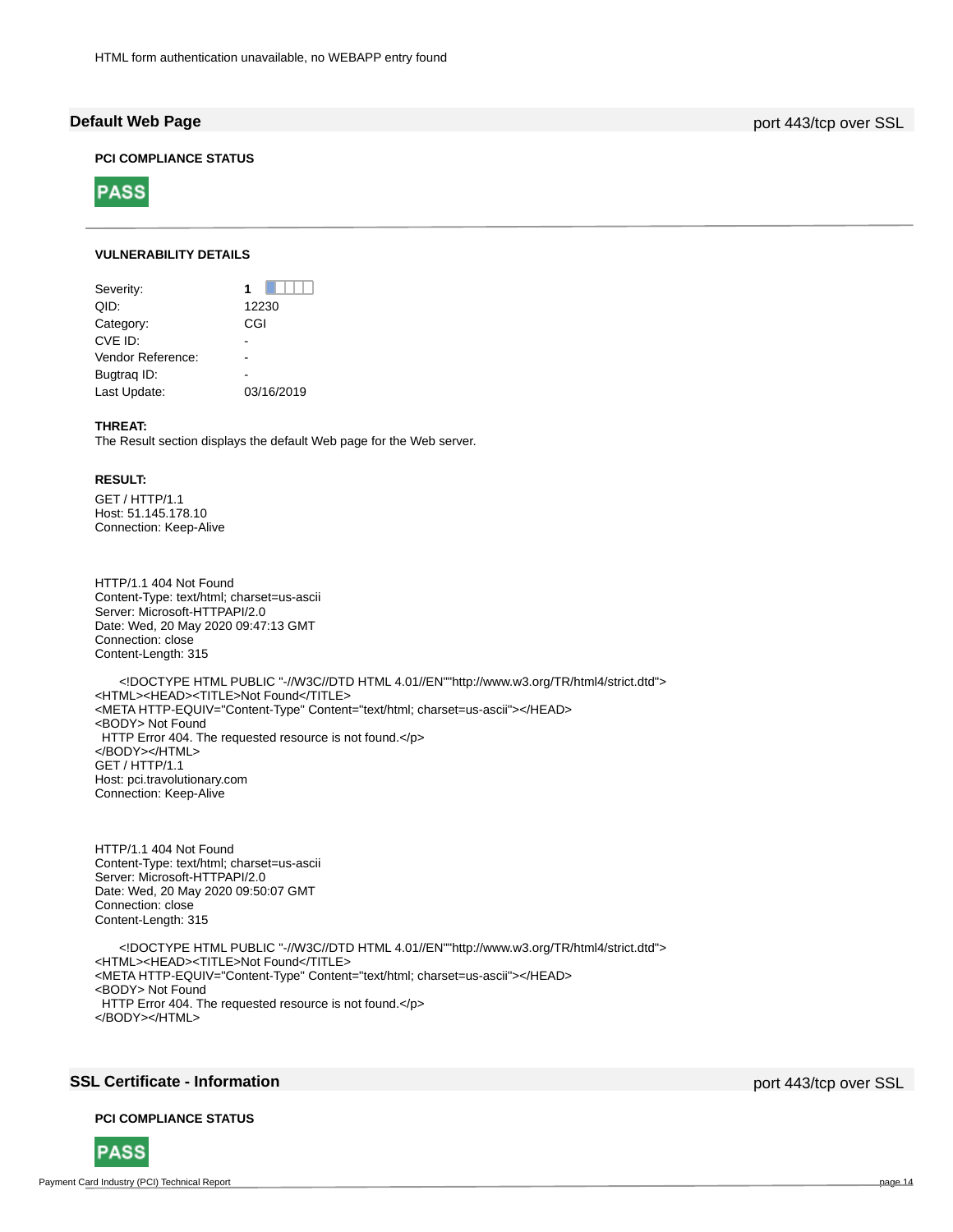## **VULNERABILITY DETAILS**

| Severity:         |            |
|-------------------|------------|
| QID:              | 86002      |
| Category:         | Web server |
| CVE ID:           |            |
| Vendor Reference: |            |
| Bugtrag ID:       |            |
| Last Update:      | 03/07/2020 |

## **THREAT:**

SSL certificate information is provided in the Results section.

| <b>RESULT:</b><br><b>NAME</b> | VALUE                                         |
|-------------------------------|-----------------------------------------------|
| (0) CERTIFICATE 0             |                                               |
| (0) Version                   | 3(0x2)                                        |
| (0) Serial Number             | ee:be:73:6d:5f:55:95:a3                       |
| (0) Signature Algorithm       | sha256WithRSAEncryption                       |
| (0) ISSUER NAME               |                                               |
| countryName                   | US                                            |
| stateOrProvinceName           | Arizona                                       |
| localityName                  | Scottsdale                                    |
| organizationName              | "GoDaddy.com, Inc."                           |
| organizationalUnitName        | http://certs.godaddy.com/repository/          |
| commonName                    | Go Daddy Secure Certificate Authority - G2    |
| (0) SUBJECT NAME              |                                               |
| organizationalUnitName        | Domain Control Validated                      |
| commonName                    | *.travolutionary.com                          |
| (0) Valid From                | Aug 4 11:54:30 2019 GMT                       |
| (0) Valid Till                | Aug 31 07:31:38 2020 GMT                      |
| (0) Public Key Algorithm      | rsaEncryption                                 |
| (0) RSA Public Key            | (2048 bit)                                    |
| (0)                           | RSA Public-Key: (2048 bit)                    |
| (0)                           | Modulus:                                      |
| (0)                           | 00:e0:8b:a5:ee:42:a1:da:ad:24:93:1b:50:ea:53: |
| (0)                           | 99.7b.a2.2f.a4.86.91.4b.1b.80.41.b8.40.72.b1. |
| (0)                           | 67:5e:1c:63:21:23:92:98:ed:8f:e3:d6:ce:b7:f7: |
| (0)                           | 6c:a0:bb:e1:25:7a:00:97:ec:82:08:ee:6e:b3:07: |
| (0)                           | 5b:f1:4f:0d:2e:e1:f7:fb:3e:80:f5:da:77:74:ae: |
| (0)                           | 1f:a5:bf:5a:33:26:c0:6f:ca:98:a4:99:7c:4f:88: |
| (0)                           | 1d:ab:86:ed:eb:35:19:20:11:e5:42:91:2c:95:e4: |
| (0)                           | e6:32:d0:03:5f:83:5f:c7:03:17:5e:96:2b:d4:d5: |
| (0)                           | 0e.e2:45:99:c1:b9:33.ca:40:27:47:16:f1:c8:1c: |
| (0)                           | bb:0e:38:6f:81:68:46:d3:a8:b8:d3:32:ee:df:83: |
| (0)                           | 2b.bf:c5:09:13.eb.15:79.b8:70.fc:2b:85.5d.56: |
| (0)                           | f9:66:07:65:af:18:31:a9:42:a5:05:07:14:27:e2: |
| (0)                           | f7:da:89:e0:b3:61:e6:d8:a6:e2:35:72:7e:c8:e2: |
| (0)                           | 12:0e:f5:25:16:6b:bf:dd:04:f5:4c:34:71:bc:0f: |
| (0)                           | 49:63:26:c2:f4:fb:01:dd:39:f0:01:84:a6:aa:74: |
| (0)                           | 87:c5:53:ea:32:7e:79:25:f4:e9:0b:9d:74:49:c7: |
| (0)                           | 7a:c8:39:81:db:ab:54:e1:cb:f7:05:f9:9e:0e:cc: |
| (0)                           | b4:d3                                         |
| (0)                           | Exponent: 65537 (0x10001)                     |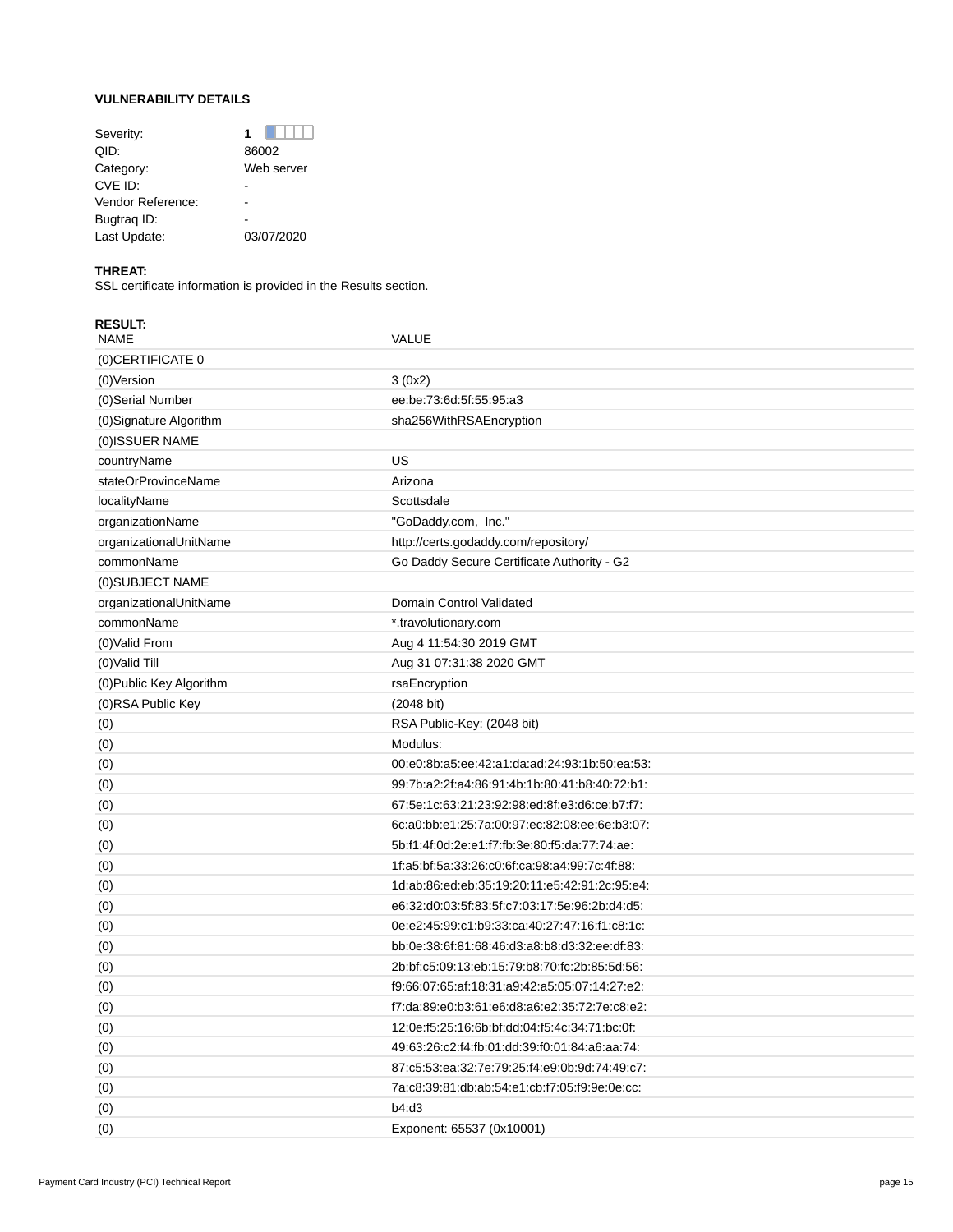| (0) X509v3 EXTENSIONS               |                                                                       |
|-------------------------------------|-----------------------------------------------------------------------|
| (0) X509v3 Basic Constraints        | critical                                                              |
| (0)                                 | <b>CA:FALSE</b>                                                       |
| (0) X509v3 Extended Key Usage       | TLS Web Server Authentication, TLS Web Client Authentication          |
| (0) X509v3 Key Usage                | critical                                                              |
| (0)                                 | Digital Signature, Key Encipherment                                   |
| (0) X509v3 CRL Distribution Points  |                                                                       |
| (0)                                 | Full Name:                                                            |
| (0)                                 | URI:http://crl.godaddy.com/gdig2s1-1278.crl                           |
| (0) X509 v3 Certificate Policies    | Policy: 2.16.840.1.114413.1.7.23.1                                    |
| (0)                                 | CPS: http://certificates.godaddy.com/repository/                      |
| (0)                                 | Policy: 2.23.140.1.2.1                                                |
| (0) Authority Information Access    | OCSP - URI:http://ocsp.godaddy.com/                                   |
| (0)                                 | CA Issuers - URI:http://certificates.godaddy.com/repository/gdig2.crt |
| (0) X509v3 Authority Key Identifier | keyid:40:C2:BD:27:8E:CC:34:83:30:A2:33:D7:FB:6C:B3:F0:B4:2C:80:CE     |
| (0) X509v3 Subject Alternative Name | DNS:*.travolutionary.com, DNS:travolutionary.com                      |
| (0) X509v3 Subject Key Identifier   | 02:3A:2D:E5:2A:0B:21:9C:D5:A7:FF:B5:7D:1D:8E:CE:47:C4:12:EB           |
| (0) CT Precertificate SCTs          | Signed Certificate Timestamp:                                         |
| (0)                                 | Version: $v1(0x0)$                                                    |
| (0)                                 | Log ID: A4:B9:09:90:B4:18:58:14:87:BB:13:A2:CC:67:70:0A:              |
| (0)                                 | 3C:35:98:04:F9:1B:DF:B8:E3:77:CD:0E:C8:0D:DC:10                       |
| (0)                                 | Timestamp: Aug 4 11:54:33.496 2019 GMT                                |
| (0)                                 | Extensions: none                                                      |
| (0)                                 | Signature: ecdsa-with-SHA256                                          |
| (0)                                 | 30:44:02:20:42:B8:6D:52:37:26:1A:46:6C:4D:76:07:                      |
| (0)                                 | 61:9F:C4:6B:D4:9C:1C:8D:1E:A1:16:13:B2:6B:8C:71:                      |
| (0)                                 | A9:48:2C:54:02:20:1F:F4:EF:27:C4:BA:48:AC:78:E0:                      |
| (0)                                 | 06.53:ED:F5:2B:6E:47:1C:27:46:53:96:26:E6:AC:26:                      |
| (0)                                 | D2:18:B1:DA:E5:66                                                     |
| (0)                                 | Signed Certificate Timestamp:                                         |
| (0)                                 | Version: v1 (0x0)                                                     |
| (0)                                 | Log ID: 5E:A7:73:F9:DF:56:C0:E7:B5:36:48:7D:D0:49:E0:32:              |
| (0)                                 | 7A:91:9A:0C:84:A1:12:12:84:18:75:96:81:71:45:58                       |
| (0)                                 | Timestamp: Aug 4 11:54:34.770 2019 GMT                                |
| (0)                                 | Extensions: none                                                      |
| (0)                                 | Signature: ecdsa-with-SHA256                                          |
| (0)                                 | 30:46:02:21:00:AD:D3:96:DC:6A:5D:98:E8:A5:B3:6D:                      |
| (0)                                 | 1A:CB:BE:13:22:02:9C:9C:B9:9D:E5:01:C1:B9:1D:D4:                      |
| (0)                                 | 21:5B:CE:33:4F:02:21:00:BD:6B:F4:50:C5:D2:C9:FF:                      |
| (0)                                 | E8:1D:5D:AD:EC:D9:E8:87:08:4D:56:32:3A:63:04:D1:                      |
| (0)                                 | 96:0A:66:34:29.7F:C0:B8                                               |
| (0)Signature                        | $(256 \text{ octets})$                                                |
| (0)                                 | 45:59:a4:e3:a5:35:e9:91:0d:a6:14:4a:f5:e3:04:73                       |
| (0)                                 | 4c:97:c1:2c:f4:0a:41:c6:c3:2f:a4:a4:53:84:2c:78                       |
| (0)                                 | a6:3e:b2:12:ab:bb:c7:d7:39:80:ab:d4:25:fc:10:d7                       |
| (0)                                 | 79.a7.b7.49.78.dc.db.be.ff.43.b0.c3.cc.dc.ed.50                       |
| (0)                                 | 90:19:9e:e2:f3:c3:ca:a7:29:35:dd:16:7a:fb:92:6a                       |
| (0)                                 | aa:2b:26:36:3b:43:fb:23:3c:07:70:68:b5:fe:59.ed                       |
| (0)                                 | 2b:bf:05:bb:80:c0:35:1c:c0:9e:f3:fc:62:4b:76:8a                       |
| (0)                                 | 49.5c.e4.ee.bb.9c.86.33.7a.08.25.2d.44.26.53.f1                       |
| (0)                                 | d0:a6:b3:58:84:4e:22:17:7c:59:2f:20:5b:38:40:21                       |
| (0)                                 | a5:37:5b:18:72:00:4e:3f:74:2a:4b:e0:34:db:97:05                       |
| (0)                                 | 5c:b4:0e:60:e8:f2:3f:ac:18:6c:5a:6b:6d:b3:97:85                       |
| (0)                                 | 41:21:fd:13:2a:cb:5d:3a:8a:c6:80:27:f6:7a:bd:61                       |
| (0)                                 | 68:1e:01:fe:08:53:18:7a:b7:49:72:07:3d:d8:91:1c                       |
|                                     |                                                                       |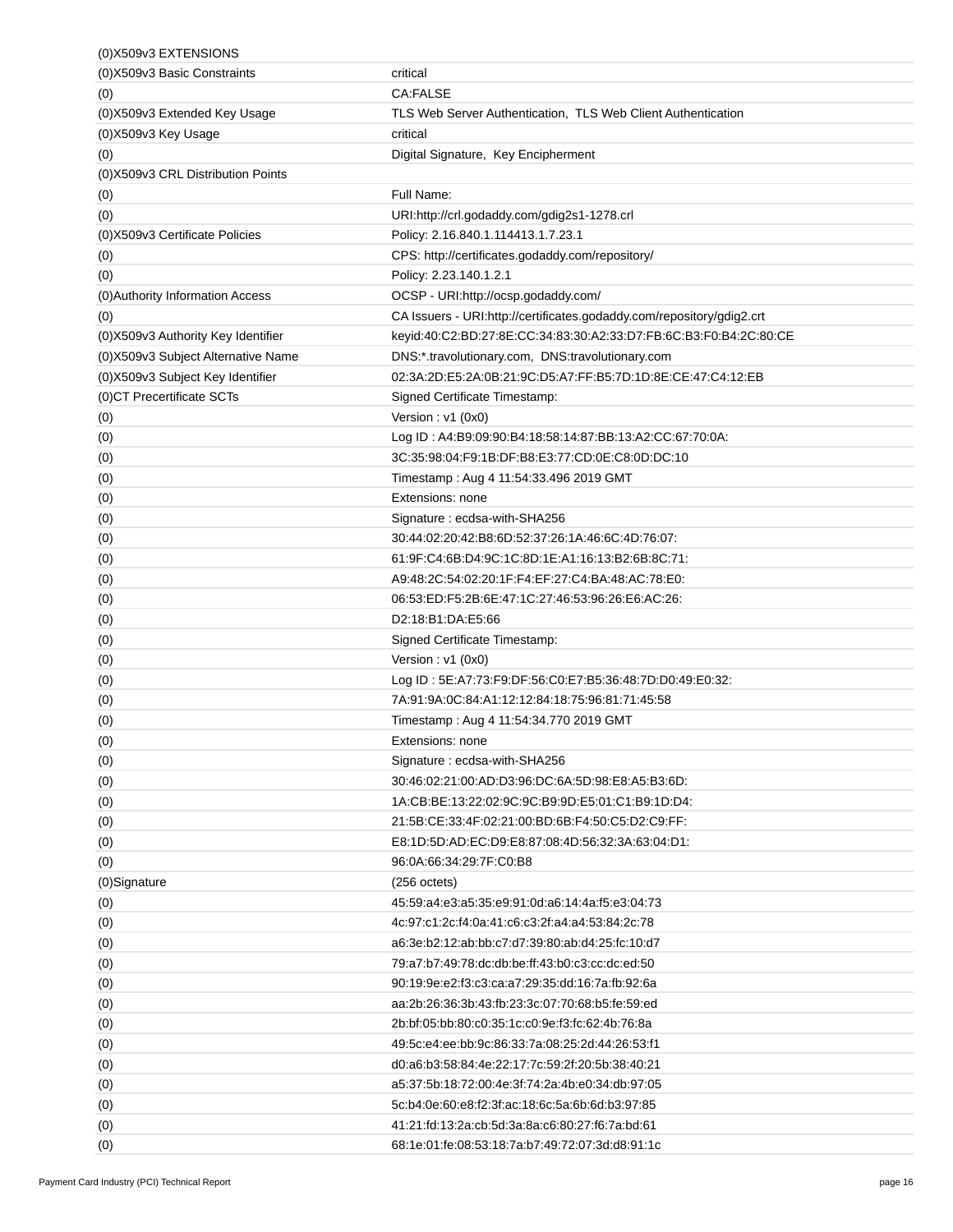| (0)                                 | c3:f8:6a:01:5f:c4:b4:b6:62:25:4a:3f:92:35:f9:55                   |
|-------------------------------------|-------------------------------------------------------------------|
| (0)                                 | 2c:30:20:02:d5:e0:ef:91:d3:53:b1:17:38:8f:d2:54                   |
| (0)                                 | 64:f9:3f:9b:17:a1:d4:bc:5a:a5:d7:d8:d1:f4:a9:45                   |
| (1) CERTIFICATE 1                   |                                                                   |
| (1) Version                         | 3(0x2)                                                            |
| (1)Serial Number                    | 7(0x7)                                                            |
| (1) Signature Algorithm             | sha256WithRSAEncryption                                           |
| (1) ISSUER NAME                     |                                                                   |
| countryName                         | US                                                                |
| stateOrProvinceName                 | Arizona                                                           |
| localityName                        | Scottsdale                                                        |
| organizationName                    | "GoDaddy.com, Inc."                                               |
| commonName                          | Go Daddy Root Certificate Authority - G2                          |
| (1) SUBJECT NAME                    |                                                                   |
| countryName                         | US                                                                |
| stateOrProvinceName                 | Arizona                                                           |
| localityName                        | Scottsdale                                                        |
| organizationName                    | "GoDaddy.com, Inc."                                               |
| organizationalUnitName              | http://certs.godaddy.com/repository/                              |
| commonName                          | Go Daddy Secure Certificate Authority - G2                        |
| (1) Valid From                      | May 3 07:00:00 2011 GMT                                           |
| (1) Valid Till                      | May 3 07:00:00 2031 GMT                                           |
| (1) Public Key Algorithm            | rsaEncryption                                                     |
| (1) RSA Public Key                  | (2048 bit)                                                        |
| (1)                                 | RSA Public-Key: (2048 bit)                                        |
| (1)                                 | Modulus:                                                          |
| (1)                                 | 00:b9:e0:cb:10:d4:af:76:bd:d4:93:62:eb:30:64:                     |
| (1)                                 | b8:81:08:6c:c3:04:d9:62:17:8e:2f:ff:3e:65:cf:                     |
| (1)                                 | 8f:ce:62:e6:3c:52:1c:da:16:45:4b:55:ab:78:6b:                     |
| (1)                                 | 63:83:62:90:ce:0f:69:6c:99:c8:1a:14:8b:4c:cc:                     |
| (1)                                 | 45:33:ea.88.dc.9e.a3.af:2b.fe.80.61.9d.79.57.                     |
| (1)                                 | c4:cf:2e:f4:3f:30:3c:5d:47:fc:9a:16:bc:c3:37:                     |
| (1)                                 | 96:41:51:8e:11:4b:54:f8:28:be:d0:8c:be:f0:30:                     |
| (1)                                 | 38:1e:f3:b0:26:f8:66:47:63:6d:de:71:26:47:8f:                     |
| (1)                                 | 38:47:53:d1:46:1d:b4:e3:dc:00:ea:45:ac:bd:bc:                     |
| (1)                                 | 71.d9.aa.6f.00.db.db.cd.30.3a.79.4f.5f.4c.47.                     |
| (1)                                 | f8:1d:ef:5b:c2:c4:9d:60:3b:b1:b2:43:91:d8:a4:                     |
| (1)                                 | 33:4e:ea:b3:d6:27:4f:ad:25:8a:a5:c6:f4:d5:d0:                     |
| (1)                                 | a6.ae.74.05.64.57.88.b5.44.55.d4.2d.2a.3a.3e.                     |
| (1)                                 | f8.b8.bd.e9.32.0a.02.94.64.c4.16.3a.50.f1.4a.                     |
| (1)                                 | ae:e7:79:33:af:0c:20:07:7f:e8:df:04:39:c2:69:                     |
| (1)                                 | 02:6c:63:52:fa:77:c1:1b:c8:74:87:c8:b9:93:18:                     |
| (1)                                 | 50:54:35:4b:69:4e:bc:3b:d3:49:2e:1f:dc:c1:d2:                     |
| (1)                                 | 52:fb                                                             |
| (1)                                 | Exponent: 65537 (0x10001)                                         |
| (1)X509v3 EXTENSIONS                |                                                                   |
| (1) X509 v3 Basic Constraints       | critical                                                          |
| (1)                                 | <b>CA:TRUE</b>                                                    |
| (1)X509v3 Key Usage                 | critical                                                          |
| (1)                                 | Certificate Sign, CRL Sign                                        |
| (1) X509v3 Subject Key Identifier   | 40:C2:BD:27:8E:CC:34:83:30:A2:33:D7:FB:6C:B3:F0:B4:2C:80:CE       |
| (1) X509v3 Authority Key Identifier | keyid:3A:9A:85:07:10:67:28:B6:EF:F6:BD:05:41:6E:20:C1:94:DA:0F:DE |
| (1) Authority Information Access    | OCSP - URI:http://ocsp.godaddy.com/                               |
| (1)X509v3 CRL Distribution Points   |                                                                   |
| (1)                                 | Full Name:                                                        |
|                                     |                                                                   |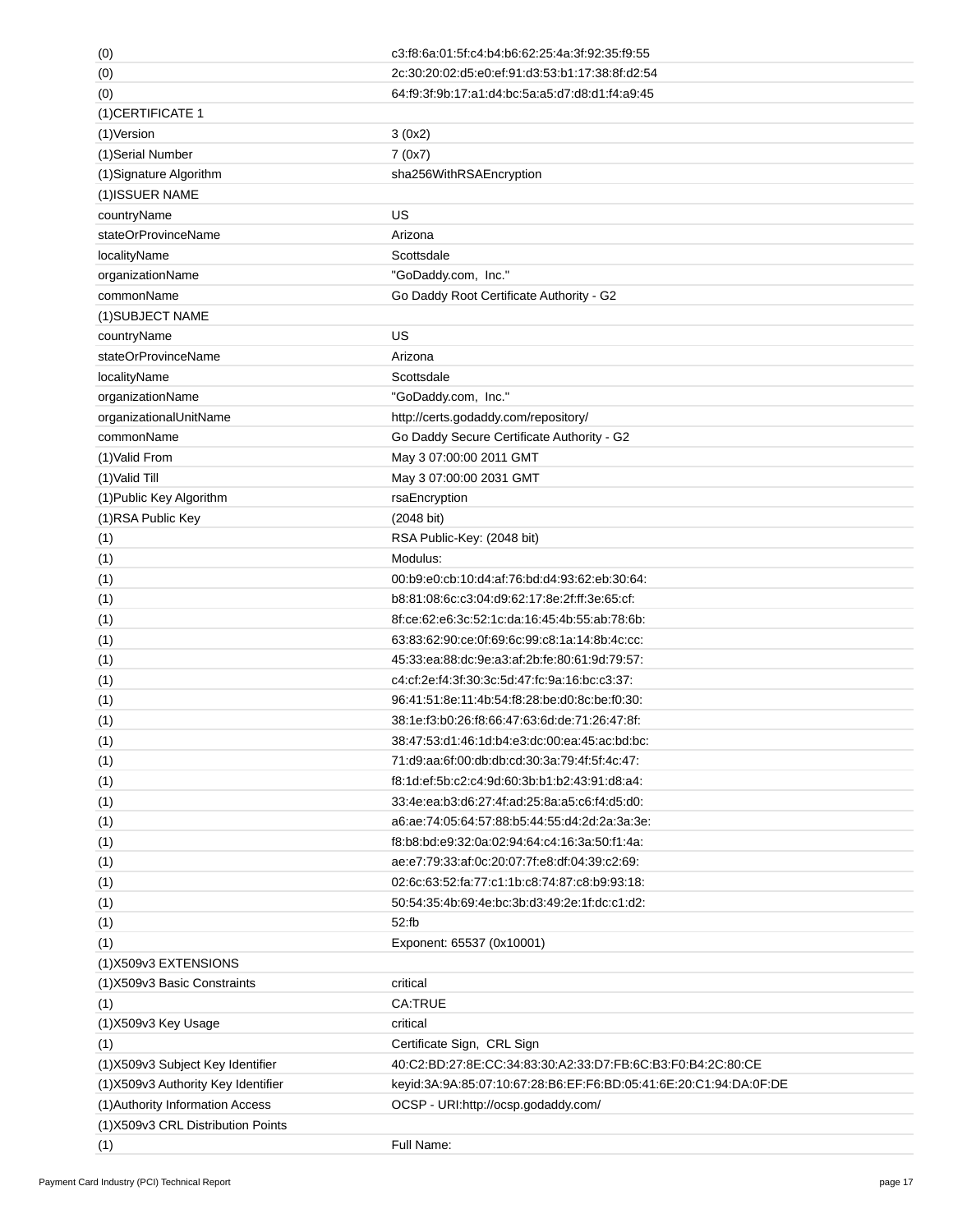| (1)                             | URI:http://crl.godaddy.com/gdroot-g2.crl        |
|---------------------------------|-------------------------------------------------|
| (1) X509v3 Certificate Policies | Policy: X509v3 Any Policy                       |
| (1)                             | CPS: https://certs.godaddy.com/repository/      |
| (1)Signature                    | $(256 \text{ octets})$                          |
| (1)                             | 08:7e:6c:93:10:c8:38:b8:96:a9:90:4b:ff:a1:5f:4f |
| (1)                             | 04:ef:6c:3e:9c:88:06:c9:50:8f:a6:73:f7:57:31:1b |
| (1)                             | be:bc:e4:2f:db:f8:ba:d3:5b:e0:b4:e7:e6:79:62:0e |
| (1)                             | 0c:a2:d7:6a:63:73:31:b5:f5:a8:48:a4:3b:08:2d:a2 |
| (1)                             | 5d:90:d7:b4:7c:25:4f:11:56:30:c4:b6:44:9d:7b:2c |
| (1)                             | 9d:e5:5e:e6:ef:0c:61:aa:bf:e4:2a:1b:ee:84:9e:b8 |
| (1)                             | 83.7d.c1.43.ce:44.a7:13.70.0d.91:1f:f4.c8.13.ad |
| (1)                             | 83:60:d9:d8:72:a8:73:24:1e:b5:ac:22:0e:ca:17:89 |
| (1)                             | 62.58.44.1b.ab.89.25.01.00.0f.cd.c4.1b.62.db.51 |
| (1)                             | b4.d3.0f:51:2a:9b:f4.bc:73.fc:76.ce:36.a4.cd:d9 |
| (1)                             | d8:2c:ea:ae:9b:f5:2a:b2:90:d1:4d:75:18:8a:3f:8a |
| (1)                             | 41:90:23:7d:5b:4b:fe:a4:03:58:9b:46:b2:c3:60:60 |
| (1)                             | 83:f8:7d:50:41:ce:c2:a1:90:c3:bb.ef:02:2f:d2:15 |
| (1)                             | 54:ee:44:15:d9:0a:ae:a7:8a:33:ed:b1:2d:76:36:26 |
| (1)                             | dc:04:eb:9f:f7:61:1f:15:dc:87:6f:ee:46:96:28.ad |
| (1)                             | a1:26:7d:0a:09:a7:2e:04:a3:8d:bc:f8:bc:04:30:01 |
| (2) CERTIFICATE 2               |                                                 |
| (2) Version                     | 3(0x2)                                          |
| (2) Serial Number               | 1828629 (0x1be715)                              |
| (2) Signature Algorithm         | sha256WithRSAEncryption                         |
| (2) ISSUER NAME                 |                                                 |
| countryName                     | US                                              |
| organizationName                | "The Go Daddy Group, Inc."                      |
| organizationalUnitName          | Go Daddy Class 2 Certification Authority        |
| (2) SUBJECT NAME                |                                                 |
| countryName                     | US                                              |
| stateOrProvinceName             | Arizona                                         |
| localityName                    | Scottsdale                                      |
| organizationName                | "GoDaddy.com, Inc."                             |
| commonName                      | Go Daddy Root Certificate Authority - G2        |
| (2) Valid From                  | Jan 1 07:00:00 2014 GMT                         |
| (2) Valid Till                  | May 30 07:00:00 2031 GMT                        |
| (2) Public Key Algorithm        | rsaEncryption                                   |
| (2) RSA Public Key              | (2048 bit)                                      |
| (2)                             | RSA Public-Key: (2048 bit)                      |
| (2)                             | Modulus:                                        |
| (2)                             | 00:bf:71:62:08:f1:fa:59:34:f7:1b:c9:18:a3:f7:   |
| (2)                             | 80:49:58:e9:22:83:13:a6:c5:20:43:01:3b:84:f1:   |
| (2)                             | e6:85:49:9f:27:ea:f6:84:1b:4e:a0:b4:db:70:98:   |
| (2)                             | c7:32:01:b1:05:3e:07:4e:ee:f4:fa:4f:2f:59:30:   |
| (2)                             | 22.e7.ab.19.56.6b.e2.80.07.fc.f3.16.75.80.39.   |
|                                 | 51:7b:e5:f9:35:b6:74:4e:a9:8d:82:13:e4:b6:3f:   |
| (2)                             | a9:03:83:fa:a2:be:8a:15:6a:7f:de:0b:c3:b6:19:   |
| (2)                             | 14:05:ca:ea:c3:a8:04:94:3b:46:7c:32:0d:f3:00:   |
| (2)                             |                                                 |
| (2)                             | 66:22:c8:8d:69:6d:36:8c:11:18:b7:d3:b2:1c:60:   |
| (2)                             | b4:38:fa:02:8c:ce:d3:dd:46:07:de:0a:3e:eb:5d:   |
| (2)                             | 7c:c8:7c:fb:b0:2b:53:a4:92:62:69:51:25:05:61:   |
| (2)                             | 1a:44:81:8c:2c:a9:43:96:23:df:ac:3a:81:9a:0e:   |
| (2)                             | 29:c5:1c:a9:e9:5d:1e:b6:9e:9e:30:0a:39:ce:f1:   |
| (2)                             | 88:80:fb:4b:5d:cc:32:ec:85:62:43:25:34:02:56:   |
| (2)                             | 27:01:91:b4:3b:70:2a:3f:6e:b1:e8:9c:88:01:7d:   |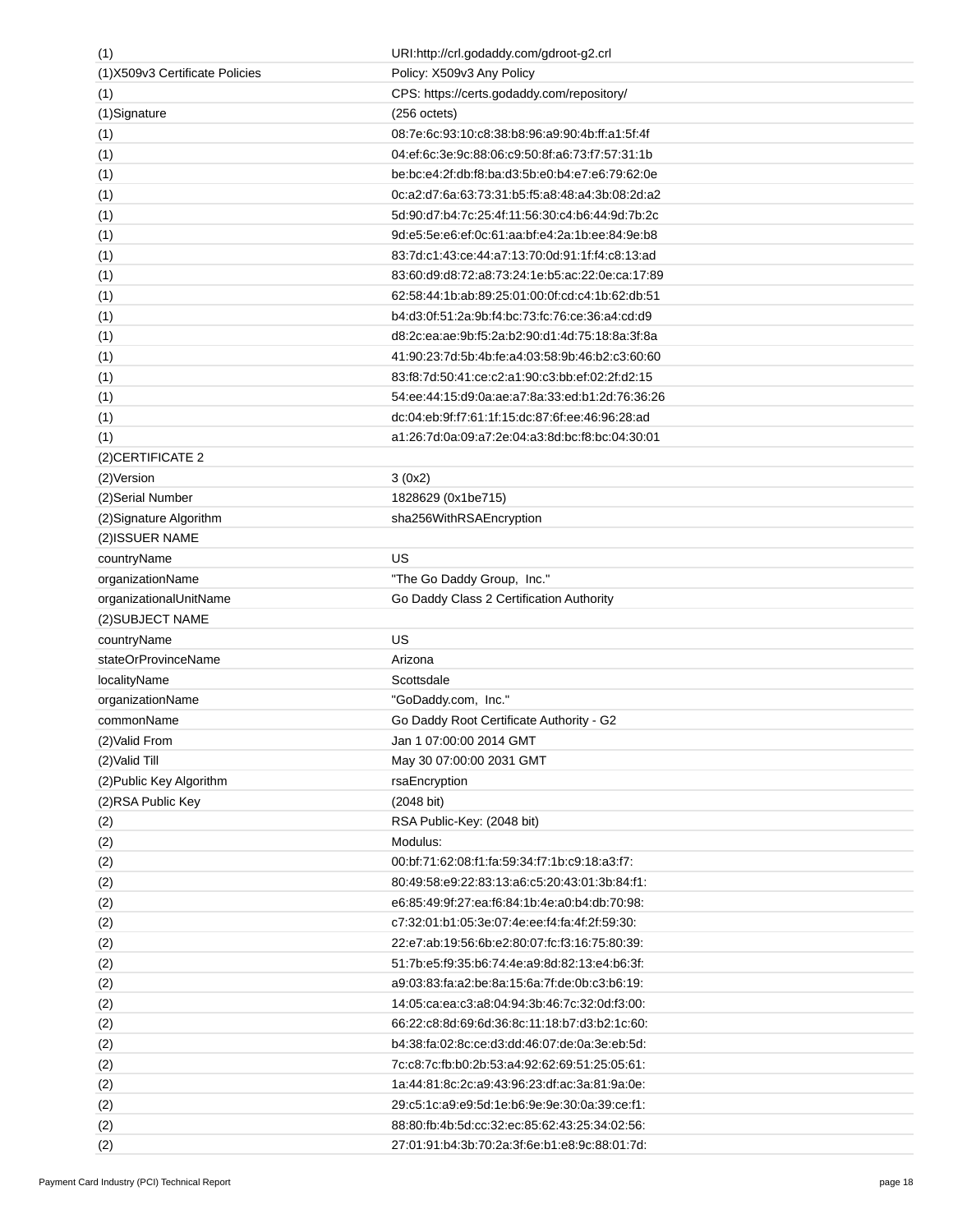| (2)                                 | 9f:d4:f9:db:53:6d:60:9d:bf:2c:e7:58:ab:b8:5f:                     |
|-------------------------------------|-------------------------------------------------------------------|
| (2)                                 | 46.fc.ce.c4.1b.03.3c.09.eb.49.31.5c.69.46.b3.                     |
| (2)                                 | e0:47                                                             |
| (2)                                 | Exponent: 65537 (0x10001)                                         |
| (2) X509v3 EXTENSIONS               |                                                                   |
| (2) X509v3 Basic Constraints        | critical                                                          |
| (2)                                 | <b>CA.TRUE</b>                                                    |
| (2) X509 v3 Key Usage               | critical                                                          |
| (2)                                 | Certificate Sign, CRL Sign                                        |
| (2) X509v3 Subject Key Identifier   | 3A:9A:85:07:10:67:28:B6:EF:F6:BD:05:41:6E:20:C1:94:DA:0F:DE       |
| (2) X509v3 Authority Key Identifier | keyid:D2:C4:B0:D2:91:D4:4C:11:71:B3:61:CB:3D:A1:FE:DD:A8:6A:D4:E3 |
| (2) Authority Information Access    | OCSP - URI:http://ocsp.godaddy.com/                               |
| (2) X509v3 CRL Distribution Points  |                                                                   |
| (2)                                 | Full Name:                                                        |
| (2)                                 | URI:http://crl.godaddy.com/gdroot.crl                             |
| (2) X509 v3 Certificate Policies    | Policy: X509v3 Any Policy                                         |
| (2)                                 | CPS: https://certs.godaddy.com/repository/                        |
|                                     |                                                                   |
| (2) Signature                       | $(256 \text{ octets})$                                            |
| (2)                                 | 59:0b:53:bd:92:86:11:a7:24:7b:ed:5b:31:cf:1d:1f                   |
| (2)                                 | 6c:70:c5:b8:6e:be:4e:bb:f6:be:97:50:e1:30:7f:ba                   |
| (2)                                 | 28:5c:62:94:c2:e3:7e:33:f7:fb:42:76:85:db:95:1c                   |
| (2)                                 | 8c:22:58:75:09:0c:88:65:67:39:0a:16:09:c5:a0:38                   |
| (2)                                 | 97:a4:c5:23:93:3f:b4:18:a6:01:06:44:91:e3:a7:69                   |
| (2)                                 | 27:b4:5a:25:7f:3a:b7:32:cd:dd:84:ff:2a:38:29:33                   |
| (2)                                 | a4.dd:67.b2:85.fe.a1.88.20.1c:50.89.c8.dc:2a.f6                   |
| (2)                                 | 42:03:37:4c:e6:88:df:d5:af:24:f2:b1:c3:df:cc:b5                   |
| (2)                                 | ec:e0:99:5e:b7:49:54:20:3c:94:18:0c:c7:1c:52:18                   |
| (2)                                 | 49:a4:6d:e1:b3:58:0b:c9:d8:ec:d9:ae:1c:32:8e:28                   |
| (2)                                 | 70:0d:e2:fe:a6:17:9e:84:0f:bd:57:70:b3:5a:e9:1f                   |
| (2)                                 | a0:86:53:bb:ef:7c:ff:69:0b:e0:48:c3:b7:93:0b:c8                   |
| (2)                                 | 0a:54:c4:ac:5d:14:67:37:6c:ca:a5:2f:31:08:37:aa                   |
| (2)                                 | 6e:6f:8c:bc:9b:e2:57:5d:24:81:af:97:97:9c:84:ad                   |
| (2)                                 | 6c:ac:37:4c:66:f3:61:91:11:20:e4:be:30:9f:7a:a4                   |
| (2)                                 | 29:09:b0:e1:34:5f:64:77:18:40:51:df:8c:30:a6:af                   |

## **SSL/TLS Protocol Properties port 443/tcp over SSL**

## **PCI COMPLIANCE STATUS**



## **VULNERABILITY DETAILS**

| Severity:         | .                       |
|-------------------|-------------------------|
| QID:              | 38706                   |
| Category:         | General remote services |
| CVE ID:           |                         |
| Vendor Reference: |                         |
| Bugtrag ID:       |                         |
| Last Update:      | 07/12/2018              |

## **THREAT:**

The following is a list of detected SSL/TLS protocol properties.

## **IMPACT:** Items include:

Payment Card Industry (PCI) Technical Report page 19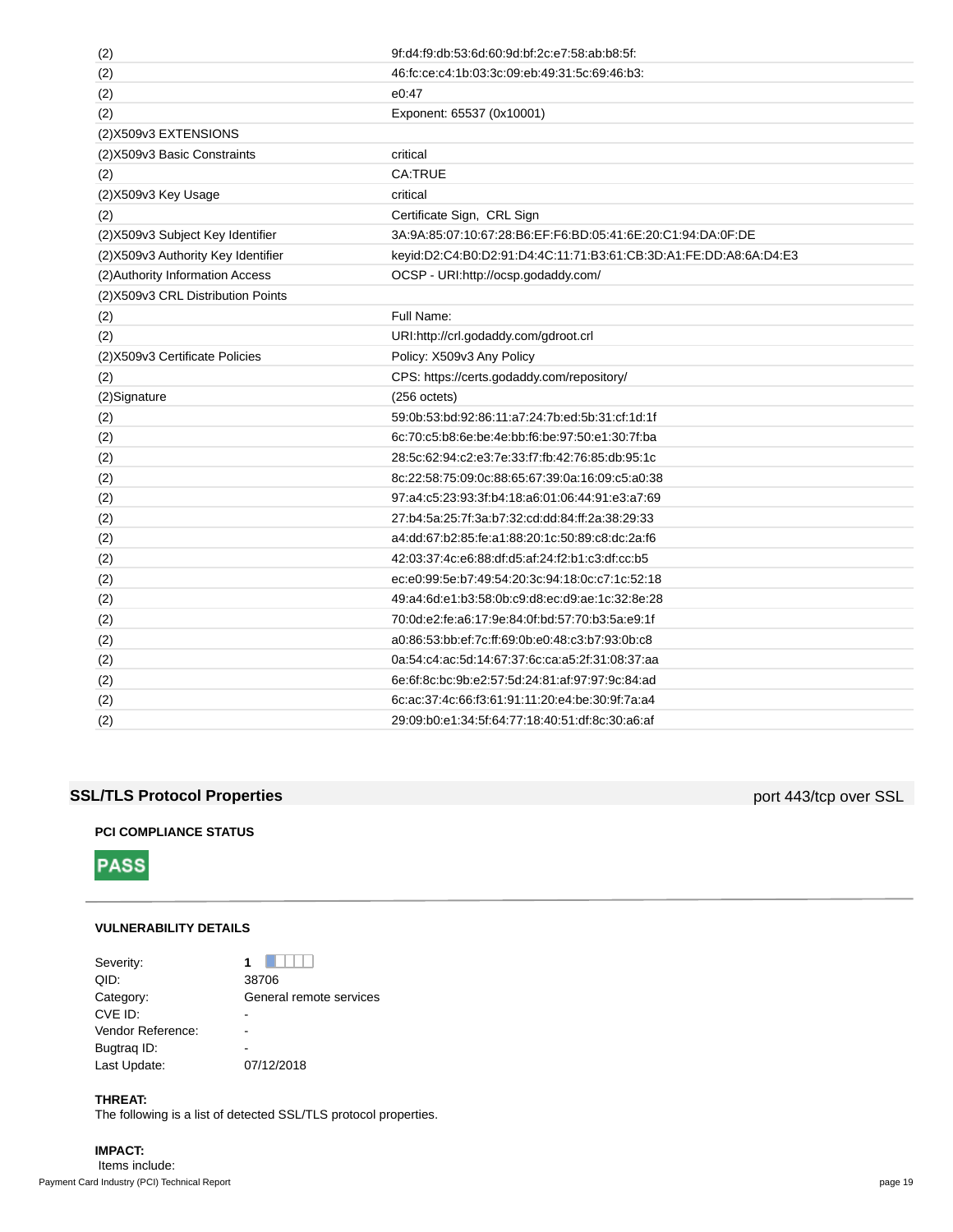Extended Master Secret: indicates whether the extended\_master\_secret extension is supported or required by the server. This extension enhances security and is recommended. Applicable to TLSv1, TLSv1.1, TLSv1.2, DTLSv1, DTLSv1.2

Encrypt Then MAC: indicates whether the encrypt\_then\_mac extension is supported or required by the server. This extension enhances the security of non-AEAD ciphers and is recommended. Applicable to TLSv1, TLSv1.1, TLSv1.2, DTLSv1, DTLSv1.2

Heartbeat: indicates whether the heartbeat extension is supported. It is not recommended to enable this, except for DTLS. Applicable to TLSv1, TLSv1.1, TLSv1.2, TLSv1.3, DTLSv1, DTLSv1.2

Truncated HMAC: indicates whether the truncated\_hmac extension is supported. This can degrade security and is not recommended. Applicable to TLSv1, TLSv1.1, TLSv1.2, DTLSv1, DTLSv1.2

Cipher priority: indicates whether client, server or both determine the priority of ciphers. Having the server determine the priority is recommended. Applicable to SSLv3, TLSv1, TLSv1.1, TLSv1.2, TLSv1.3, DTLSv1, DTLSv1.2

| <b>RESULT:</b><br>NAME        | <b>STATUS</b> |
|-------------------------------|---------------|
| TLSv1.2                       |               |
| <b>Extended Master Secret</b> | yes           |
| Encrypt Then MAC              | no            |
| Heartbeat                     | no            |
| <b>Truncated HMAC</b>         | no            |
| Cipher priority controlled by | server        |
| OCSP stapling                 | no            |
| <b>SCT</b> extension          | no            |

## **SSL/TLS Key Exchange Methods port 443/tcp over SSL**

## **PCI COMPLIANCE STATUS**



## **VULNERABILITY DETAILS**

| Severity:         |                         |
|-------------------|-------------------------|
| QID:              | 38704                   |
| Category:         | General remote services |
| CVE ID:           |                         |
| Vendor Reference: |                         |
| Bugtraq ID:       |                         |
| Last Update:      | 07/12/2018              |
|                   |                         |

#### **THREAT:**

The following is a list of SSL/TLS key exchange methods supported by the server, along with their respective key sizes and strengths.

## **RESULT:**

| <b>NAME</b>    | <b>GROUP</b> | KEY-SIZE | FORWARD-SECRET | CLASSICAL-STRENGTH | <b>QUANTUM-STRENGTH</b> |
|----------------|--------------|----------|----------------|--------------------|-------------------------|
| <b>TLSv1.2</b> |              |          |                |                    |                         |
| <b>RSA</b>     |              | 2048     | no             | 110                | low                     |
| <b>DHE</b>     |              | 2048     | ves            | 110                | low                     |
| <b>ECDHE</b>   | x25519       | 256      | ves            | 128                | low                     |
| <b>ECDHE</b>   | secp256r1    | 256      | ves            | 128                | low                     |
| <b>ECDHE</b>   | secp384r1    | 384      | yes            | 192                | low                     |

## **SSL Server Information Retrieval port 443/tcp over SSL**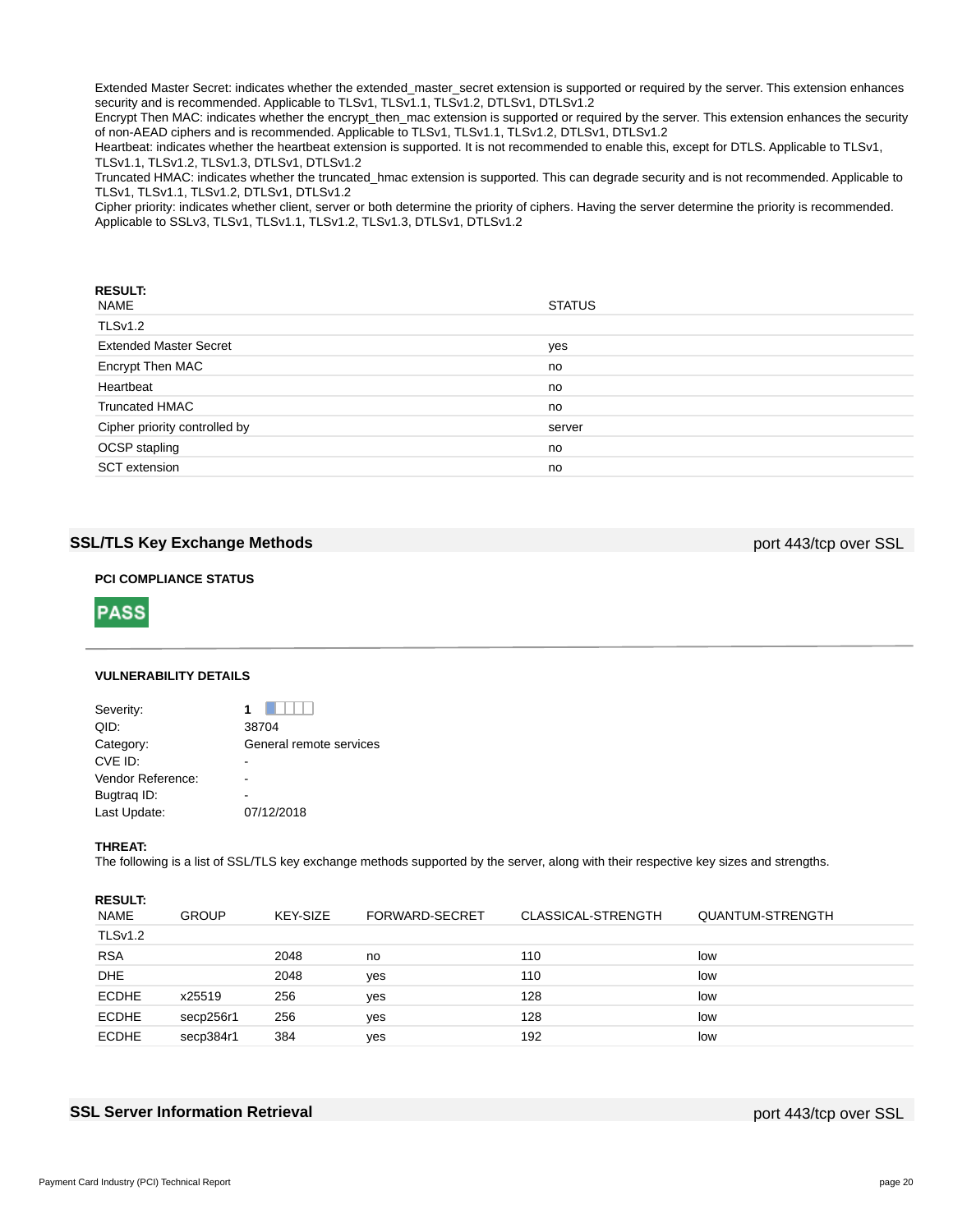#### **PCI COMPLIANCE STATUS**



## **VULNERABILITY DETAILS**

| Severity:         | 1                       |
|-------------------|-------------------------|
| OID:              | 38116                   |
| Category:         | General remote services |
| CVE ID:           |                         |
| Vendor Reference: |                         |
| Bugtrag ID:       |                         |
| Last Update:      | 05/24/2016              |
|                   |                         |

## **THREAT:**

The following is a list of supported SSL ciphers.

Note: If a cipher is included in this list it means that it was possible to establish a SSL connection using that cipher. There are some web servers setups that allow connections to be established using a LOW grade cipher, only to provide a web page stating that the URL is accessible only through a non-LOW grade cipher. In this case even though LOW grade cipher will be listed here QID 38140 will not be reported.

| <b>RESULT:</b>                      |                           |                    |                  |                          |               |
|-------------------------------------|---------------------------|--------------------|------------------|--------------------------|---------------|
| <b>CIPHER</b>                       | <b>KEY-EXCHANGE</b>       | AUTHENTICATION MAC |                  | ENCRYPTION(KEY-STRENGTH) | <b>GRADE</b>  |
| SSLv2 PROTOCOL IS DISABLED          |                           |                    |                  |                          |               |
| SSLv3 PROTOCOL IS DISABLED          |                           |                    |                  |                          |               |
| <b>TLSv1 PROTOCOL IS DISABLED</b>   |                           |                    |                  |                          |               |
| <b>TLSv1.1 PROTOCOL IS DISABLED</b> |                           |                    |                  |                          |               |
| TLSv1.2 PROTOCOL IS ENABLED         |                           |                    |                  |                          |               |
| TLSv1.2                             | <b>COMPRESSION METHOD</b> | None               |                  |                          |               |
| AES128-SHA                          | <b>RSA</b>                | <b>RSA</b>         | SHA <sub>1</sub> | AES(128)                 | <b>MEDIUM</b> |
| DHE-RSA-AES128-SHA                  | DH                        | <b>RSA</b>         | SHA <sub>1</sub> | AES(128)                 | <b>MEDIUM</b> |
| AES256-SHA                          | <b>RSA</b>                | <b>RSA</b>         | SHA <sub>1</sub> | AES(256)                 | <b>HIGH</b>   |
| DHE-RSA-AES256-SHA                  | DH                        | <b>RSA</b>         | SHA <sub>1</sub> | AES(256)                 | <b>HIGH</b>   |
| AES128-GCM-SHA256                   | <b>RSA</b>                | <b>RSA</b>         | AEAD             | AESGCM(128)              | <b>MEDIUM</b> |
| AES256-GCM-SHA384                   | <b>RSA</b>                | <b>RSA</b>         | <b>AEAD</b>      | AESGCM(256)              | <b>HIGH</b>   |
| DHE-RSA-AES128-GCM-SHA256           | DH                        | <b>RSA</b>         | <b>AEAD</b>      | AESGCM(128)              | <b>MEDIUM</b> |
| DHE-RSA-AES256-GCM-SHA384           | DH                        | <b>RSA</b>         | <b>AEAD</b>      | AESGCM(256)              | <b>HIGH</b>   |
| ECDHE-RSA-AES128-SHA                | <b>ECDH</b>               | <b>RSA</b>         | SHA <sub>1</sub> | AES(128)                 | <b>MEDIUM</b> |
| ECDHE-RSA-AES256-SHA                | <b>ECDH</b>               | <b>RSA</b>         | SHA <sub>1</sub> | AES(256)                 | <b>HIGH</b>   |
| ECDHE-RSA-AES128-SHA256             | <b>ECDH</b>               | <b>RSA</b>         |                  | SHA256 AES(128)          | <b>MEDIUM</b> |
| ECDHE-RSA-AES256-SHA384             | <b>ECDH</b>               | <b>RSA</b>         |                  | SHA384 AES(256)          | <b>HIGH</b>   |
| ECDHE-RSA-AES128-GCM-SHA256         | <b>ECDH</b>               | <b>RSA</b>         | <b>AEAD</b>      | AESGCM(128)              | <b>MEDIUM</b> |
| ECDHE-RSA-AES256-GCM-SHA384         | <b>ECDH</b>               | <b>RSA</b>         | AEAD             | AESGCM(256)              | <b>HIGH</b>   |
| AES128-SHA256                       | <b>RSA</b>                | <b>RSA</b>         |                  | SHA256 AES(128)          | <b>MEDIUM</b> |
| AES256-SHA256                       | <b>RSA</b>                | <b>RSA</b>         |                  | SHA256 AES(256)          | <b>HIGH</b>   |
| TLSv1.3 PROTOCOL IS DISABLED        |                           |                    |                  |                          |               |

## **SSL Certificate Transparency Information port 443/tcp over SSL** port 443/tcp over SSL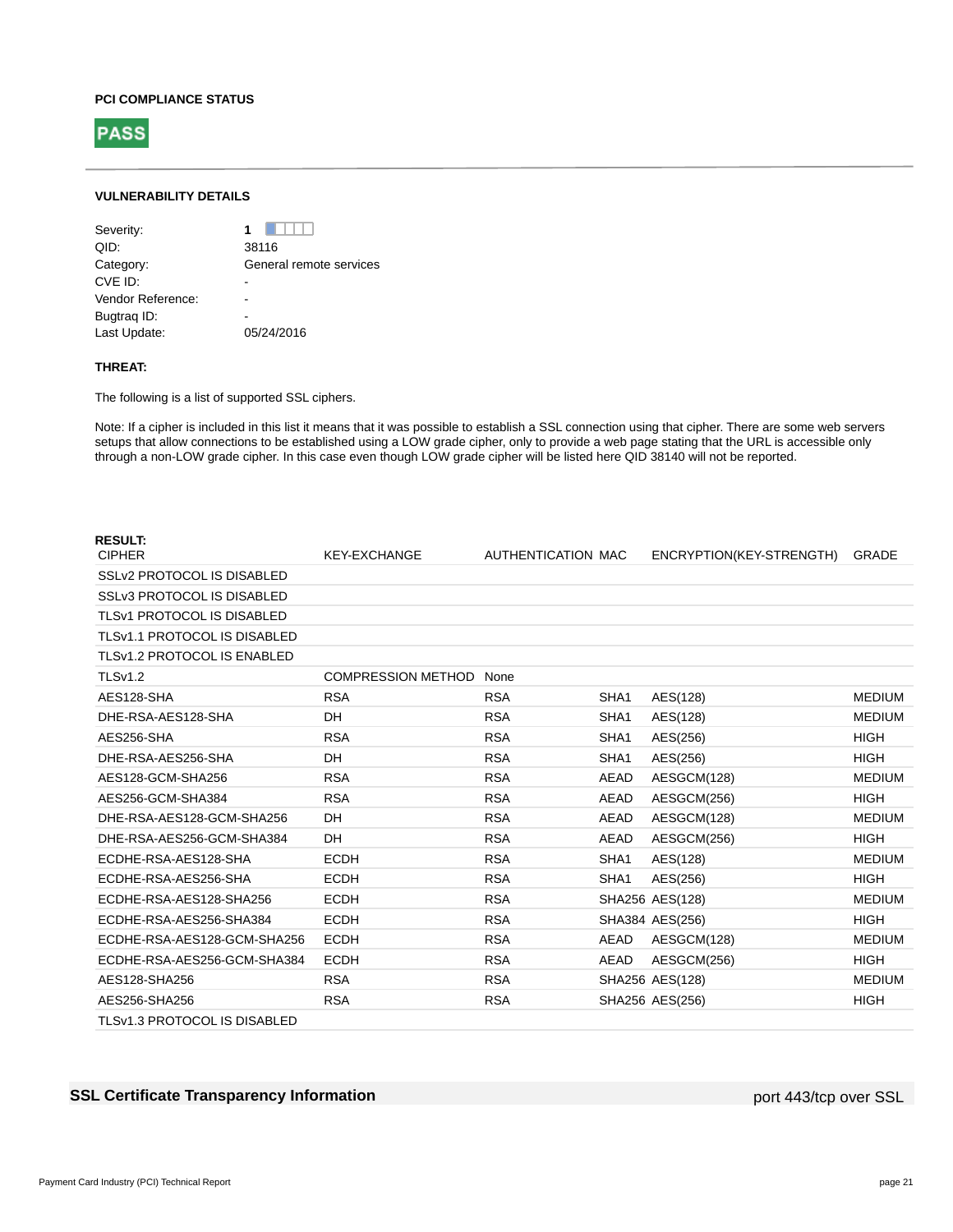#### **PCI COMPLIANCE STATUS**



## **VULNERABILITY DETAILS**

| Severity:         |                         |
|-------------------|-------------------------|
| QID:              | 38718                   |
| Category:         | General remote services |
| CVE ID:           |                         |
| Vendor Reference: |                         |
| Bugtrag ID:       |                         |
| Last Update:      | 08/22/2018              |
|                   |                         |

## **THREAT:**

SSL Certificate Transparency is an industry effort to improve visibility into the process of how certificate authorities issue certificates. It is designed to allow the owners of domain names to find all certificates that have been issued for their domains, and which certificate authorities have issued them. This is done by requiring certificate authorities to publish all issued certificates in public logs. TLS servers can then provide cryptographic evidence to TLS clients that the server certificate has been registered in public logs, thus providing some degree of confidence that the certificate is legitimate. Such cryptographic evidence is referred to as an "SCT Log Proof".

The information below lists all validated SCT Log Proofs for server certificates along with information about the public log, where available.

| <b>RESULT:</b><br>Source | Validated Name |                                                                  | URL                                    | ID                                                                       | Time                               |
|--------------------------|----------------|------------------------------------------------------------------|----------------------------------------|--------------------------------------------------------------------------|------------------------------------|
| Certificate #0           |                | CN=*.travolutionary.co<br>m, OU=Domain Control<br>Validated      |                                        |                                                                          |                                    |
| Certificate              | yes            | Google 'Pilot' log                                               | ct.googleapis.com/pilot/               | a4b90990b418581487bb13a2c<br>c67700a3c359804f91bdfb8e3<br>77cd0ec80ddc10 | Sun 04 Aug 2019<br>11:54:33 AM GMT |
| Certificate              | ves            | Cloudflare 'Nimbus2020' Log                                      | ct.cloudflare.com/<br>logs/nimbus2020/ | 5ea773f9df56c0e7b536487dd<br>049e0327a919a0c84a1121284<br>18759681714558 | Sun 04 Aug 2019<br>11:54:34 AM GMT |
| Certificate #0           |                | $CN = *$ .travolutionary.co<br>m, OU=Domain Control<br>Validated |                                        |                                                                          |                                    |
| Certificate              | yes            | Google 'Pilot' log                                               | ct.googleapis.com/pilot/               | a4b90990b418581487bb13a2c<br>c67700a3c359804f91bdfb8e3<br>77cd0ec80ddc10 | Sun 04 Aug 2019<br>11:54:33 AM GMT |
| Certificate              | yes            | Cloudflare 'Nimbus2020' Log                                      | ct.cloudflare.com/<br>logs/nimbus2020/ | 5ea773f9df56c0e7b536487dd<br>049e0327a919a0c84a1121284<br>18759681714558 | Sun 04 Aug 2019<br>11:54:34 AM GMT |

## **SSL Certificate will expire within next six months** port 443/tcp over SSL

## **PCI COMPLIANCE STATUS**



## **VULNERABILITY DETAILS**

Severity: **1** 1 QID: 38600 Category: General remote services CVE ID: Vendor Reference: -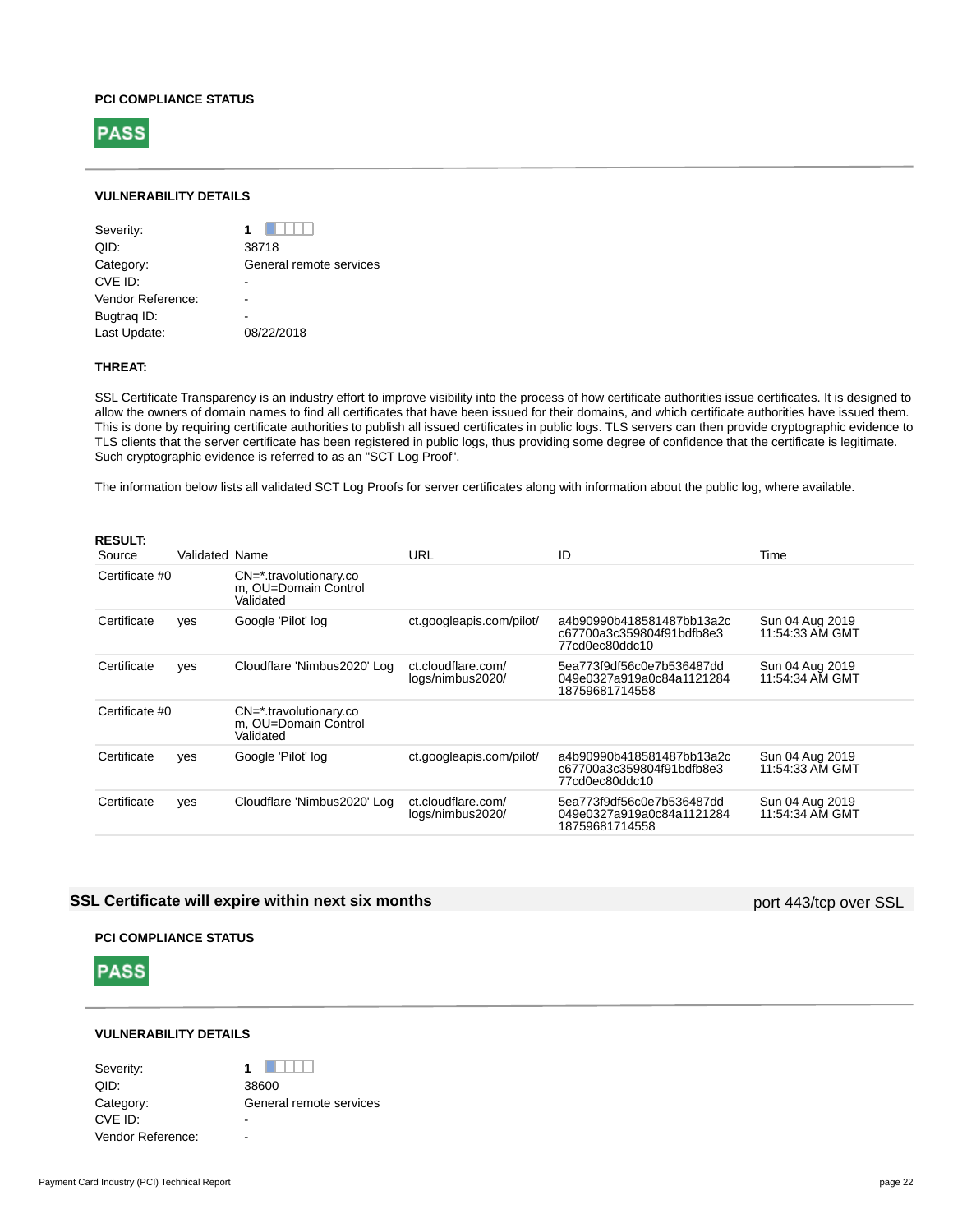Bugtraq ID: Last Update: 01/29/2016

## **THREAT:**

Certificates are used for authentication purposes in different protocols such as SSL/TLS. Each certificate has a validity period outside of which it is supposed to be considered invalid. This QID is reported to inform that a certificate will expire within next six months. The advance notice can be helpful since obtaining a certificate can take some time.

## **IMPACT:**

Expired certificates can cause connection disruptions or compromise the integrity and privacy of the connections being protected by the certificates.

#### **SOLUTION:**

Contact the certificate authority that signed your certificate to arrange for a renewal.

## **RESULT:**

Certificate #0 CN=\*.travolutionary.com,OU=Domain\_Control\_Validated The certificate will expire within six months: Aug 31 07:31:38 2020 GMT

## **SSL/TLS invalid protocol version tolerance** port 443/tcp over SSL

## **PCI COMPLIANCE STATUS**



## **VULNERABILITY DETAILS**

| Severity:         |                         |
|-------------------|-------------------------|
| QID:              | 38597                   |
| Category:         | General remote services |
| CVE ID:           |                         |
| Vendor Reference: |                         |
| Bugtrag ID:       |                         |
| Last Update:      | 01/29/2016              |

#### **THREAT:**

SSL/TLS protocols have different version that can be supported by both the client and the server. This test attempts to send invalid protocol versions to the target in order to find out what is the target's behavior. The results section contains a table that indicates what was the target's response to each of our tests.

## **RESULT:**

| my version | target version |
|------------|----------------|
| 0304       | 0303           |
| 0399       | 0303           |
| 0400       | 0303           |
| 0499       | 0303           |

## **TLS Secure Renegotiation Extension Support Information port A43/tcp over SSL**

## **PCI COMPLIANCE STATUS**



## **VULNERABILITY DETAILS**

Severity: **1** 1 QID: 42350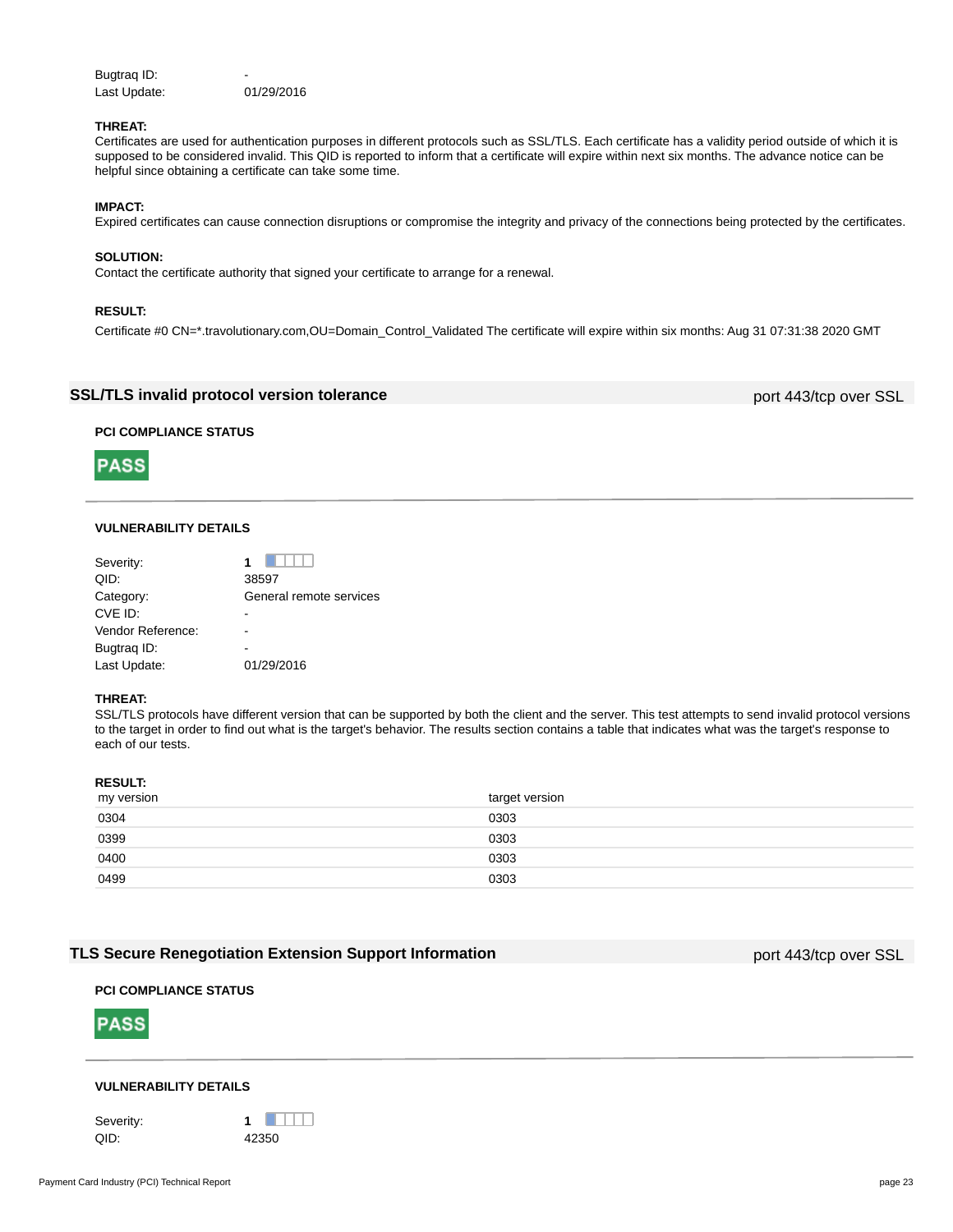| Category:         | General remote services |
|-------------------|-------------------------|
| CVE ID:           | -                       |
| Vendor Reference: |                         |
| Bugtrag ID:       | -                       |
| Last Update:      | 03/21/2016              |
|                   |                         |

## **THREAT:**

Secure Socket Layer (SSL) and Transport Layer Security (TLS) renegotiation are vulnerable to an attack in which the attacker forms a TLS connection with the target server, injects content of his choice, and then splices in a new TLS connection from a client. The server treats the client's initial TLS handshake as a renegotiation and thus believes that the initial data transmitted by the attacker is from the same entity as the subsequent client data. TLS protocol was extended to cryptographically tierenegotiations to the TLS connections they are being performed over. This is referred to as TLS secure renegotiation extension. This detection determines whether the TLS secure renegotiation extension is supported by the server or not.

## **RESULT:**

TLS Secure Renegotiation Extension Status: supported.

## **SSL Session Caching Information** port 443/tcp over SSL

## **PCI COMPLIANCE STATUS**



## **VULNERABILITY DETAILS**

| Severity:         |                         |
|-------------------|-------------------------|
| QID:              | 38291                   |
| Category:         | General remote services |
| CVE ID:           |                         |
| Vendor Reference: |                         |
| Bugtrag ID:       |                         |
| Last Update:      | 03/19/2020              |

#### **THREAT:**

SSL session is a collection of security parameters that are negotiated by the SSL client and server for each SSL connection. SSL session caching is targeted to reduce the overhead of negotiations in recurring SSL connections. SSL sessions can be reused to resume an earlier connection or to establish multiple simultaneous connections. The client suggests an SSL session to be reused by identifying the session with a Session-ID during SSL handshake. If the server finds it appropriate to reuse the session, then they both proceed to secure communication with already known security parameters.

This test determines if SSL session caching is enabled on the host.

#### **IMPACT:**

SSL session caching is part of the SSL and TLS protocols and is not a security threat. The result of this test is for informational purposes only.

### **RESULT:**

TLSv1.2 session caching is enabled on the target.

## **Web Server Version** port 80/tcp

## **PCI COMPLIANCE STATUS**



## **VULNERABILITY DETAILS**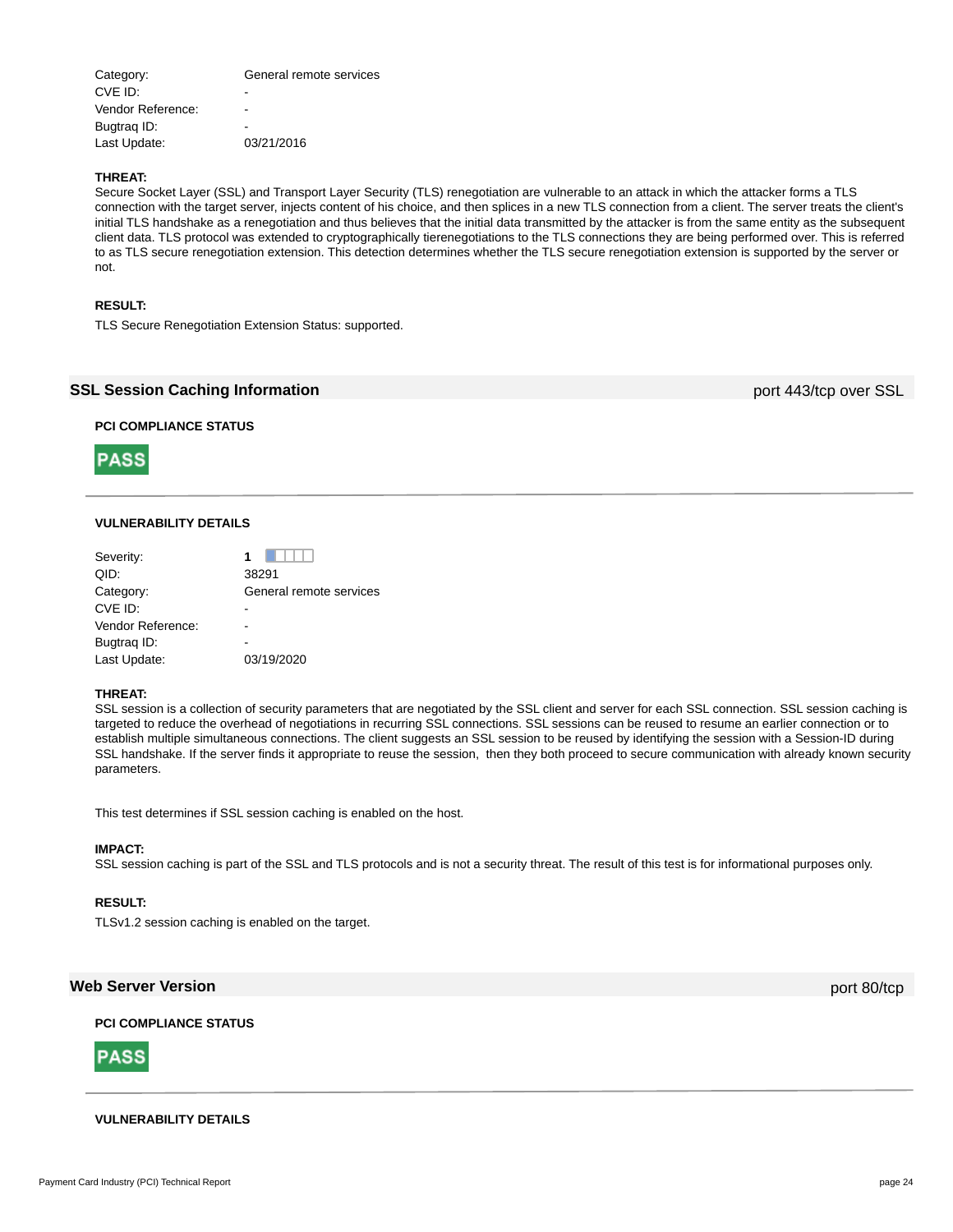## Severity: **1 1** QID: 86000 Category: Web server CVE ID: Particularly the contract of the contract of the contract of the contract of the contract of the contract of the contract of the contract of the contract of the contract of the contract of the contract of the contr Vendor Reference: -Bugtrag ID: Last Update: 10/26/2016

**RESULT:**

| Server Version        | Server Banner         |
|-----------------------|-----------------------|
| Microsoft-HTTPAPI/2.0 | Microsoft-HTTPAPI/2.0 |

## **Default Web Page** port 80/tcp

**PCI COMPLIANCE STATUS**



## **VULNERABILITY DETAILS**

| Severity:         |            |
|-------------------|------------|
| QID:              | 12230      |
| Category:         | CGI        |
| CVE ID:           |            |
| Vendor Reference: |            |
| Bugtrag ID:       |            |
| Last Update:      | 03/16/2019 |
|                   |            |

## **THREAT:**

The Result section displays the default Web page for the Web server.

## **RESULT:**

GET / HTTP/1.1 Host: pci.travolutionary.com Connection: Keep-Alive

HTTP/1.1 404 Not Found Content-Type: text/html; charset=us-ascii Server: Microsoft-HTTPAPI/2.0 Date: Wed, 20 May 2020 09:39:48 GMT Connection: close Content-Length: 315

 <!DOCTYPE HTML PUBLIC "-//W3C//DTD HTML 4.01//EN""http://www.w3.org/TR/html4/strict.dtd"> <HTML><HEAD><TITLE>Not Found</TITLE> <META HTTP-EQUIV="Content-Type" Content="text/html; charset=us-ascii"></HEAD> <BODY> Not Found HTTP Error 404. The requested resource is not found.</p> </BODY></HTML> GET / HTTP/1.1 Host: 51.145.178.10 Connection: Keep-Alive

HTTP/1.1 404 Not Found Content-Type: text/html; charset=us-ascii Server: Microsoft-HTTPAPI/2.0 Date: Wed, 20 May 2020 09:41:25 GMT Connection: close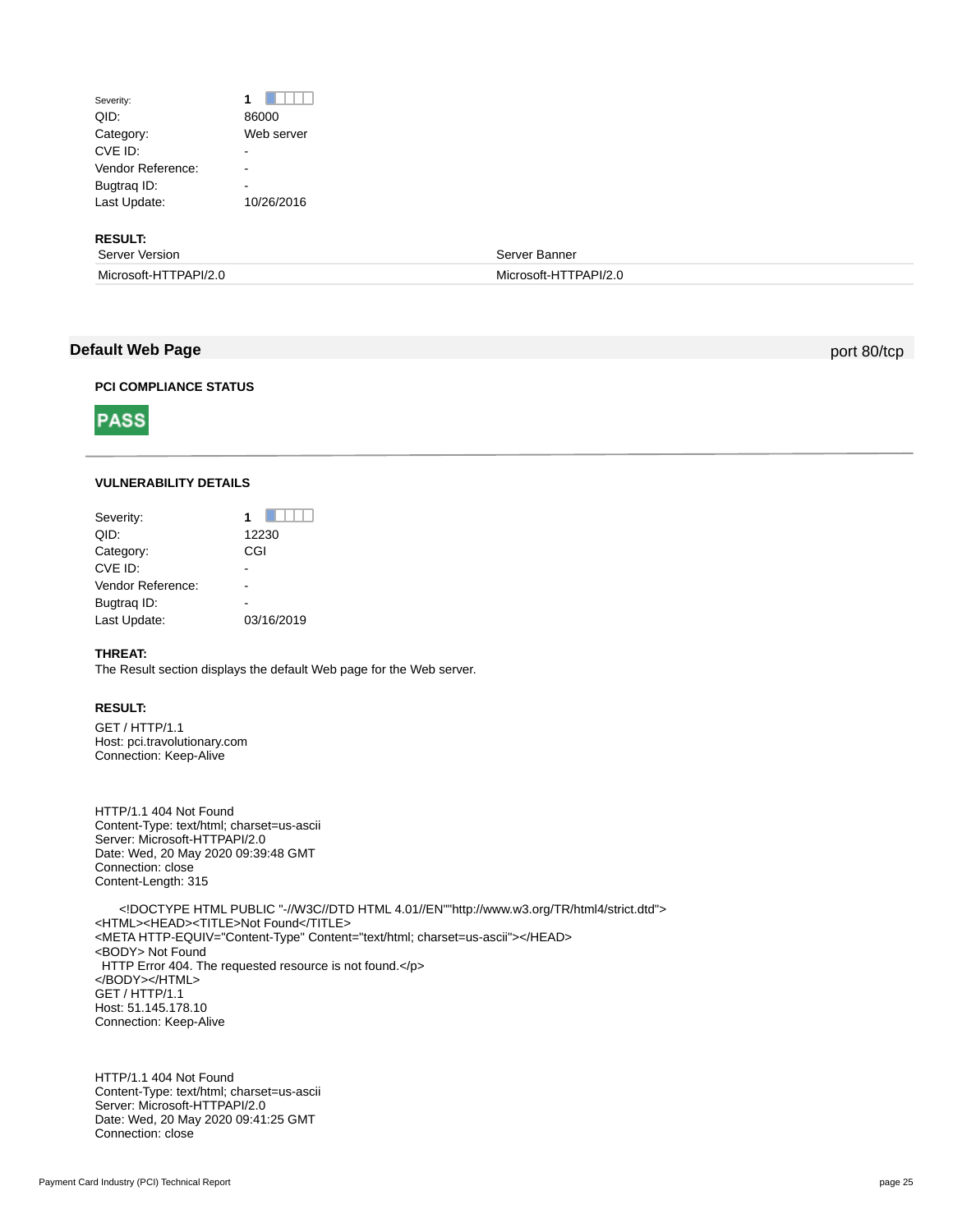<!DOCTYPE HTML PUBLIC "-//W3C//DTD HTML 4.01//EN""http://www.w3.org/TR/html4/strict.dtd"> <HTML><HEAD><TITLE>Not Found</TITLE> <META HTTP-EQUIV="Content-Type" Content="text/html; charset=us-ascii"></HEAD> <BODY> Not Found HTTP Error 404. The requested resource is not found.</p> </BODY></HTML>

## **Links Crawled** port 80/tcp

**PCI COMPLIANCE STATUS**



## **VULNERABILITY DETAILS**

| Severity:         | 1                      |
|-------------------|------------------------|
| QID:              | 150009                 |
| Category:         | <b>Web Application</b> |
| CVE ID:           |                        |
| Vendor Reference: |                        |
| Bugtrag ID:       |                        |
| Last Update:      | 03/29/2019             |
|                   |                        |

## **THREAT:**

The list of unique links crawled and HTML forms submitted by the Web application scanner appear in the Results section. This list may contain fewer links than the maximum threshold defined at scan launch.

NOTE: This list also includes

- All the unique links that are reported in QID 150140 (Redundant links/URL paths crawled and not crawled)

- All the forms reported in QID 150152 (Forms Crawled),

- All the forms in QID 150115 (Authentication Form Found) and

- Certain requests from QID 150172 (Requests Crawled)

## **RESULT:**

Duration of crawl phase (seconds): 9.00 Number of links: 1 (This number excludes form requests and links re-requested during authentication.)

http://51.145.178.10/

## **Scan Diagnostics** port 80/tcp

## **PCI COMPLIANCE STATUS**



## **VULNERABILITY DETAILS**

| Severity:         |                        |
|-------------------|------------------------|
| QID:              | 150021                 |
| Category:         | <b>Web Application</b> |
| CVE ID:           |                        |
| Vendor Reference: |                        |
| Bugtrag ID:       |                        |
| Last Update:      | 01/16/2009             |

## **THREAT:**

This check provides various details of the scan's performance and behavior. In some cases, this check can be used to identify problems that the scanner encountered when crawling the target Web application.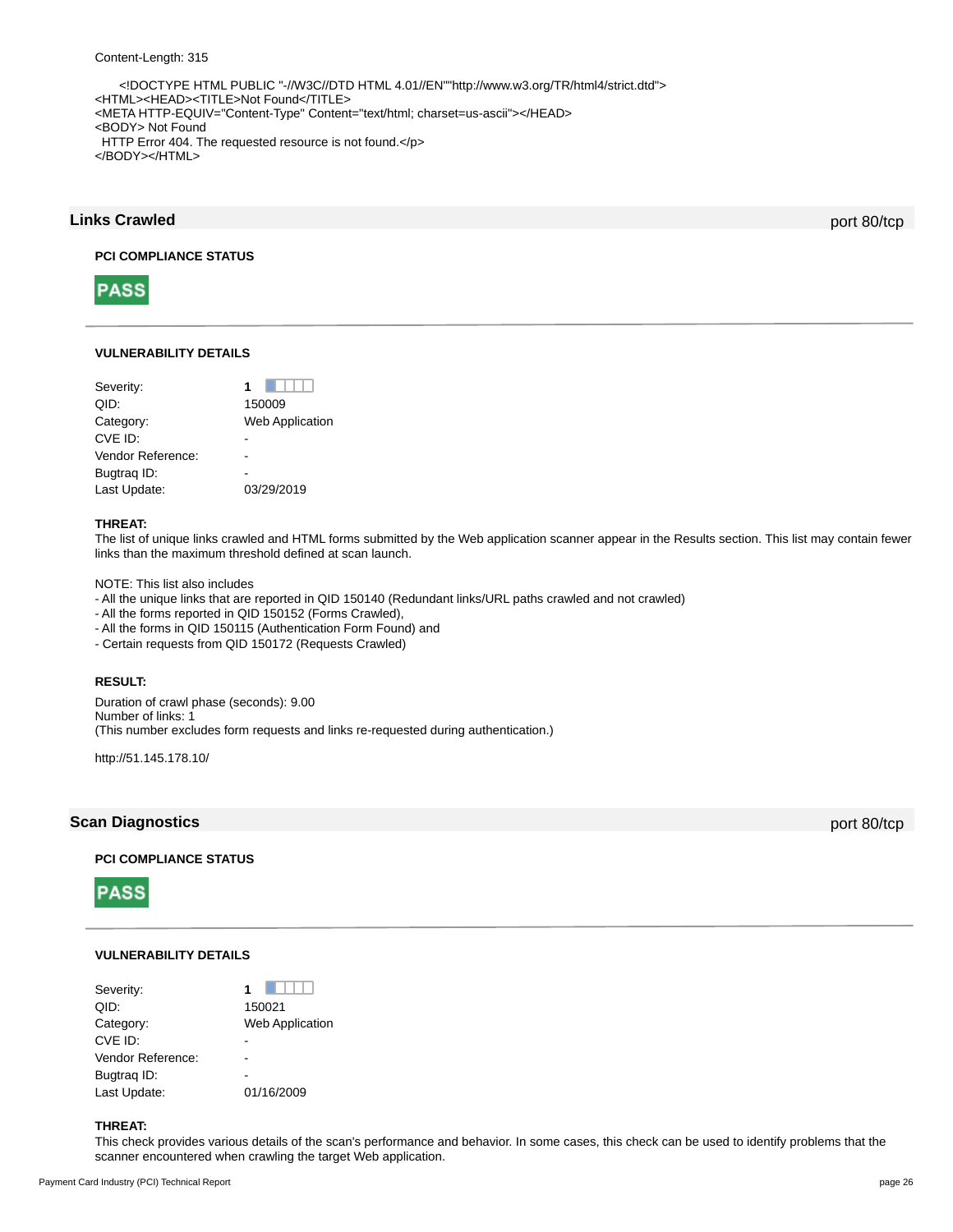## **IMPACT:**

The scan diagnostics data provides technical details about the crawler's performance and behavior. This information does not necessarily imply problems with the Web application.

#### **SOLUTION:**

No action is required.

#### **RESULT:**

Ineffective Session Protection. no tests enabled. Batch #0 CMSDetection: estimated time < 1 minute (1 tests, 1 inputs) [CMSDetection phase] : No potential CMS found. Aborting the CMS Detection phaseCMSDetection: 1 vulnsigs tests, completed 38 requests, 7 seconds. Completed 38 requests of 38 estimated requests (100%). All tests completed. HSTS Analysis no tests enabled. Collected 1 links overall in 0 hours 0 minutes duration. Path manipulation: Estimated requests (payloads x links): files with extension:(0 x 0) + files:(0 x 0) + directories:(9 x 1) + paths:(0 x 1) = total (9) Batch #0 WS Directory Path manipulation: estimated time < 1 minute (9 tests, 1 inputs) WS Directory Path manipulation: 9 vulnsigs tests, completed 9 requests, 0 seconds. Completed 9 requests of 9 estimated requests (100%). All tests completed. WSEnumeration no tests enabled. WebCgiOobTests: no test enabled XXE tests no tests enabled. Arbitrary File Upload no tests enabled. Arbitrary File Upload On Status OK no tests enabled. HTTP call manipulation no tests enabled. SSL Downgrade. no tests enabled. Open Redirect no tests enabled. CSRF no tests enabled. Batch #4 File Inclusion analysis: estimated time < 1 minute (1 tests, 1 inputs) Batch #4 File Inclusion analysis: 1 vulnsigs tests, completed 0 requests, 0 seconds. Completed 0 requests of 1 estimated requests (0%). All tests completed. Batch #4 Cookie manipulation: estimated time < 1 minute (45 tests, 0 inputs) Batch #4 Cookie manipulation: 45 vulnsigs tests, completed 0 requests, 0 seconds. No tests to execute. Batch #4 Header manipulation: estimated time < 1 minute (45 tests, 1 inputs) Batch #4 Header manipulation: 45 vulnsigs tests, completed 59 requests, 2 seconds. Completed 59 requests of 124 estimated requests (47.5806%). XSS optimization removed 28 links. All tests completed. Batch #4 shell shock detector: estimated time < 1 minute (1 tests, 1 inputs) Batch #4 shell shock detector: 1 vulnsigs tests, completed 1 requests, 0 seconds. Completed 1 requests of 1 estimated requests (100%). All tests completed. Batch #4 shell shock detector(form): estimated time < 1 minute (1 tests, 0 inputs) Batch #4 shell shock detector(form): 1 vulnsigs tests, completed 0 requests, 0 seconds. No tests to execute. httpoxy no tests enabled. cve\_2017\_9805 no tests enabled. Static Session ID no tests enabled. Login Brute Force no tests enabled. Login Brute Force manipulation estimated time: no tests enabled Insecurely Served Credential Forms no tests enabled. Cookies Without Consent no tests enabled. Batch #5 HTTP Time Bandit: estimated time < 1 minute (1 tests, 10 inputs) Batch #5 HTTP Time Bandit: 1 vulnsigs tests, completed 0 requests, 0 seconds. No tests to execute. Path manipulation: Estimated requests (payloads x links): files with extension:(0 x 0) + files:(0 x 0) + directories:(4 x 1) + paths:(11 x 1) = total (15) Batch #5 Path XSS manipulation: estimated time < 1 minute (15 tests, 1 inputs) Batch #5 Path XSS manipulation: 15 vulnsigs tests, completed 14 requests, 1 seconds. Completed 14 requests of 15 estimated requests (93.3333%). All tests completed. Tomcat Vuln manipulation no tests enabled. Time based path manipulation no tests enabled. Path manipulation: Estimated requests (payloads x links): files with extension:(3 x 0) + files:(10 x 0) + directories:(87 x 1) + paths:(9 x 1) = total (96) Batch #5 Path manipulation: estimated time < 1 minute (109 tests, 1 inputs) Batch #5 Path manipulation: 109 vulnsigs tests, completed 95 requests, 2 seconds. Completed 95 requests of 96 estimated requests (98.9583%). All tests completed. WebCgiGenericTests: no test enabled Total requests made: 220 Average server response time: 0.18 seconds Scan launched using PCI WAS combined mode. HTML form authentication unavailable, no WEBAPP entry found

## **Open TCP Services List**

## **PCI COMPLIANCE STATUS**

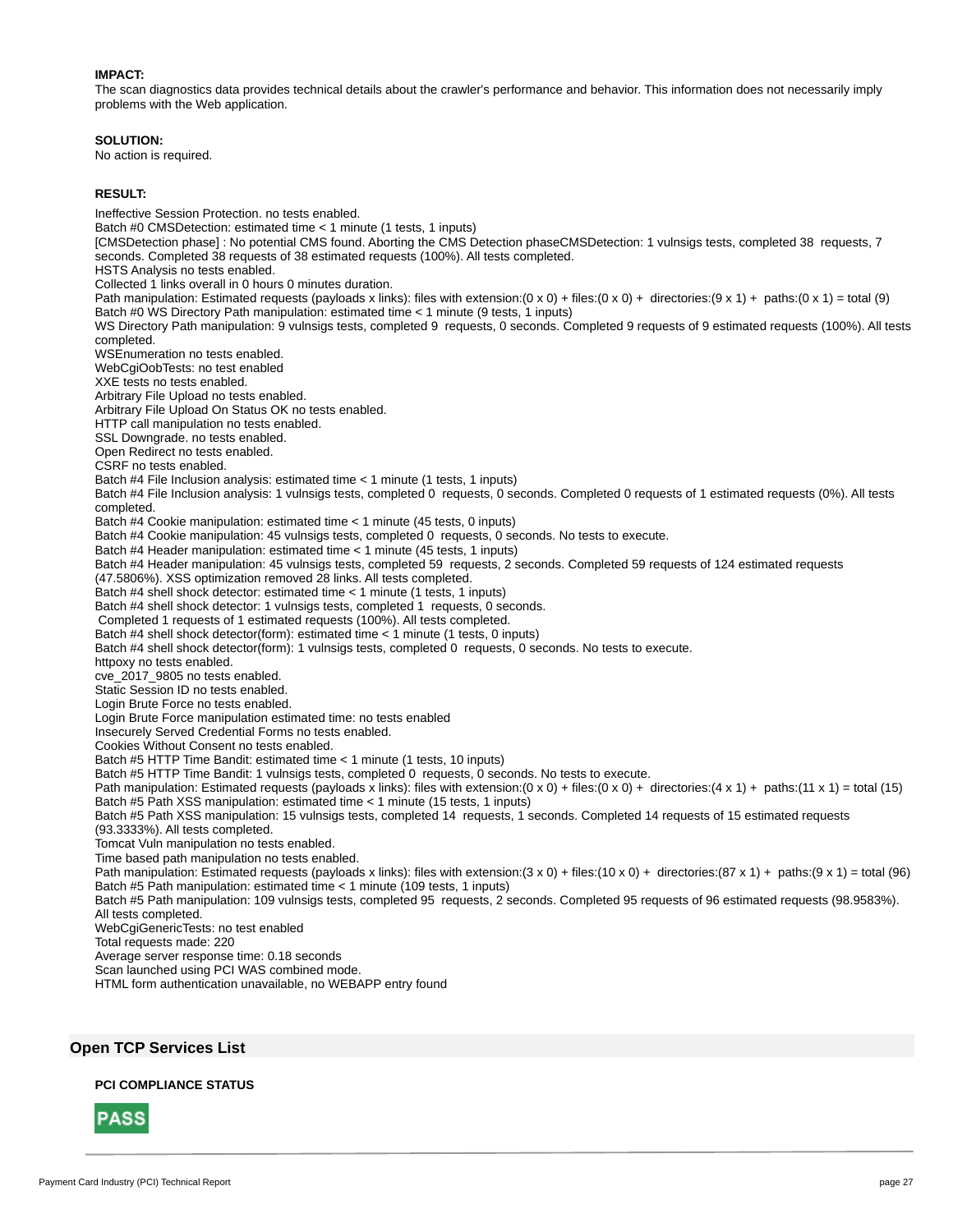## **VULNERABILITY DETAILS**

| 1             |
|---------------|
| 82023         |
| <b>TCP/IP</b> |
|               |
|               |
|               |
| 06/15/2009    |
|               |

#### **THREAT:**

The port scanner enables unauthorized users with the appropriate tools to draw a map of all services on this host that can be accessed from the Internet. The test was carried out with a "stealth" port scanner so that the server does not log real connections.

The Results section displays the port number (Port), the default service listening on the port (IANA Assigned Ports/Services), the description of the service (Description) and the service that the scanner detected using service discovery (Service Detected).

## **IMPACT:**

Unauthorized users can exploit this information to test vulnerabilities in each of the open services.

#### **SOLUTION:**

Shut down any unknown or unused service on the list. If you have difficulty figuring out which service is provided by which process or program, contact your provider's support team. For more information about commercial and open-source Intrusion Detection Systems available for detecting port scanners of this kind, visit the CERT Web site.

#### **RESULT:**

| Port | <b>IANA Assigned Ports/Services</b> | Description                | Service Detected | OS On Redirected Port |
|------|-------------------------------------|----------------------------|------------------|-----------------------|
| -80  | www-http                            | World Wide Web HTTP        | http             |                       |
| 443  | https                               | http protocol over TLS/SSL | http over ssl    |                       |

## **Degree of Randomness of TCP Initial Sequence Numbers**

#### **PCI COMPLIANCE STATUS**



## **VULNERABILITY DETAILS**

| Severity:         | 1             |
|-------------------|---------------|
| QID:              | 82045         |
| Category:         | <b>TCP/IP</b> |
| CVE ID:           |               |
| Vendor Reference: |               |
| Bugtrag ID:       |               |
| Last Update:      | 11/19/2004    |
|                   |               |

## **THREAT:**

TCP Initial Sequence Numbers (ISNs) obtained in the SYNACK replies from the host are analyzed to determine how random they are. The average change between subsequent ISNs and the standard deviation from the average are displayed in the RESULT section. Also included is the degree of difficulty for exploitation of the TCP ISN generation scheme used by the host.

## **RESULT:**

Average change between subsequent TCP initial sequence numbers is 1050803334 with a standard deviation of 534441542. These TCP initial sequence numbers were triggered by TCP SYN probes sent to the host at an average rate of 1/(4989 microseconds). The degree of difficulty to exploit the TCP initial sequence number generation scheme is: hard.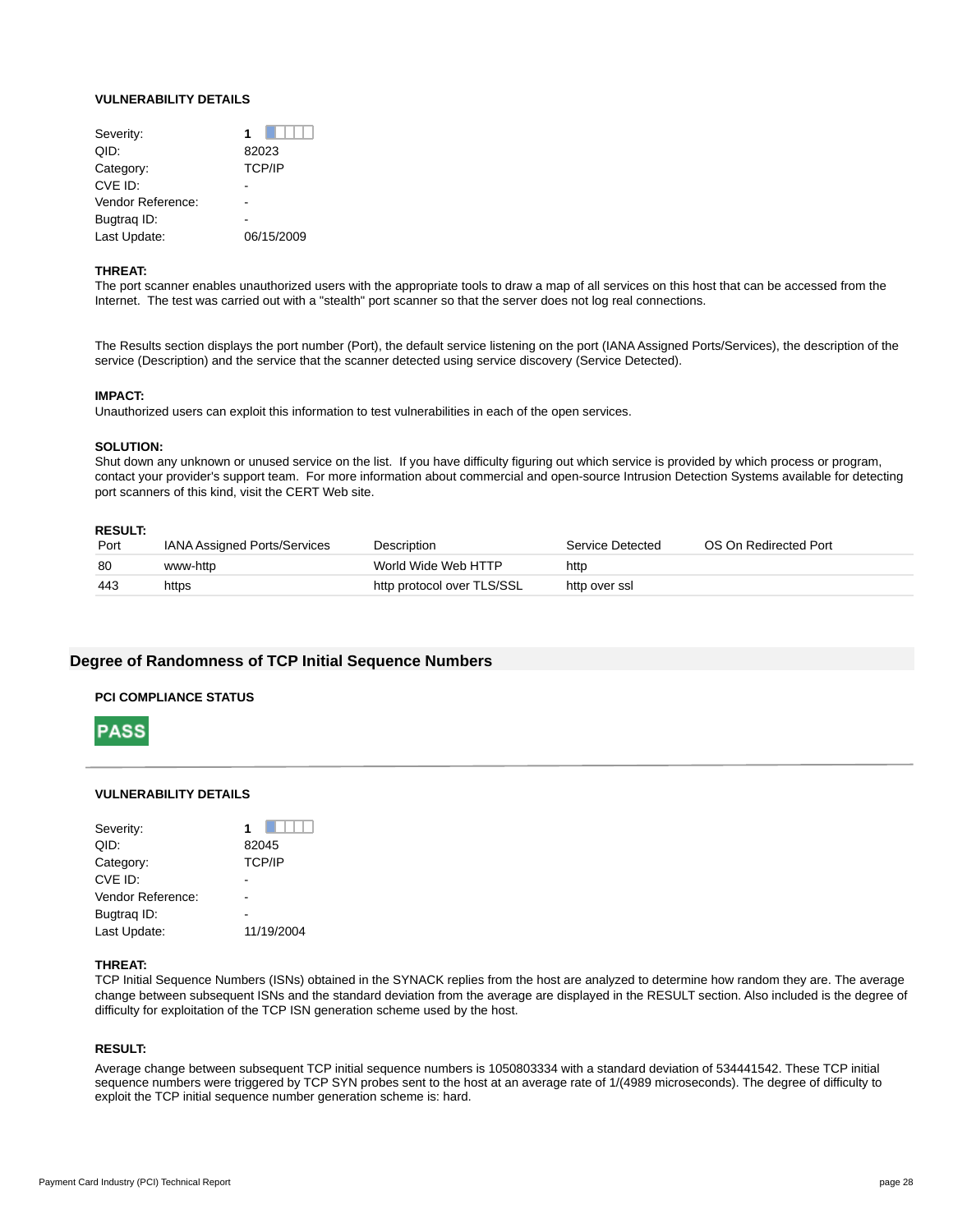## **IP ID Values Randomness**

## **PCI COMPLIANCE STATUS**



## **VULNERABILITY DETAILS**

| Severity:         | 1             |
|-------------------|---------------|
| QID:              | 82046         |
| Category:         | <b>TCP/IP</b> |
| CVE ID:           |               |
| Vendor Reference: |               |
| Bugtrag ID:       |               |
| Last Update:      | 07/27/2006    |

## **THREAT:**

The values for the identification (ID) field in IP headers in IP packets from the host are analyzed to determine how random they are. The changes between subsequent ID values for either the network byte ordering or the host byte ordering, whichever is smaller, are displayed in the RESULT section along with the duration taken to send the probes. When incremental values are used, as is the case for TCP/IP implementation in many operating systems, these changes reflect the network load of the host at the time this test was conducted.

Please note that for reliability reasons only the network traffic from open TCP ports is analyzed.

## **RESULT:**

IP ID changes observed (network order) for port 80: 1 1 1 1 1 1 1 1 1 1 1 1 2 2 2 2 2 2 2 2 2 3 3 3 3 4 4 4 5 Duration: 30 milli seconds

## **Host Name Not Available**

## **PCI COMPLIANCE STATUS**



### **VULNERABILITY DETAILS**

| Severity:         |               |
|-------------------|---------------|
| QID:              | 82056         |
| Category:         | <b>TCP/IP</b> |
| CVE ID:           |               |
| Vendor Reference: |               |
| Bugtrag ID:       |               |
| Last Update:      | 10/07/2004    |
|                   |               |

## **THREAT:**

Attempts to obtain the fully-qualified domain name (FQDN) or the Netbios name failed for this host.

## **RESULT:**

No results available

## **Firewall Detected**

## **PCI COMPLIANCE STATUS**

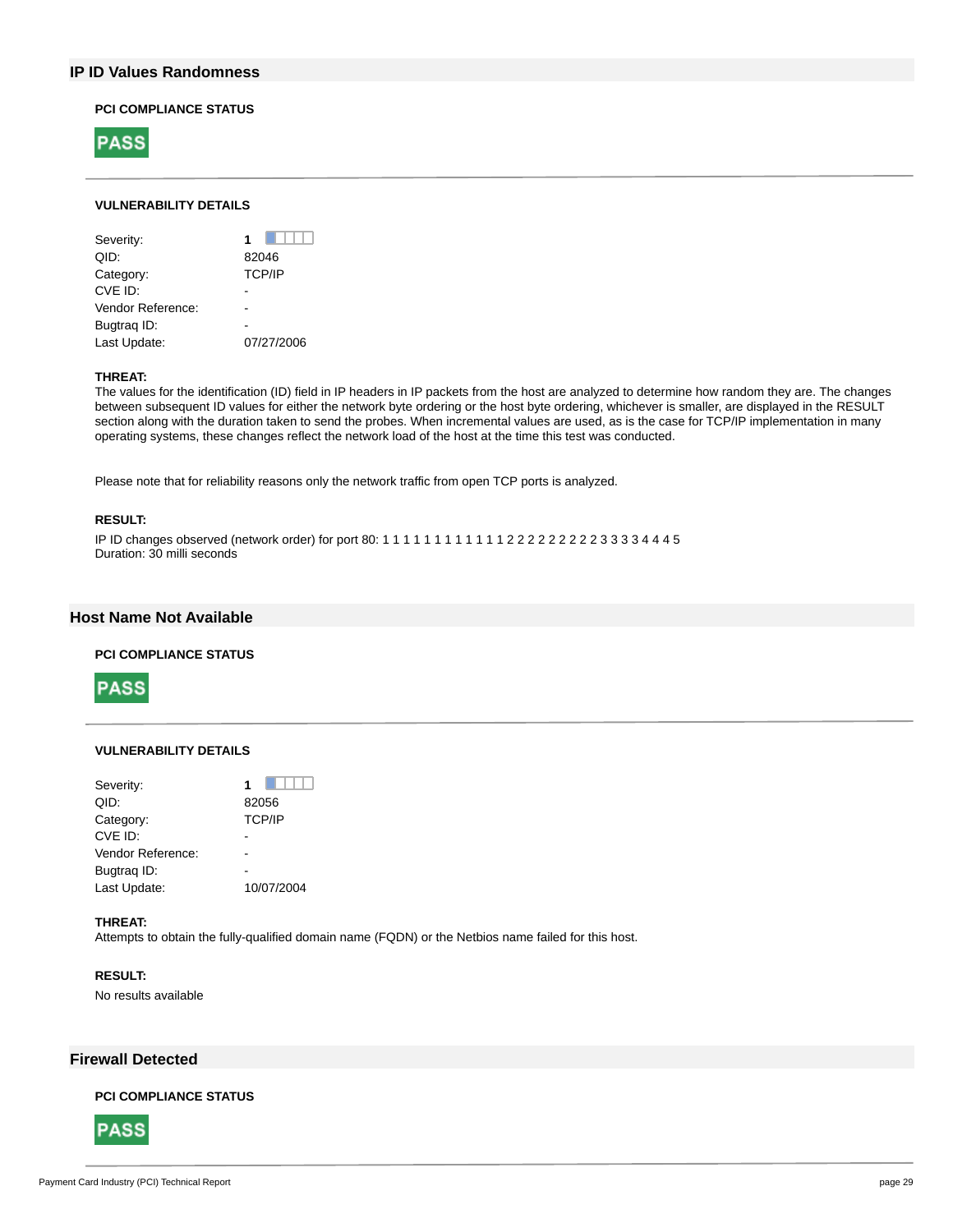## **VULNERABILITY DETAILS**

| Severity:         | 1          |
|-------------------|------------|
| QID:              | 34011      |
| Category:         | Firewall   |
| CVE ID:           |            |
| Vendor Reference: |            |
| Bugtrag ID:       |            |
| Last Update:      | 04/22/2019 |
|                   |            |

#### **THREAT:**

A packet filtering device protecting this IP was detected. This is likely to be a firewall or a router using access control lists (ACLs).

## **RESULT:**

Some of the ports filtered by the firewall are: 20, 21, 22, 23, 25, 53, 111, 135, 445, 1.

Listed below are the ports filtered by the firewall. No response has been received when any of these ports are probed. 1-79,81-442,444-1705,1707-1999,2001-2146,2148-2512,2514-2701,2703-3388, 3390-5630,5632-6128,6130-42423,42425-65535

## **Host Scan Time**

### **PCI COMPLIANCE STATUS**



## **VULNERABILITY DETAILS**

| Severity:         |                       |
|-------------------|-----------------------|
| QID:              | 45038                 |
| Category:         | Information gathering |
| CVE ID:           |                       |
| Vendor Reference: |                       |
| Bugtrag ID:       |                       |
| Last Update:      | 03/18/2016            |
|                   |                       |

#### **THREAT:**

The Host Scan Time is the period of time it takes the scanning engine to perform the vulnerability assessment of a single target host. The Host Scan Time for this host is reported in the Result section below.

The Host Scan Time does not have a direct correlation to the Duration time as displayed in the Report Summary section of a scan results report. The Duration is the period of time it takes the service to perform a scan task. The Duration includes the time it takes the service to scan all hosts, which may involve parallel scanning. It also includes the time it takes for a scanner appliance to pick up the scan task and transfer the results back to the service's Secure Operating Center. Further, when a scan task is distributed across multiple scanners, the Duration includes the time it takes to perform parallel host scanning on all scanners.

For host running the Qualys Windows agent this QID reports the time taken by the agent to collect the host metadata used for the most recent assessment scan.

#### **RESULT:**

Scan duration: 2372 seconds

Start time: Wed, May 20 2020, 09:35:52 GMT

End time: Wed, May 20 2020, 10:15:24 GMT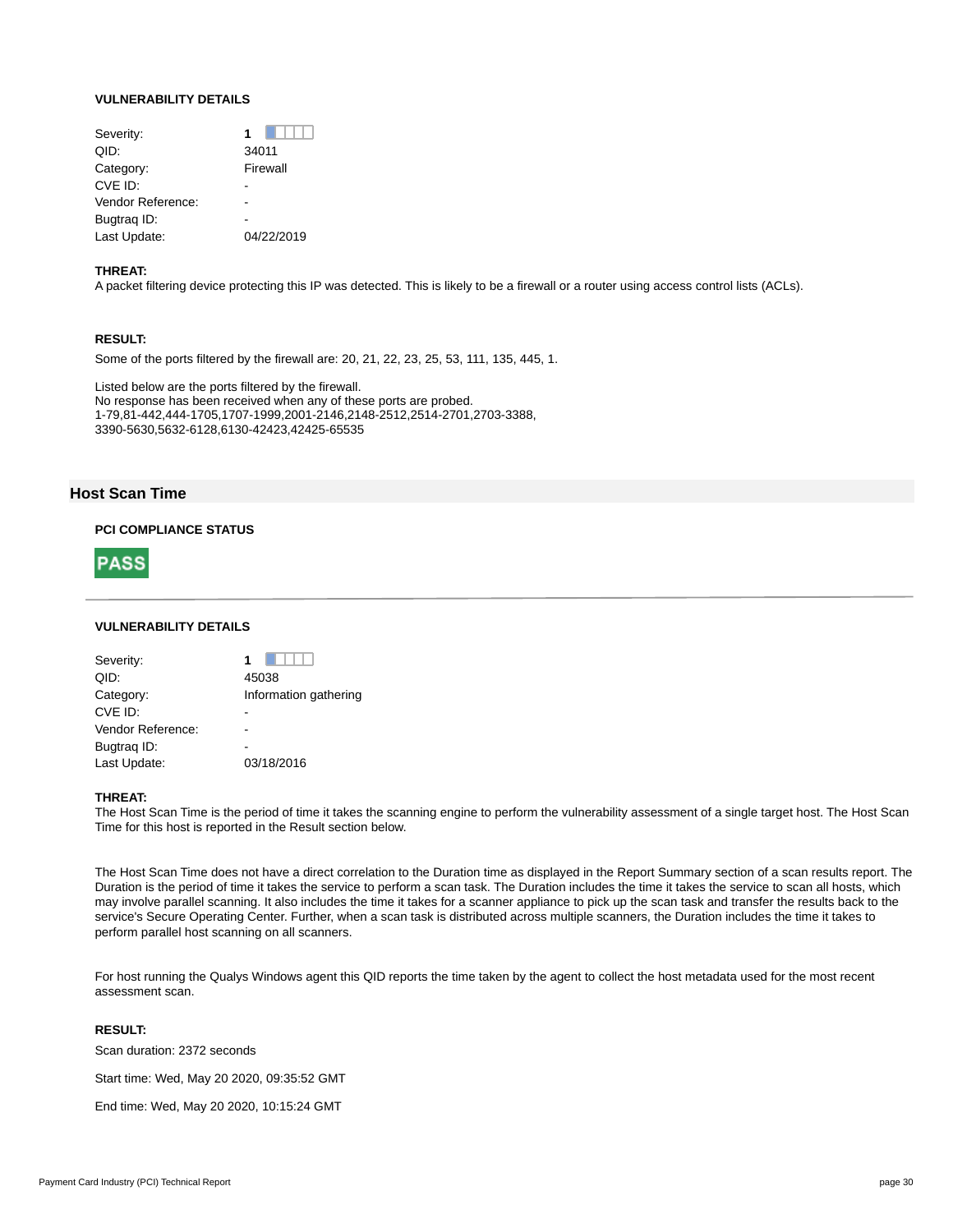## **Traceroute**

## **PCI COMPLIANCE STATUS**



## **VULNERABILITY DETAILS**

| Severity:         | 1                     |
|-------------------|-----------------------|
| QID:              | 45006                 |
| Category:         | Information gathering |
| CVE ID:           |                       |
| Vendor Reference: |                       |
| Bugtrag ID:       |                       |
| Last Update:      | 05/09/2003            |
|                   |                       |

## **THREAT:**

Traceroute describes the path in realtime from the scanner to the remote host being contacted. It reports the IP addresses of all the routers in between.

| <b>RESULT:</b> |                             |                 |             |      |
|----------------|-----------------------------|-----------------|-------------|------|
| Hops           | IP                          | Round Trip Time | Probe       | Port |
| $\mathbf{1}$   | 64.39.99.3                  | 0.14ms          | <b>ICMP</b> |      |
| $\overline{c}$ | 216.52.125.61               | 2.72ms          | <b>ICMP</b> |      |
| 3              | 216.52.127.8                | 0.78ms          | <b>ICMP</b> |      |
| 4              | 64.95.158.246               | 26.37ms         | <b>ICMP</b> |      |
| 5              | 64.95.159.29                | 0.43ms          | <b>ICMP</b> |      |
| 6              | $***$                       | 0.00ms          | Other       | 80   |
| $\overline{7}$ | 104.44.233.18               | 1.30ms          | <b>ICMP</b> |      |
| 8              | 104.44.21.207               | 87.49ms         | <b>ICMP</b> |      |
| 9              | 104.44.16.19                | 87.68ms         | <b>ICMP</b> |      |
| 10             | 104.44.17.155               | 86.27ms         | <b>ICMP</b> |      |
| 11             | 104.44.16.113               | 88.25ms         | <b>ICMP</b> |      |
| 12             | 104.44.17.57                | 86.24ms         | <b>ICMP</b> |      |
| 13             | 104.44.22.224               | 87.26ms         | <b>ICMP</b> |      |
| 14             | $***$                       | 0.00ms          | Other       | 80   |
| 15             | * * * *<br>.                | 0.00ms          | Other       | 80   |
| 16             | * * * *                     | 0.00ms          | Other       | 80   |
| 17             | * * * *<br>$\sim$ $\sim$    | 0.00ms          | Other       | 80   |
| 18             | * * * *<br>.                | 0.00ms          | Other       | 80   |
| 19             | * * * *<br>$\cdots$         | 0.00ms          | Other       | 80   |
| 20             | * * * *<br>$\sim$ 100 $\pm$ | 0.00ms          | Other       | 80   |
| 21             | $***$                       | 0.00ms          | Other       | 80   |
| 22             | * * * *<br>$\sim$ $\sim$    | 0.00ms          | Other       | 80   |
| 23             | * * * *                     | 0.00ms          | Other       | 80   |
| 24             | $***$                       | 0.00ms          | Other       | 80   |
| 25             | * * * *<br>.                | 0.00ms          | Other       | 80   |
| 26             | * * * *<br>$\sim$ $\sim$    | 0.00ms          | Other       | 80   |
| 27             | 51.145.178.10               | 89.48ms         | <b>TCP</b>  | 80   |

## **Target Network Information**

## **PCI COMPLIANCE STATUS**

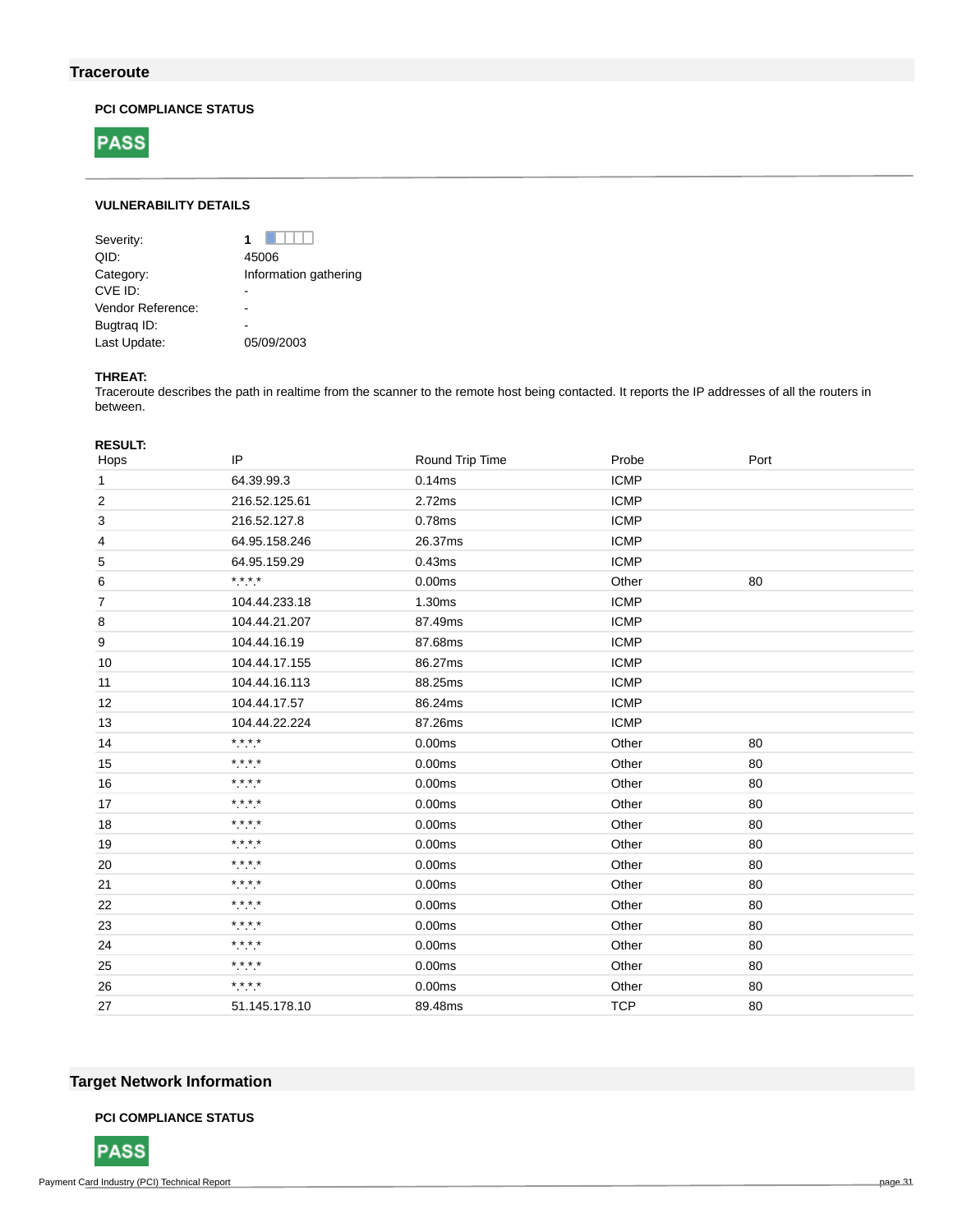## **VULNERABILITY DETAILS**

| Severity:         |                       |
|-------------------|-----------------------|
| QID:              | 45004                 |
| Category:         | Information gathering |
| CVE ID:           |                       |
| Vendor Reference: |                       |
| Bugtrag ID:       |                       |
| Last Update:      | 08/15/2013            |
|                   |                       |

#### **THREAT:**

The information shown in the Result section was returned by the network infrastructure responsible for routing traffic from our cloud platform to the target network (where the scanner appliance is located).

This information was returned from: 1) the WHOIS service, or 2) the infrastructure provided by the closest gateway server to our cloud platform. If your ISP is routing traffic, your ISP's gateway server returned this information.

#### **IMPACT:**

This information can be used by malicious users to gather more information about the network infrastructure that may help in launching attacks against it.

## **RESULT:**

The network handle is: RIPE-ERX-51 Network description: RIPE Network Coordination Centre

## **Internet Service Provider**

## **PCI COMPLIANCE STATUS**



#### **VULNERABILITY DETAILS**

| Severity:         |                       |
|-------------------|-----------------------|
| QID:              | 45005                 |
| Category:         | Information gathering |
| CVE ID:           |                       |
| Vendor Reference: |                       |
| Bugtrag ID:       |                       |
| Last Update:      | 09/27/2013            |

### **THREAT:**

The information shown in the Result section was returned by the network infrastructure responsible for routing traffic from our cloud platform to the target network (where the scanner appliance is located).

This information was returned from: 1) the WHOIS service, or 2) the infrastructure provided by the closest gateway server to our cloud platform. If your ISP is routing traffic, your ISP's gateway server returned this information.

#### **IMPACT:**

This information can be used by malicious users to gather more information about the network infrastructure that may aid in launching further attacks against it.

## **RESULT:**

The ISP network handle is: PNAP-05-2000 ISP Network description: Internap Corporation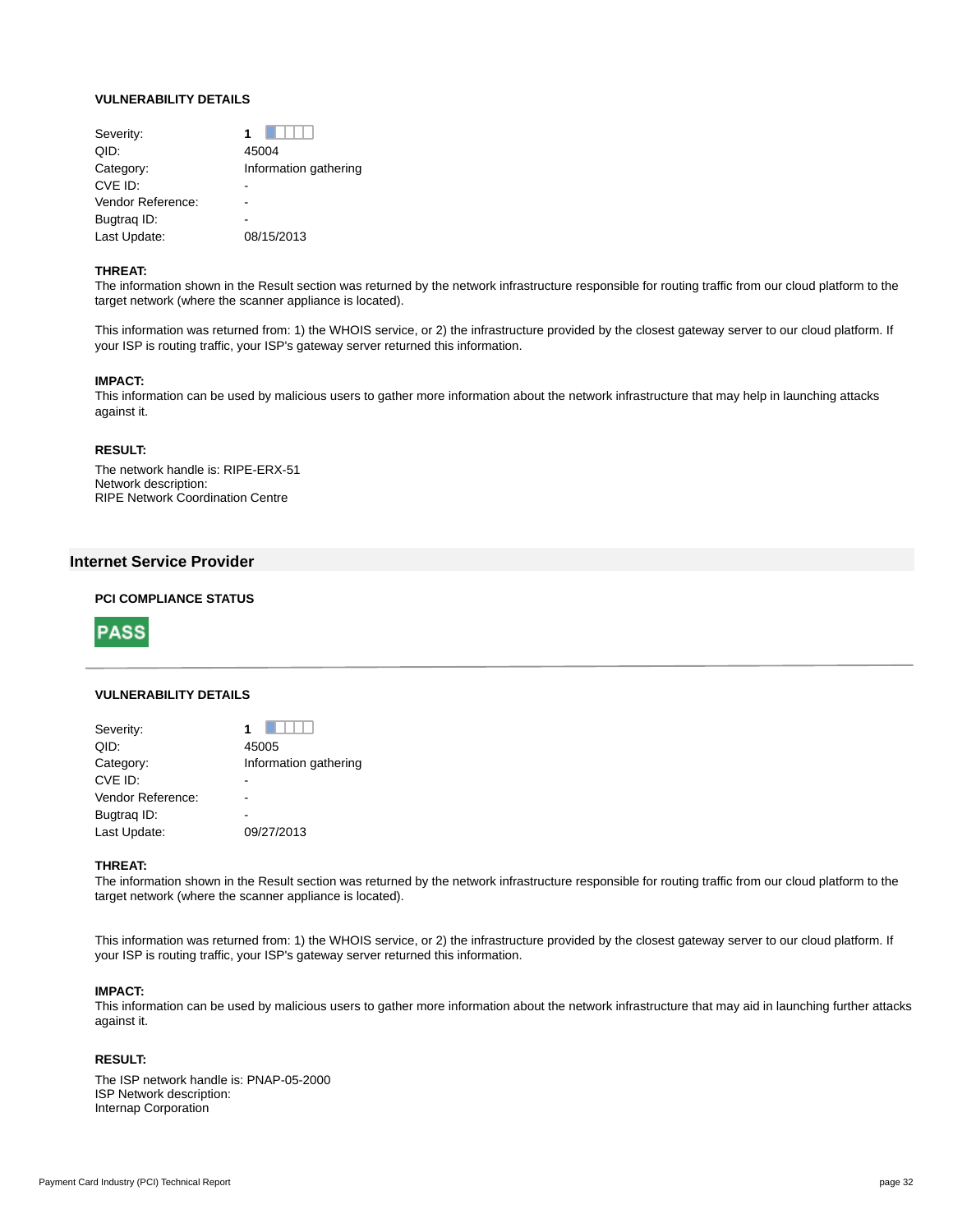## **Operating System Detected**

## **PCI COMPLIANCE STATUS**



## **VULNERABILITY DETAILS**

| Severity:         | 2                     |
|-------------------|-----------------------|
| QID:              | 45017                 |
| Category:         | Information gathering |
| CVE ID:           |                       |
| Vendor Reference: |                       |
| Bugtrag ID:       |                       |
| Last Update:      | 09/24/2019            |
|                   |                       |

#### **THREAT:**

Several different techniques can be used to identify the operating system (OS) running on a host. A short description of these techniques is provided below. The specific technique used to identify the OS on this host is included in the RESULTS section of your report.

1) TCP/IP Fingerprint: The operating system of a host can be identified from a remote system using TCP/IP fingerprinting. All underlying operating system TCP/IP stacks have subtle differences that can be seen in their responses to specially-crafted TCP packets. According to the results of this "fingerprinting" technique, the OS version is among those listed below.

Note that if one or more of these subtle differences are modified by a firewall or a packet filtering device between the scanner and the host, the fingerprinting technique may fail. Consequently, the version of the OS may not be detected correctly. If the host is behind a proxy-type firewall, the version of the operating system detected may be that of the firewall instead of the host being scanned.

2) NetBIOS: Short for Network Basic Input Output System, an application programming interface (API) that augments the DOS BIOS by adding special functions for local-area networks (LANs). Almost all LANs for PCs are based on the NetBIOS. Some LAN manufacturers have even extended it, adding additional network capabilities. NetBIOS relies on a message format called Server Message Block (SMB).

3) PHP Info: PHP is a hypertext pre-processor, an open-source, server-side, HTML-embedded scripting language used to create dynamic Web pages. Under some configurations it is possible to call PHP functions like phpinfo() and obtain operating system information.

4) SNMP: The Simple Network Monitoring Protocol is used to monitor hosts, routers, and the networks to which they attach. The SNMP service maintains Management Information Base (MIB), a set of variables (database) that can be fetched by Managers. These include "MIB\_II.system. sysDescr" for the operating system.

## **IMPACT:**

Not applicable.

**SOLUTION:** Not applicable.

**RESULT:** Operating System Technique ID Windows Vista / Windows 2008 TCP/IP Fingerprint M4438:6611::80

## **Host Uptime Based on TCP TimeStamp Option**

## **PCI COMPLIANCE STATUS**

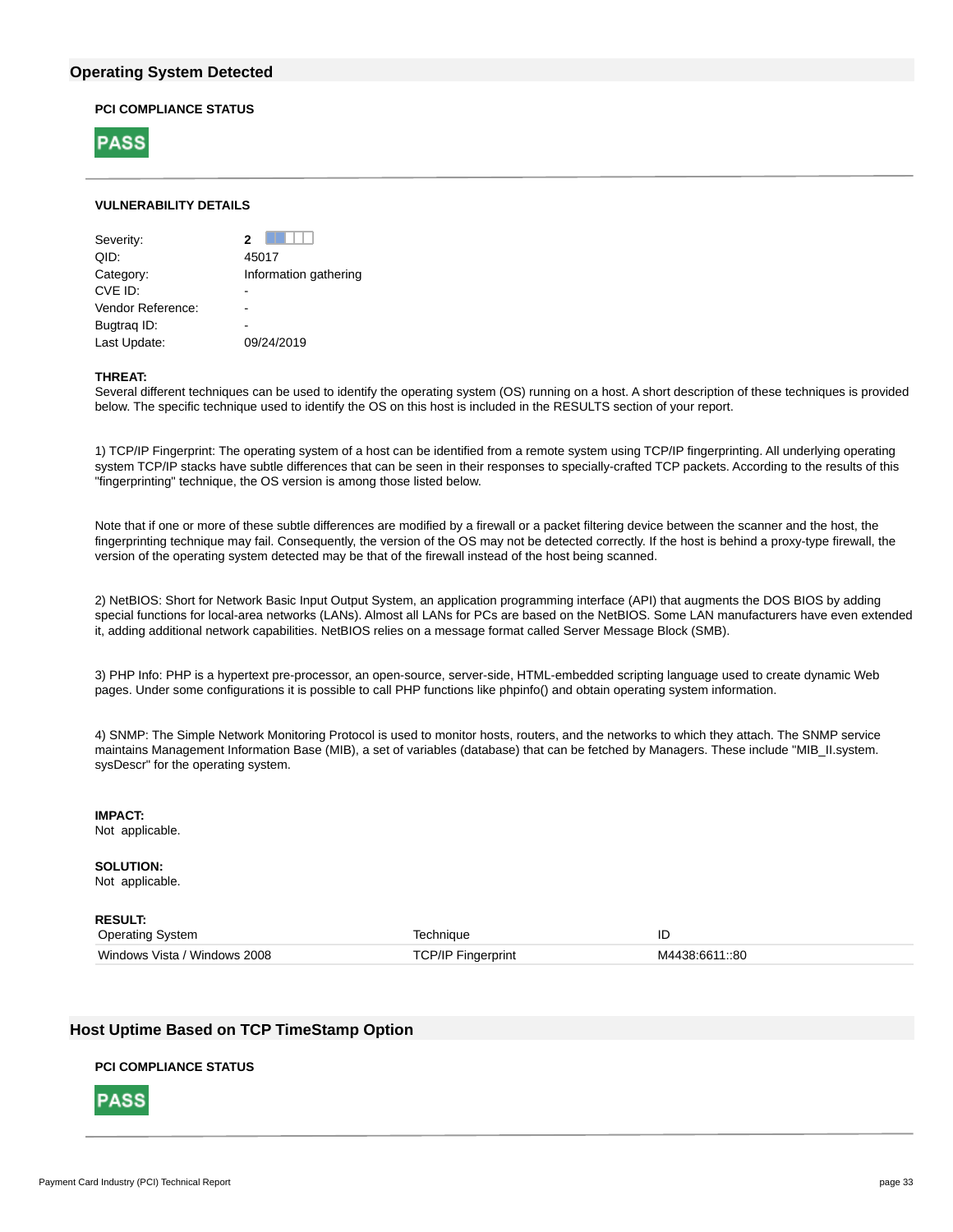#### **VULNERABILITY DETAILS**

| 2             |
|---------------|
| 82063         |
| <b>TCP/IP</b> |
|               |
|               |
|               |
| 05/29/2007    |
|               |

## **THREAT:**

The TCP/IP stack on the host supports the TCP TimeStamp (kind 8) option. Typically the timestamp used is the host's uptime (since last reboot) in various units (e.g., one hundredth of second, one tenth of a second, etc.). Based on this, we can obtain the host's uptime. The result is given in the Result section below.

Some operating systems (e.g., MacOS, OpenBSD) use a non-zero, probably random, initial value for the timestamp. For these operating systems, the uptime obtained does not reflect the actual uptime of the host; the former is always larger than the latter.

## **RESULT:**

Based on TCP timestamps obtained via port 80, the host's uptime is 0 days, 19 hours, and 58 minutes. The TCP timestamps from the host are in units of 1 milliseconds.

## **Web Server HTTP Protocol Versions port 80/tcp** port 80/tcp

## **PCI COMPLIANCE STATUS**



#### **VULNERABILITY DETAILS**

| Severity:         | 2                     |
|-------------------|-----------------------|
| QID:              | 45266                 |
| Category:         | Information gathering |
| CVE ID:           |                       |
| Vendor Reference: |                       |
| Bugtrag ID:       |                       |
| Last Update:      | 04/24/2017            |
|                   |                       |

## **THREAT:**

This QID lists supported HTTP protocol (HTTP 1.x or HTTP 2) from remote web server.

## **RESULT:**

Remote Web Server supports HTTP version 1.x on 80 port.GET / HTTP/1.1

## **Web Server HTTP Protocol Versions pcitive Contract Contract Contract Contract Contract Contract Contract Contract Contract Contract Contract Contract Contract Contract Contract Contract Contract Contract Contract Contra**

## **PCI COMPLIANCE STATUS**



## **VULNERABILITY DETAILS**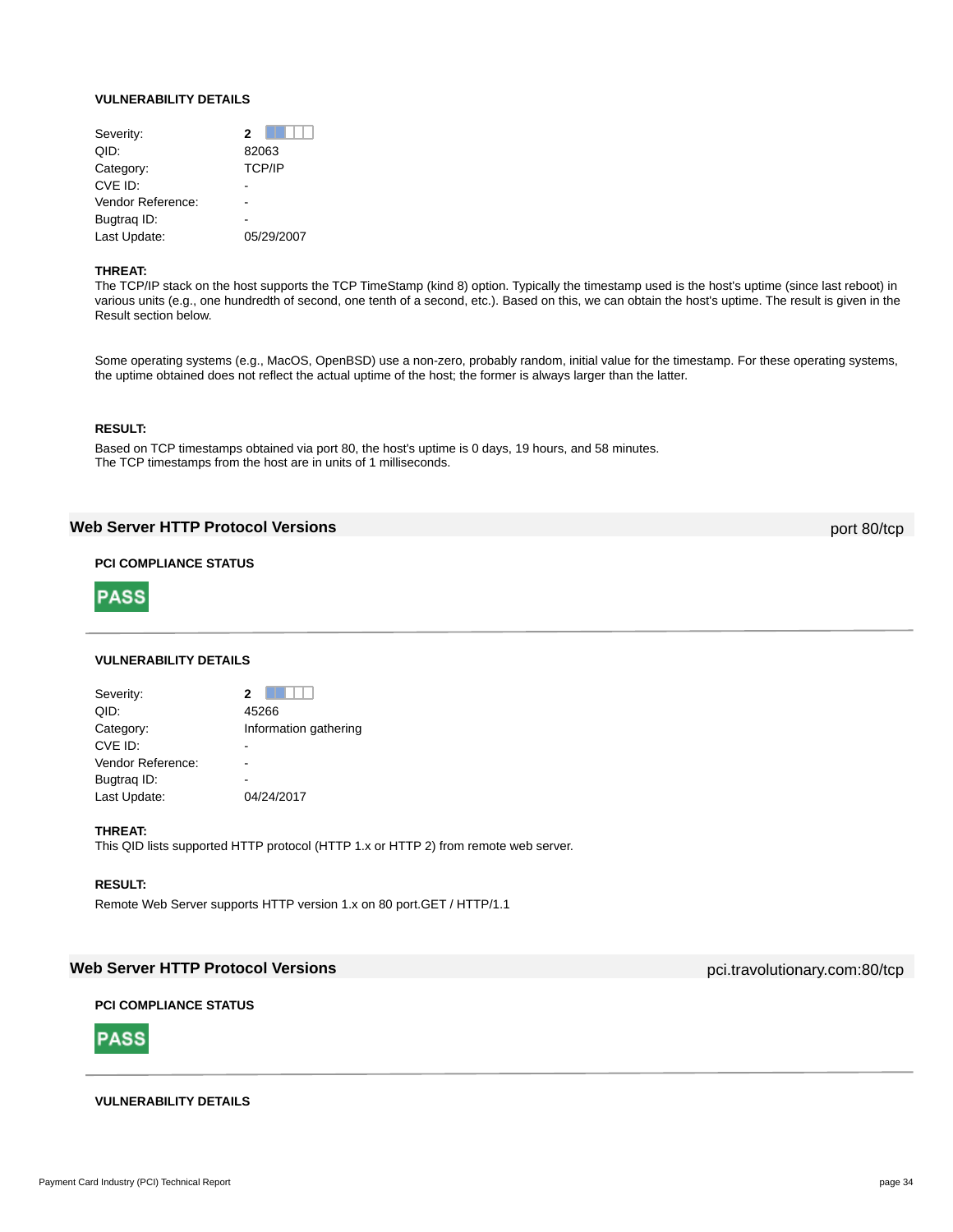| Severity:         |                       |
|-------------------|-----------------------|
| QID:              | 45266                 |
| Category:         | Information gathering |
| CVE ID:           |                       |
| Vendor Reference: |                       |
| Bugtrag ID:       |                       |
| Last Update:      | 04/24/2017            |

## **THREAT:**

This QID lists supported HTTP protocol (HTTP 1.x or HTTP 2) from remote web server.

## **RESULT:**

**PASS** 

Remote Web Server supports HTTP version 1.x on 80 port.GET / HTTP/1.1

## **Web Server HTTP Protocol Versions pci.travolutionary.com:443/tcp**

**PCI COMPLIANCE STATUS**



| Severity:         |                       |
|-------------------|-----------------------|
| QID:              | 45266                 |
| Category:         | Information gathering |
| CVE ID:           |                       |
| Vendor Reference: |                       |
| Bugtrag ID:       |                       |
| Last Update:      | 04/24/2017            |

## **THREAT:**

This QID lists supported HTTP protocol (HTTP 1.x or HTTP 2) from remote web server.

## **RESULT:**

Remote Web Server supports HTTP version 1.x on 443 port.GET / HTTP/1.1

## **Web Server HTTP Protocol Versions port 443/tcp**

## **PCI COMPLIANCE STATUS**

**PASS** 

## **VULNERABILITY DETAILS**

| 2                     |
|-----------------------|
| 45266                 |
| Information gathering |
|                       |
|                       |
|                       |
| 04/24/2017            |
|                       |

## **THREAT:**

This QID lists supported HTTP protocol (HTTP 1.x or HTTP 2) from remote web server.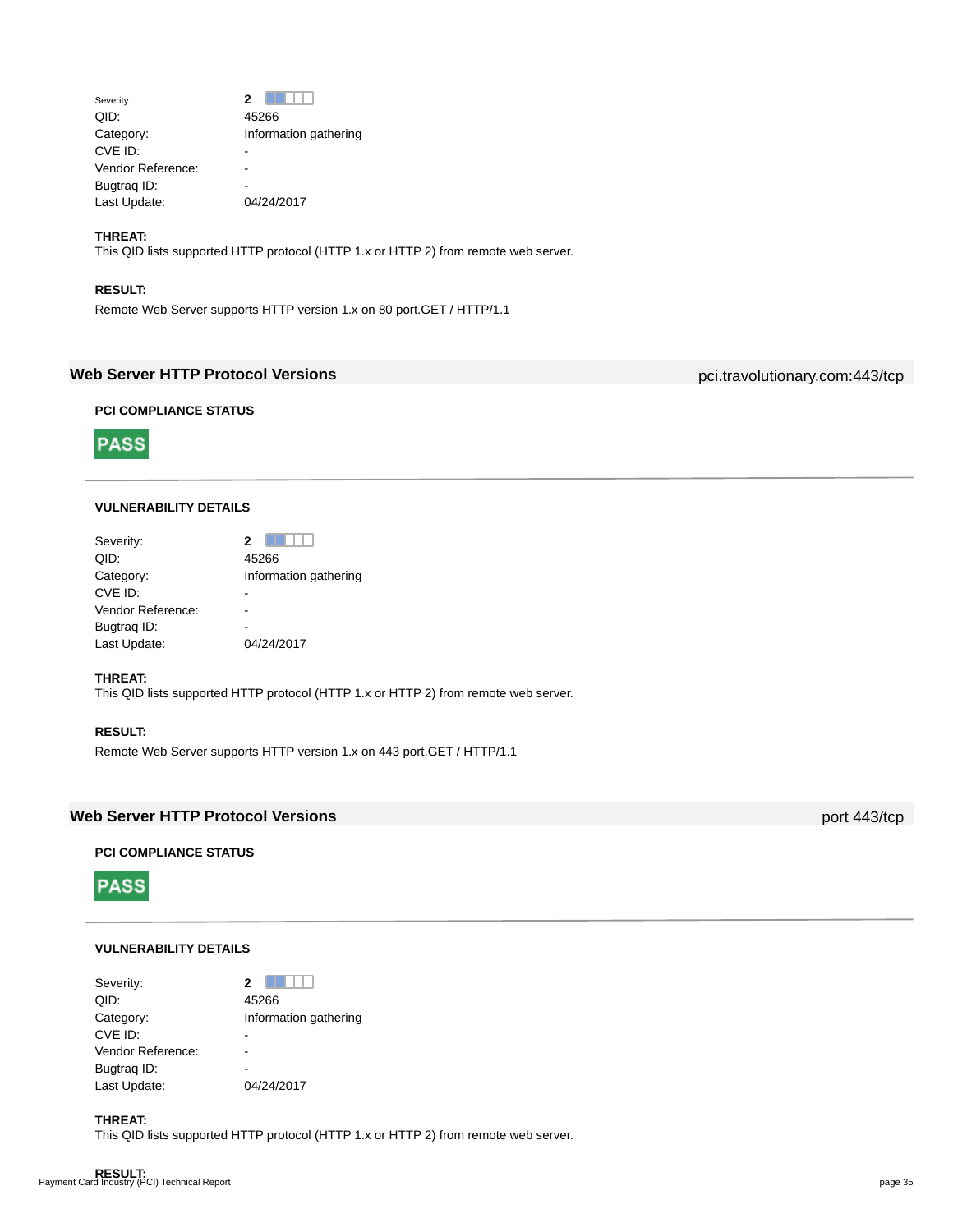## Appendices

## **Hosts Scanned**

51.145.178.10

## Option Profile

| Scan                         |                 |
|------------------------------|-----------------|
| Scanned TCP Ports:           | Full            |
| Scanned UDP Ports:           | Standard Scan   |
| Scan Dead Hosts:             | Off             |
| Load Balancer Detection:     | Off             |
| Password Brute Forcing:      | Standard        |
| Vulnerability Detection:     | Complete        |
| Windows Authentication:      | Disabled        |
| <b>SSH Authentication:</b>   | <b>Disabled</b> |
| Oracle Authentication:       | <b>Disabled</b> |
| <b>SNMP Authentication:</b>  | <b>Disabled</b> |
| Perform 3-way Handshake: Off |                 |

| Advanced                                                      |                                               |
|---------------------------------------------------------------|-----------------------------------------------|
| Hosts Discovery:                                              | TCP Standard Scan, UDP Standard Scan, ICMP On |
| Ignore RST packets:                                           | Off                                           |
| Ignore firewall-generated SYN-ACK packets:                    | Off                                           |
| Do not send ACK or SYN-ACK packets during host discovery: Off |                                               |

## Report Legend

## Payment Card Industry (PCI) Status

The Detailed Results section of the report shows all detected vulnerabilities and potential vulnerabilities sorted by host. The vulnerabilities and potential vulnerabilities marked PCI FAILED caused the host to receive the PCI compliance status FAILED. All vulnerabilities and potential vulnerabilities marked PCI FAILED must be remediated to pass the PCI compliance requirements. Vulnerabilities not marked as PCI FAILED display vulnerabilities that the PCI Compliance service found on the hosts when scanned. Although these vulnerabilities are not in scope for PCI, we do recommend that you remediate the vulnerabilities in severity order.

A PCI compliance status of PASSED for a single host/IP indicates that no vulnerabilities or potential vulnerabilities, as defined by the PCI DSS compliance standards set by the PCI Council, were detected on the host. An overall PCI compliance status of PASSED indicates that all hosts in the report passed the PCI compliance standards.

A PCI compliance status of FAILED for a single host/IP indicates that at least one vulnerability or potential vulnerability, as defined by the PCI DSS compliance standards set by the PCI Council, was detected on the host. An overall PCI compliance status of FAILED indicates that at least one host in the report failed to meet the PCI compliance standards.

#### Vulnerability Levels

A Vulnerability is a design flaw or mis-configuration which makes your network (or a host on your network) susceptible to malicious attacks from local or remote users. Vulnerabilities can exist in several areas of your network, such as in your firewalls, FTP servers, Web servers, operating systems or CGI bins. Depending on the level of the security risk, the successful exploitation of a vulnerability can vary from the disclosure of information about the host to a complete compromise of the host.

| Severity | Level   | Description                                                                                                                                                                                                                                |
|----------|---------|--------------------------------------------------------------------------------------------------------------------------------------------------------------------------------------------------------------------------------------------|
|          | Minimal | Intruders can collect information about the host (open ports, services, etc.) and may be<br>able to use this information to find other<br>vulnerabilities.                                                                                 |
|          | Medium  | Intruders may be able to collect sensitive information from the host, such as the precise<br>version of software installed. With this information, intruders can easily exploit known<br>vulnerabilities specific to software<br>versions. |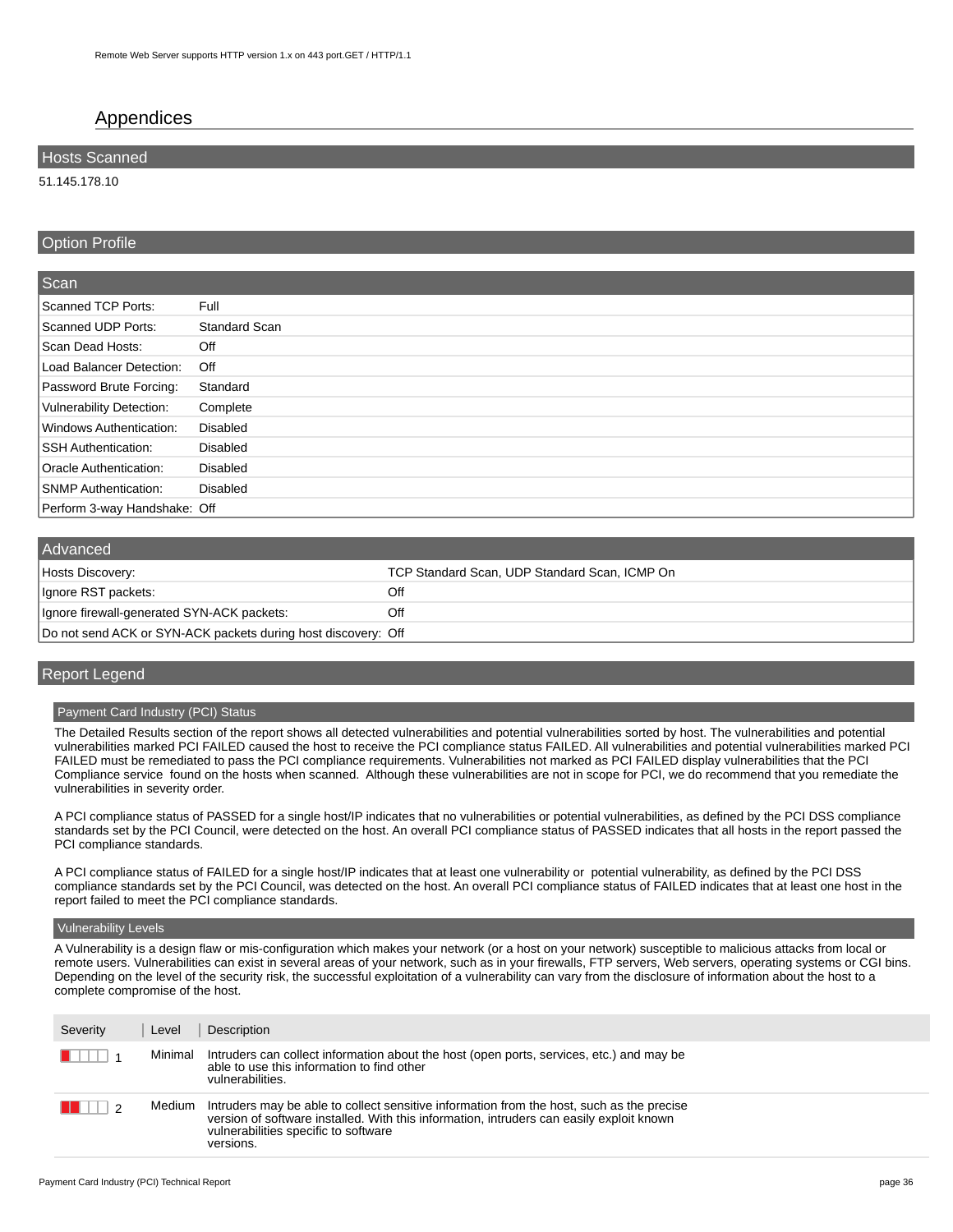|              |       | Serious  | Intruders may be able to gain access to specific information stored on the host, including<br>security settings. This could result in potential misuse of the host by intruders. For<br>example, vulnerabilities at this level may include partial disclosure of file contents,<br>access to certain files on the host, directory browsing, disclosure of filtering rules and<br>security mechanisms, denial of service attacks, and unauthorized use of services, such as<br>mail-relaying. |
|--------------|-------|----------|----------------------------------------------------------------------------------------------------------------------------------------------------------------------------------------------------------------------------------------------------------------------------------------------------------------------------------------------------------------------------------------------------------------------------------------------------------------------------------------------|
|              |       | Critical | Intruders can possibly gain control of the host, or there may be potential leakage of<br>highly sensitive information. For example, vulnerabilities at this level may include full<br>read access to files, potential backdoors, or a listing of all the users on the host.                                                                                                                                                                                                                  |
|              |       | Urgent   | Intruders can easily gain control of the host, which can lead to the compromise of your<br>entire network security. For example, vulnerabilities at this level may include full read<br>and write access to files, remote execution of commands, and the presence of backdoors.                                                                                                                                                                                                              |
|              |       |          |                                                                                                                                                                                                                                                                                                                                                                                                                                                                                              |
| Severity     | Level |          | Description                                                                                                                                                                                                                                                                                                                                                                                                                                                                                  |
| <b>■ LOW</b> | Low   |          | A vulnerability with a CVSS base score of 0.0 through 3.9. These vulnerabilities are not required to be fixed to pass PCI compliance.                                                                                                                                                                                                                                                                                                                                                        |
|              |       |          |                                                                                                                                                                                                                                                                                                                                                                                                                                                                                              |

**B** MED Medium A vulnerability with a CVSS base score of 4.0 through 6.9. These vulnerabilities must be fixed to pass PCI compliance.

**E** HIGH High A vulnerability with a CVSS base score of 7.0 through 10.0. These vulnerabilities must be fixed to pass PCI compliance.

## **Potential Vulnerability Levels**

A potential vulnerability is one which we cannot confirm exists. The only way to verify the existence of such vulnerabilities on your network would be to perform an intrusive scan, which could result in a denial of service. This is strictly against our policy. Instead, we urge you to investigate these potential vulnerabilities further.

| Severity | Level    | Description                                                                                                                                                                                                                                                                                                                                                                                                                                                                                                                                  |
|----------|----------|----------------------------------------------------------------------------------------------------------------------------------------------------------------------------------------------------------------------------------------------------------------------------------------------------------------------------------------------------------------------------------------------------------------------------------------------------------------------------------------------------------------------------------------------|
|          | Minimal  | If this vulnerability exists on your system, intruders can collect information about the<br>host (open ports, services, etc.) and may be able to use this information to find other<br>vulnerabilities.                                                                                                                                                                                                                                                                                                                                      |
| 2        | Medium   | If this vulnerability exists on your system, intruders may be able to collect sensitive<br>information from the host, such as the precise version of software installed. With this<br>information, intruders can easily exploit known vulnerabilities specific to software<br>versions.                                                                                                                                                                                                                                                      |
| ٩        | Serious  | If this vulnerability exists on your system, intruders may be able to gain access to<br>specific information stored on the host, including security settings. This could result in<br>potential misuse of the host by intruders. For example, vulnerabilities at this level may<br>include partial disclosure of file contents, access to certain files on the host,<br>directory browsing, disclosure of filtering rules and security mechanisms, denial of<br>service attacks, and unauthorized use of services, such as<br>mail-relaying. |
|          | Critical | If this vulnerability exists on your system, intruders can possibly gain control of the<br>host, or there may be potential leakage of highly sensitive information. For example,<br>vulnerabilities at this level may include full read access to files, potential backdoors,<br>or a listing of all the users on the<br>host.                                                                                                                                                                                                               |
|          | Urgent   | If this vulnerability exists on your system, intruders can easily gain control of the host,<br>which can lead to the compromise of your entire network security. For example, vulnerabilit<br>es at this level may include full read and write access to files, remote execution of comma<br>ds, and the presence of<br>backdoors.                                                                                                                                                                                                           |

| Severity           | Level  | Description                                                                                                                                        |
|--------------------|--------|----------------------------------------------------------------------------------------------------------------------------------------------------|
| $\blacksquare$ LOW | ∟ow    | A potential vulnerability with a CVSS base score of 0.0 through 3.9. These vulnerabilities are<br>not required to be fixed to pass PCI compliance. |
| <b>D</b> MED       | Medium | A potential vulnerability with a CVSS base score of 4.0 through 6.9. These vulnerabilities must be fixed to pass PCI compliance.                   |
| <b>EL HIGH</b>     | Hiah   | A potential vulnerability with a CVSS base score of 7.0 through 10.0. These vulnerabilities must be fixed to pass PCI compliance.                  |

#### Information Gathered

Information Gathered includes visible information about the network related to the host, such as traceroute information, Internet Service Provider (ISP), or a list of reachable hosts. Information Gathered severity levels also include Network Mapping data, such as detected firewalls, SMTP banners, or a list of open TCP services.

Severity | Level | Description